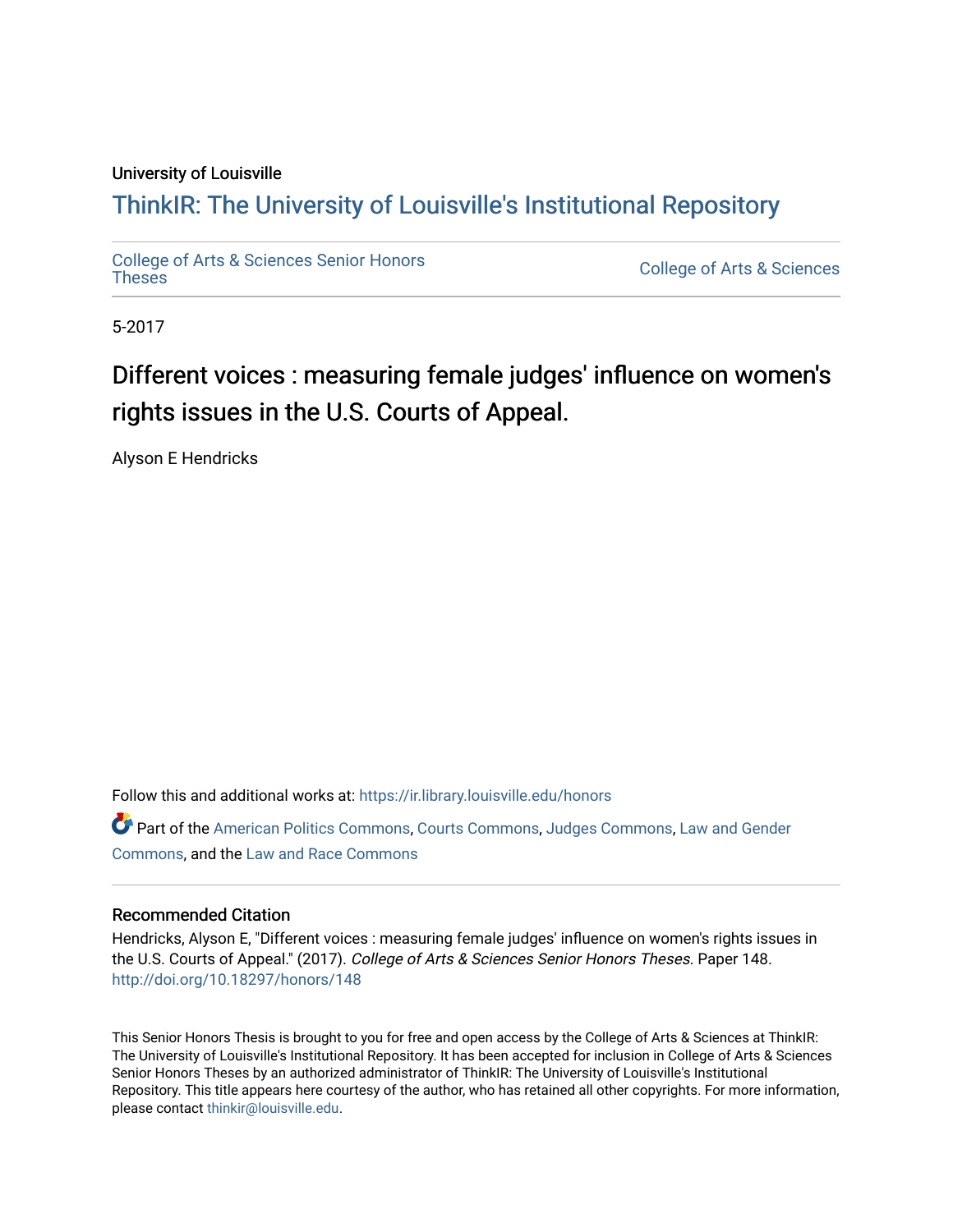# **Different Voices: Measuring Female Judges' Influence on Women's Rights Issues in the U.S. Courts of Appeal**

By

Alyson Hendricks

Submitted in partial fulfilment of the requirements for Graduation *summa cum laude*

University of Louisville March 2017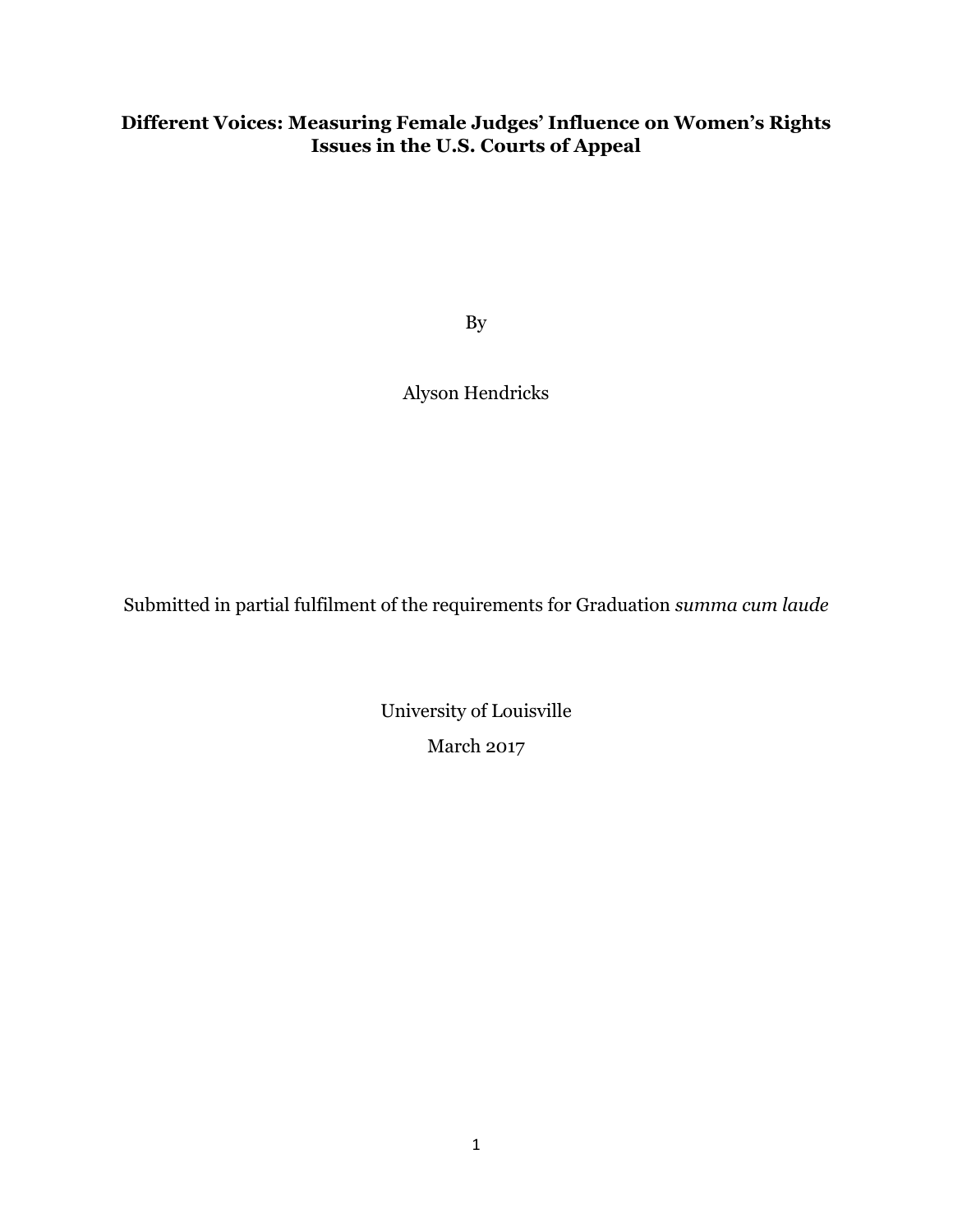*Abstract:* Beginning with President Carter and continuing with each successive president, the federal bench has become more diverse. This has caused scholars to turn their attention to how personal characteristics such as race and sex affect judging. Understanding the effects of gender and race on judging is crucial because white female and minority female judges may bring a different perspective to the bench than their male counterparts due to their shared experiences with discrimination. To fill a gap in the literature, this study examines the impact of women in terms of legal influence and voting behavior. The results demonstrate that women are cited more often than their male counterparts when they author sex discrimination cases but not abortion or cases concerning the Americans with Disabilities Act (ADA cases). However, I do not find significant differences in legal influence or voting behavior in any area when white women and minority women are compared. In sex discrimination and abortion cases, female judges' voting behavior was similar to their same-party male colleagues. Only in ADA cases did I find Republican women were more liberal than their male counterparts.

*Lay Summary:* Beginning with President Carter and continuing with each successive president, the federal bench has become more diverse. Researchers and scholars have turned their attention to how personal characteristics such as race and sex affect judging. Understanding the effects of gender and race on judging is crucial because white female and minority female judges may bring a different perspective to the bench than their male counterparts due to their shared experiences with discrimination. To fill a gap in the literature, this study examines the impact of women in terms of legal influence (measured by citations of majority opinions) and voting behavior. The results demonstrate that women are cited more often than their male counterparts when they author sex discrimination cases but not abortion or ADA cases. However, I do not find significant differences in legal influence or voting behavior in any area when white women and minority women are compared. In sex discrimination and abortion cases, female judges' voting behavior was similar to their same-party male colleagues. Only in ADA cases did I find Republican women were more liberal than their male counterparts. These results offer insight into the importance of studying race and gender (and their intersection) in the federal judiciary system. With more minorities gaining seats on the federal bench, judicial policy-making could become more dynamic because there are more viewpoints to consider.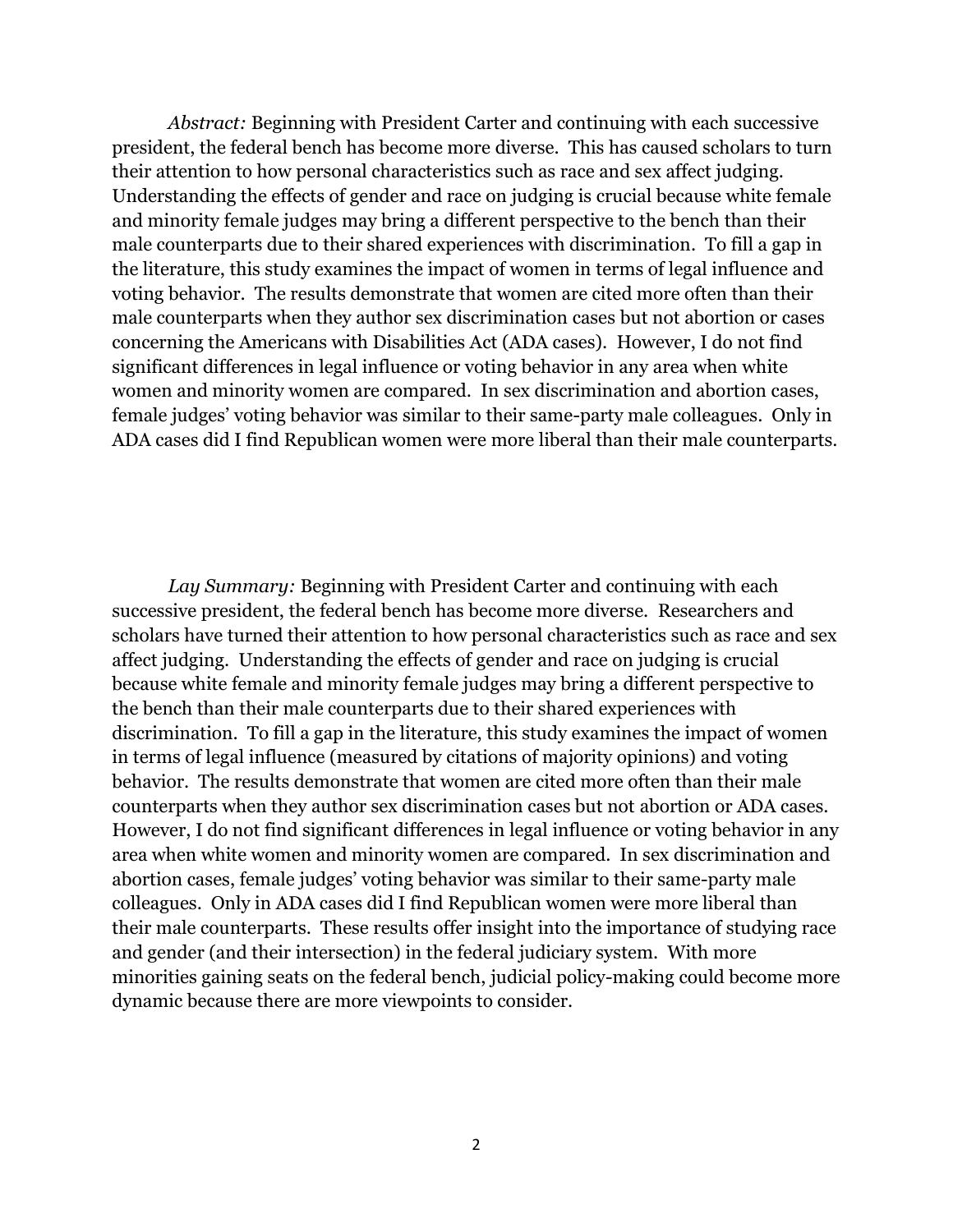During a speech at the Berkley School of Law in 2002, Justice Sonia Sotomayor spoke of the transforming judiciary she had seen over the course of her career. "I have seen a quantum leap in the representation of women…in the legal profession and particularly in the judiciary" (Sotomayor 2002). While Sotomayor acknowledges the federal judiciary for its successful diversification efforts, she also points out that the addition of federal female judges is still slow and infrequent. She cited the small number of women, especially minority women, currently sitting on the U.S. Courts of Appeals. Perhaps the most shocking statement made in her speech was one addressing how the experiences of women and people of color will "affect our decisions," a bold statement given the notion that the judiciary is supposedly impartial. However, she calls this impartiality "aspirational," as it is true that a person's experiences can have an effect on how they cast a vote (Sotomayor 2002). Sotomayor's speech highlights several important reasons why scholars should take a broad view of judicial diversity and its impact.

One of the most important areas of concern when studying the judicial system is the disjuncture between how judges decide cases in reality versus how people believe judges should decide cases. People believe judges should be completely impartial when deciding a case and in a perfect system that would occur. However, judges are human beings and their ideological and personal values will interact with how they decide a case (Spaeth 2002). The latter perspective is known as the attitudinal model, which is used to explain judges' votes in the process of judicial decision making. While many judges believe that they adhere to one of the facets of the legal model (e.g., adhering to precedent, plain meaning, framers' intent, or balancing social interests), they often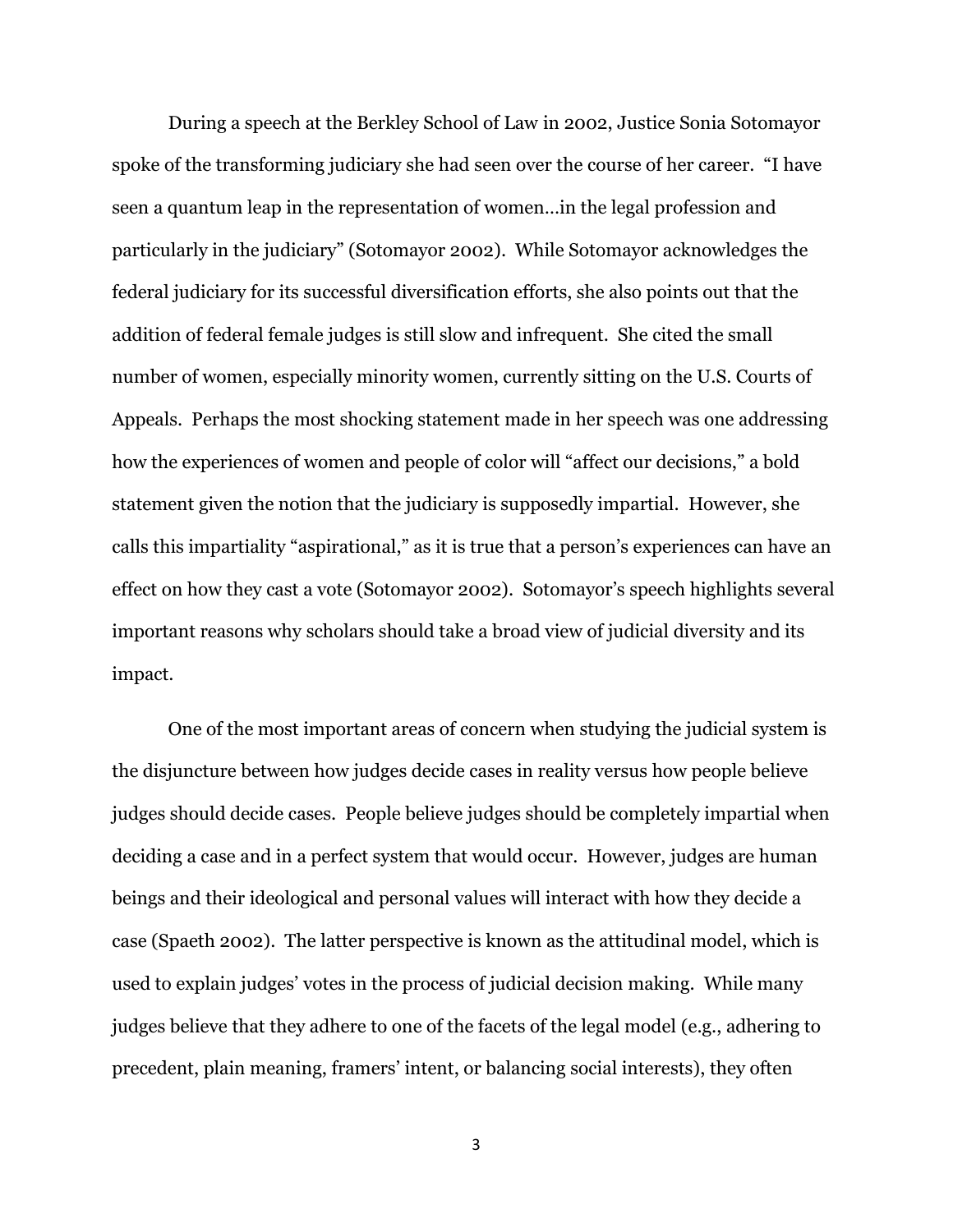accuse fellow judges of deciding a case based on their policy preferences (Spaeth 2002). This demonstrates that judicial decision making may not be as impartial as some believe.

As Justice Sotomayor pointed out, white and minority women have slowly come to earn a seat on a federal bench, bringing different viewpoints and experiences to many areas of law. Race and gender, observed together and by themselves, can impact professional opportunities available to attorneys. As many judges who have come to sit on the U.S. Courts of Appeals had prior experience in a private law firm setting, it is important to note that (minority) female attorneys face "significant disadvantages in advancement," (Collins, Dumas, and Moyer 2016). For example, "A black woman partner from a major Chicago firm noted that she had been taken for a court reporter at every deposition she had ever attended" (Rhode 1994, 65). White and minority women generally have taken a different path to the federal bench than white males. Women who were among the first group to attend law school attended top-tier law schools before moving onto private practice.

Examining President Carter's appointees, Elliot Slotnick (1983) discovered that 48.5% of women were graduates of elite law schools while only 39.9% of male appointees graduated from the same type of institution. As Judge Ilana Rovner stated "You know, the young women today can't possibly ... understand the pressures of being first ... Nothing was good enough, and it took me an awful lot of years to realize how good many of the women really were in relationship to the men's talents. I mean, when I think of it, men that were hundreds of places below us in class were getting great jobs and there were no jobs for us," (Moyer and Haire 2015). This statement demonstrates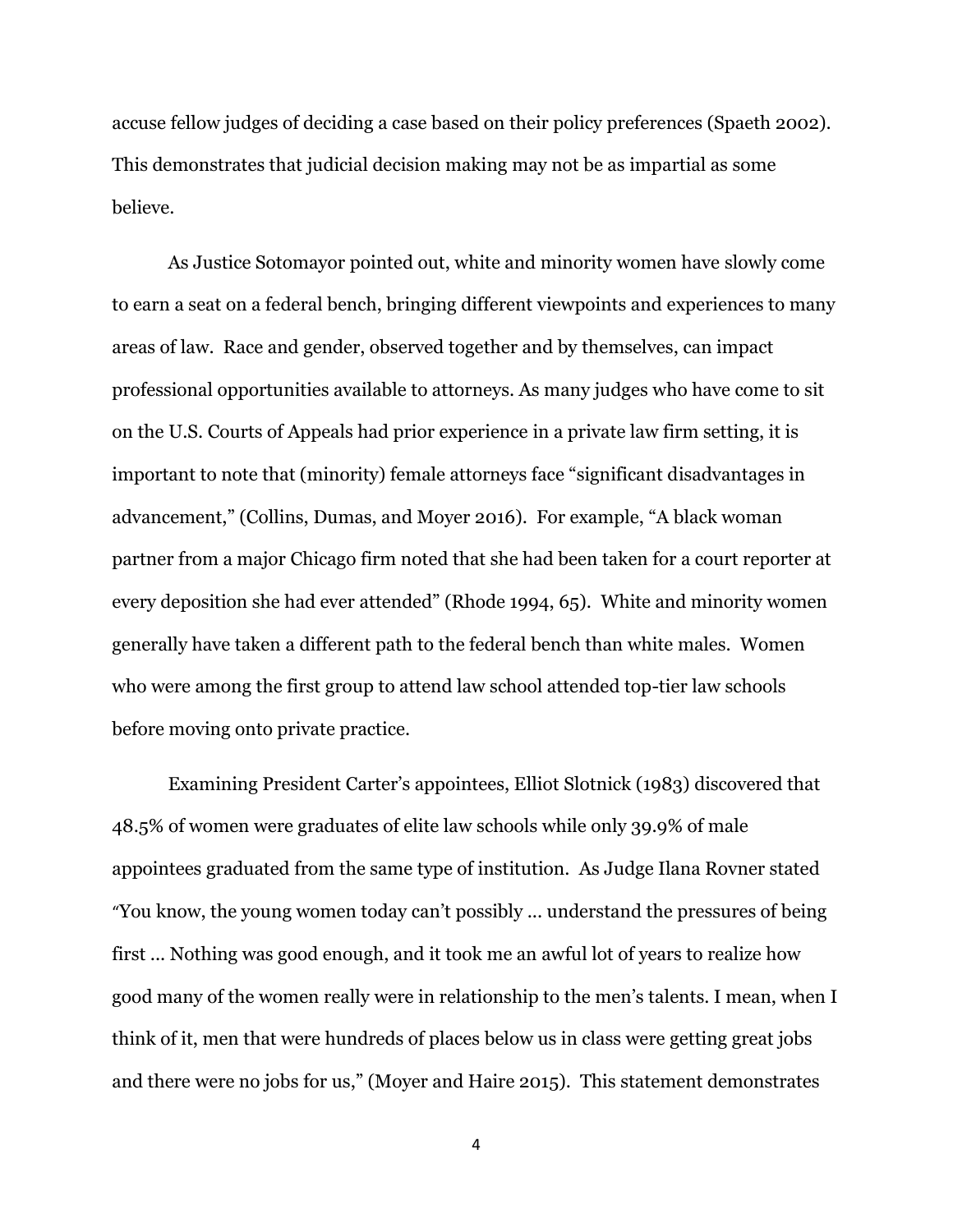how women who were among the first to graduate law school struggled finding a job simply because they were a woman.

Work experience also differed between white and minority women and white men. White and minority women (and minority men) were more likely to work in various levels of government while white men were more likely to have private practice experience. This is due in part to an executive order issued by President Johnson that "commanded them [private firms] to hire women and minorities," (Haire and Moyer 2015). Federal Judge Mary Schroder recalled, "I had my pick of all the best government jobs," because government agencies went to the major law schools looking for minorities to hire after the executive order (Haire and Moyer 2015). However, this does not mean women did not have any private practice experience. Of the female minority appointees, three of nine did not have any private practice experience (Haire and Moyer 2015). While white men's professional backgrounds were more concentrated in the realm of private practice, their academic accomplishments were sometimes less than their white and minority women counterparts (Haire and Moyer 2015).

However, the most striking difference between white male and female experiences in law occurred in the workplace. These differences were most apparent to working mothers. For instance, when Federal Judge Mary Schroeder learned she was pregnant in the 1970s, she was advised by a senior lawyer her to keep her pregnancy a secret for as long as possible. She responded to this by saying "Well, I'll see how long I can stay a little bit pregnant." This only lasted for four months; when she showed up in a maternity dress, lawyers around the office started talking and saying "We told you so"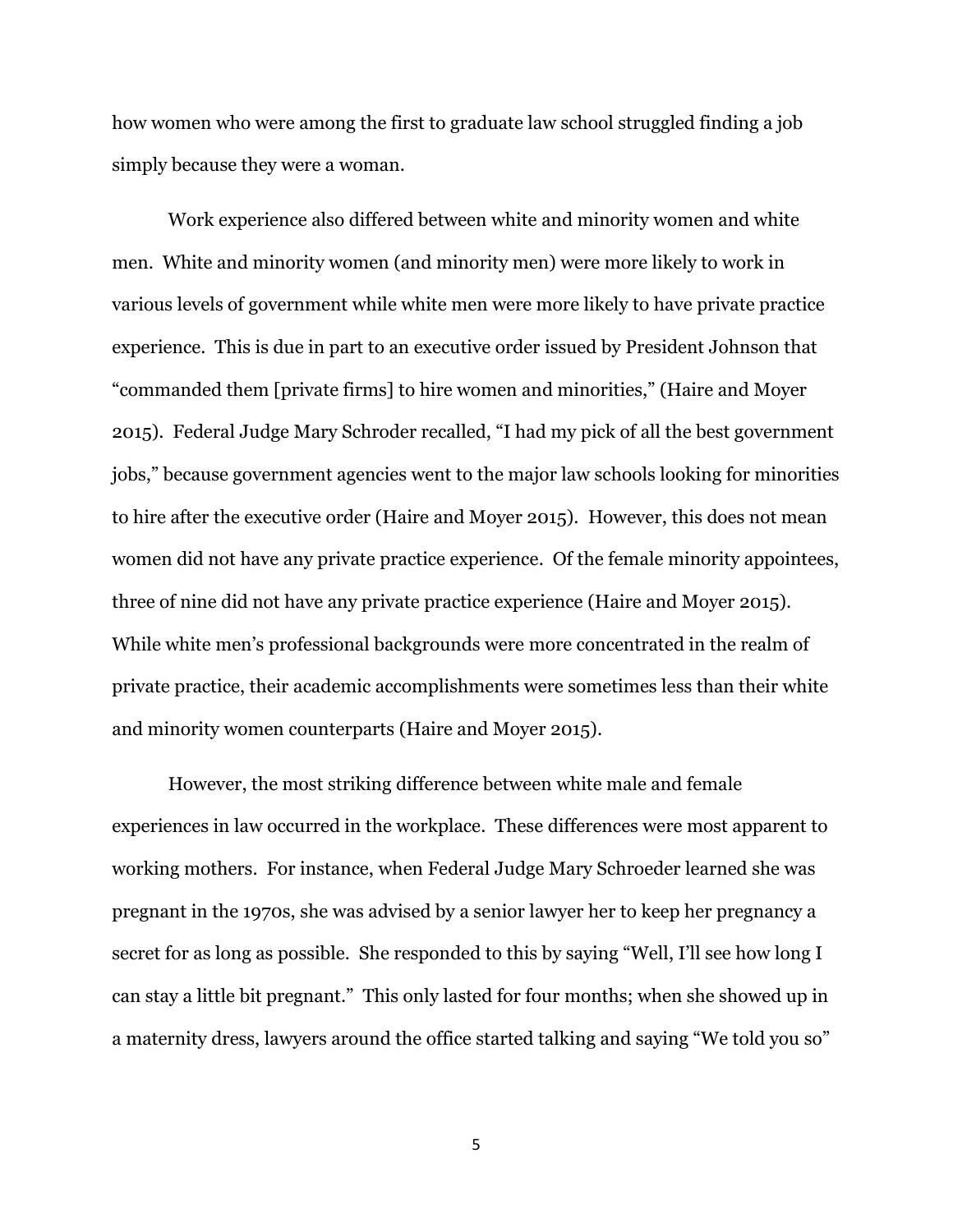(Haire and Moyer 2015). This demonstrates the discriminatory manner in which women were treated in the workplace simply for being women.

This study builds on existing research to examine areas that have received less attention with respect to women's impact on the U.S. Courts of Appeals: sex discrimination (including pregnancy discrimination) and abortion. I look at two facets of impact: legal influence (as measured by citations to majority opinions) and voting behavior.

Below, I begin by identifying existing trends in voting and influence in women's rights cases from 1993 until 2008, as well as highlighting areas that have not garnered as much attention in the research. I will lay out the overall structure of the U.S. Courts of Appeals, followed by a discussion of gender composition within the courts and the barriers women faced coming into the realm of judicial politics. Following that, I discuss voting, on an individual level. Next, I examine intersectionality within the courts. Finally, I conclude with citation influence analysis of female judges. For this, I use the Federal Judiciary Center and the U.S Courts of Appeals Multi-user Database to gather citation counts of opinions authored by females in the three salient areas. My findings suggest that women have begun to make strides on the U.S. Courts of Appeals by becoming influential policy-makers in sex discrimination cases, but are less influential in other kinds of cases. Furthermore, minority females vote in similar ways to their white female colleagues when deciding sex discrimination and abortion cases. Finally, my findings suggest that female judges' voting habits do not differ from their same-party male colleague in two of three issue areas. Only in ADA cases were Republican women more liberal than their Republican male peers.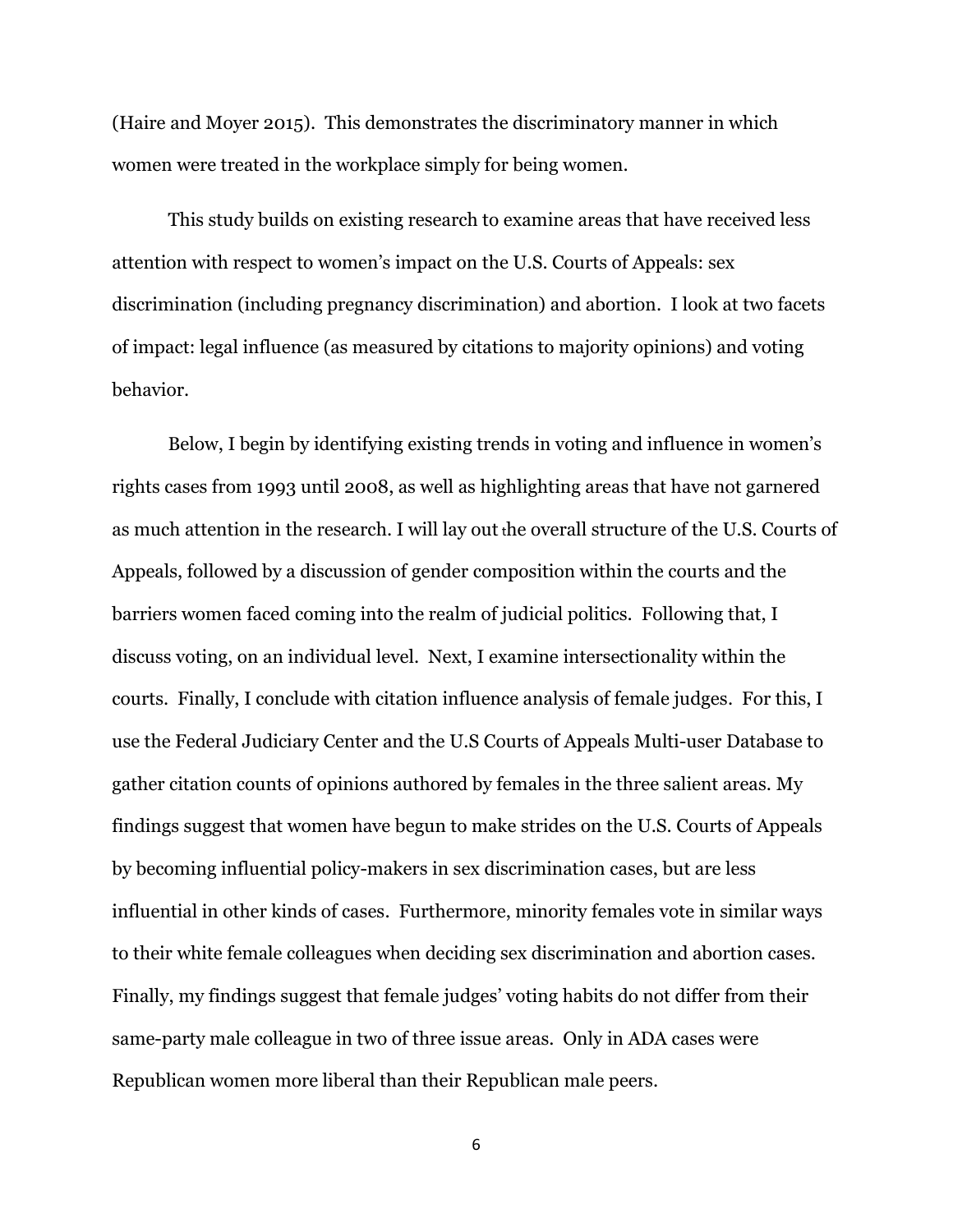# **Literature Review**

#### **The U.S. Courts of Appeals**

The U.S. Courts of Appeals is the intermediate court that acts as both a reviewer and a filter. It may review cases that come up from trial courts, resolving appeals from lower courts. The Courts of Appeals can also set precedent within their circuit. For many litigants, the US Courts of Appeals is the court of last resort because the Courts of Appeals hear many more cases than the US Supreme Court (the U.S. Courts of Appeals heard 54,244 cases in 2015 [\(http://www.uscourts.gov](http://www.uscourts.gov/) 2015) while the Supreme Court averages 80 cases per year [\(www.supremecourt.gov](http://www.supremecourt.gov/) 2017). Litigants who lose a federal district court decision are (most of the time) entitled to one appeal. They will take their appeal to the US Courts of Appeals which are divided into eleven numbered districts that are geographically defined, with two additional courts; one designated to decide cases within the District of Columbia and the Federal circuit that has specialized jurisdiction (Bowie, Songer, and Szmer 2014).

The main function of the courts is to identify legal, rather than factual, errors made by the lower trial courts (Hettinger, Lindquist, and Martinek 2006). It is important to have 3-judge panels rather than a single judge because the U.S. Courts of Appeals serves as a filter for cases that will go to the Supreme Court. Requiring consensus from multiple judges reduces the number of cases that advance to the Supreme Court because it is more difficult to get at least two judges to agree rather than relying on the decision of just a single judge. On average, there are between six and 29 judges in a circuit and judges typically hear cases in panels of three. If the litigant loses at the U.S. Courts of Appeals level, they may petition for the entire circuit's review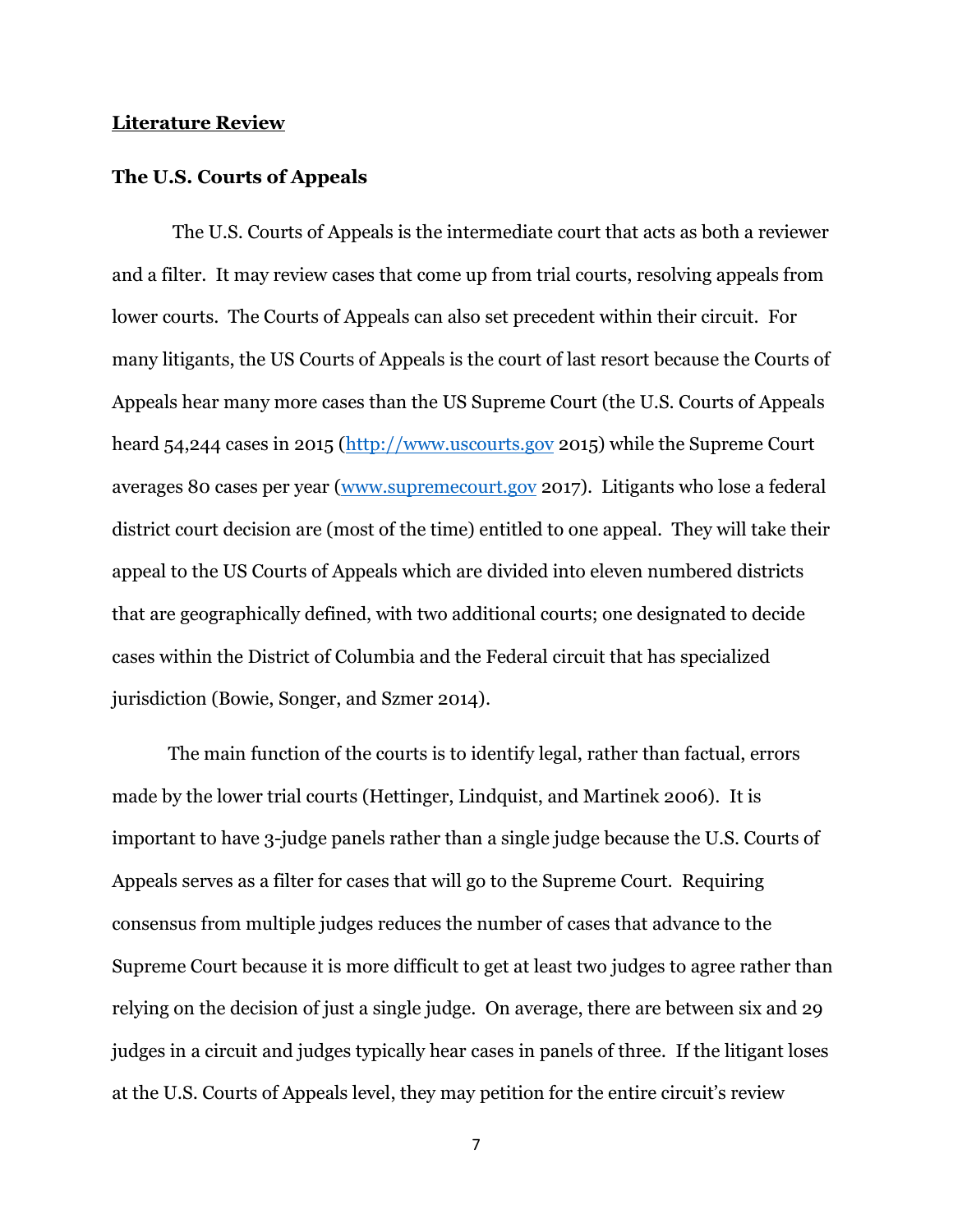sitting *en banc* or review by the Supreme Court (Bowie, Songer, and Szmer 2014). The judges then meet in conference one to three days after hearing oral arguments in which they give a tentative opinion. However, the final decision and explanation, along with any precedent they may set must wait until the opinion is officially released.

The time to write and length of the opinions depends on the complexity and controversy associated with the issue. For example, a study showed the average length for a case concerning civil rights averaged nine pages while a case concerning criminal or prisoner petitions averaged seven pages. The longer opinions for civil rights cases could in part be due to the controversy that surrounds them; judges may feel the pressure to provide a more comprehensive and detailed justification for the position of the majority (Bowie, Songer, and Szmer 2014).

One aspect of the U.S. Courts of Appeals is the crucial role the courts play in the creation of public policy. Public policy is defined as "the authoritative allocation of values and resources" (Easton 1953). Decisions handed down by judges allocate resources between the parties directly affected in the case; the enforcement of norms or development of legal rules can also appropriate resources or values because they can favor one group in society over another. Furthermore, unless the U.S. Supreme Court intervenes, a circuit court's ruling remains the precedent for all federal courts within that circuit's geographic jurisdiction. That is, a federal court outside of the declaring circuit's geographic jurisdiction does not have to follow the precedent set in that circuit. However, a precedent could be persuasive for another circuit but judges are not forced to follow any precedent set forth by another circuit. The U.S. Supreme Court can also resolve conflicts among circuits by making sure the national law is uniform. However,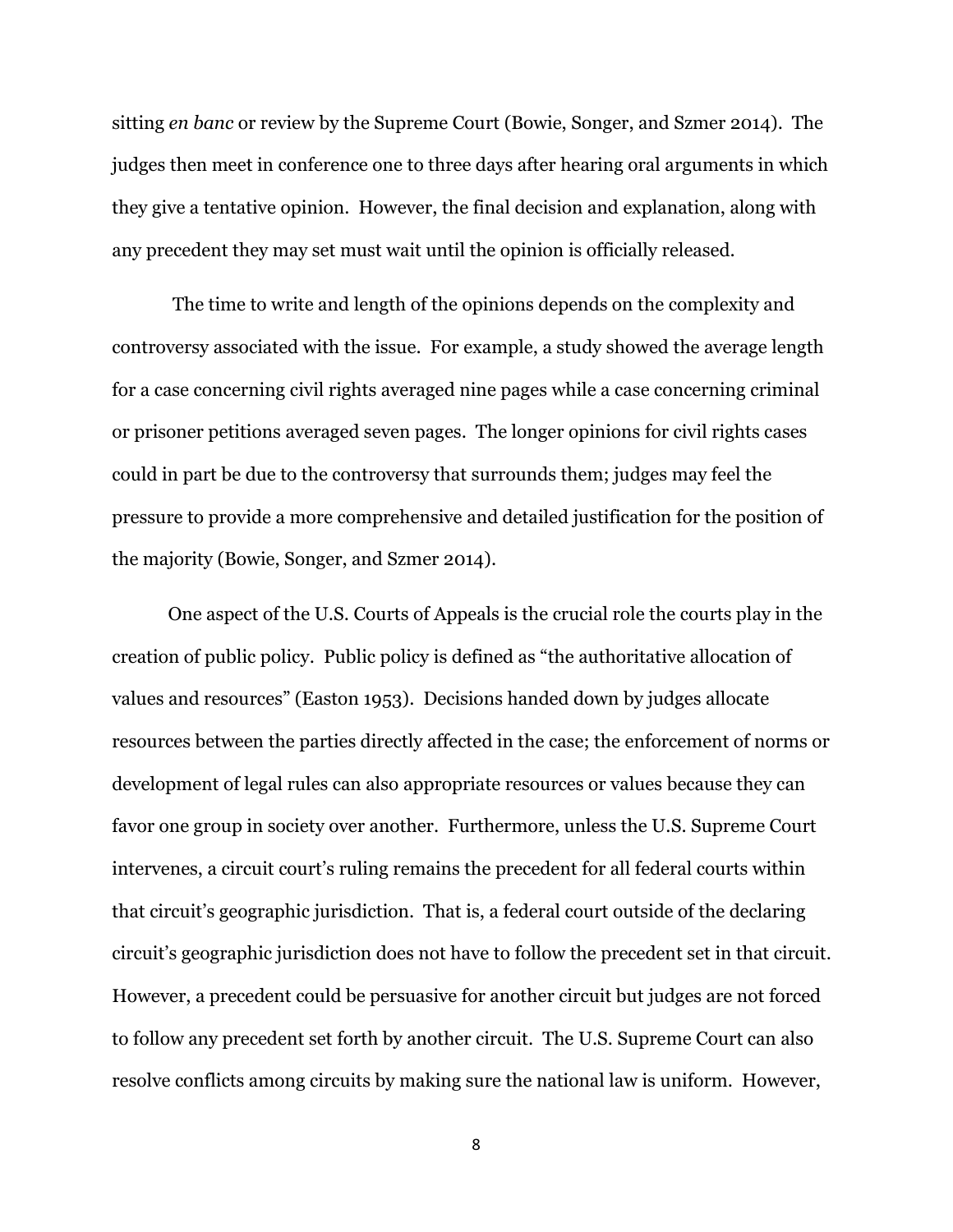because the U.S. Courts of Appeals hear many more cases per year than the Supreme Court, many of their decisions are not challenged and therefore stand as precedent (Hettinger, Lindquist, and Martinek 2006).

#### **Composition of the Courts**

Since President Carter's attempts to diversify the bench in the 1970's, one demographic group has benefitted more than any other: white women. For Presidents Carter, Reagan, and G.H.W. Bush, diversification primarily meant white women or black men (Wheeler 2009). It wasn't until President Clinton and every subsequent administration where meaningful numbers of minority women were given the opportunity to have a seat on the bench (Haire and Moyer 2015). Despite the increase of presidential appointments of female judges, these appointments still do not accurately reflect the number of women with law degrees in the United States. In the academic year 1970-71, 91.4% of those who received their J.D.'s were male, meaning only 8.6% were female. However, these numbers began to increase throughout the mid-1980's as females have accounted for at least 40% of the graduating class. Since 2012 those numbers are in the mid to high 40% range [\(www.americanbar.org](http://www.americanbar.org/) 2012).

The composition of the circuits also varies depending on the court. The Ninth Circuit has the most women on the court with roughly 14, and the First Circuit falls in last with only one female judge between the years of 1978 and 2008 (Haire and Moyer 2015). Likewise, the Ninth is the most ethnically and racially diverse, and the First is the least diverse in terms of ethnicity and race (Haire and Moyer 2015).

# **Barriers Facing Women on the Courts**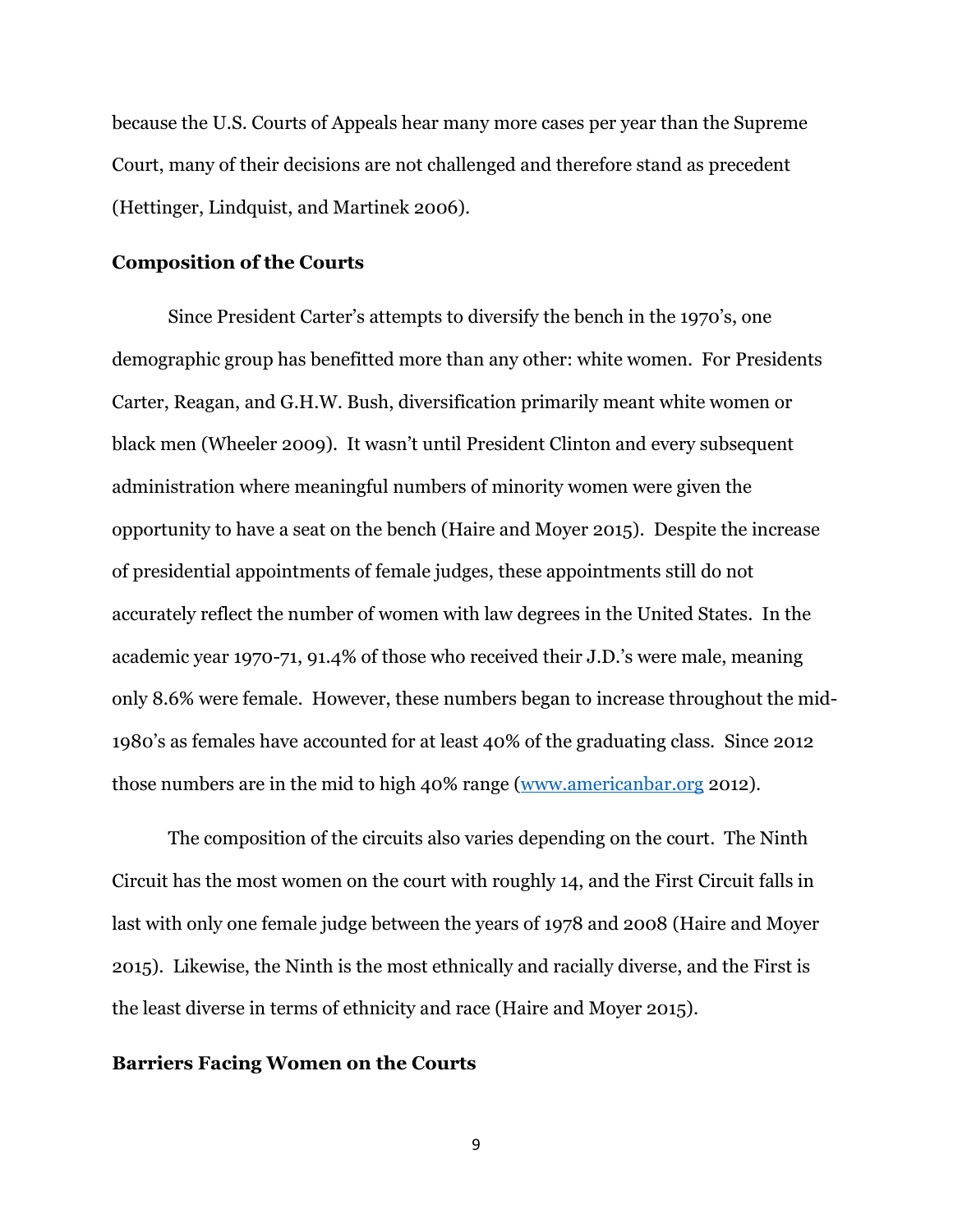Women faced discrimination when they began attending law schools across the country, especially if they were among the "trailblazer" group of women who began attending law school in the 1950's through the 1970's (Moyer and Haire 2015). Beginning in 1970, women made up 8.6% of law school attendees. However, those that entered during this time had admission applications that looked different from males applying to the same schools. Overall, women who entered law school in the 1960's through the 1980's had higher undergraduate GPA's but lower LSAT scores than their male counterparts. Not only did women face prejudice in the admissions process, they also experienced it the classroom. Women reported lower self-confidence and more experiences with gender discrimination than men (Clydesdale 2004). Oftentimes they were not received well by male classmates and professors, as they were seen as "taking a good man's place," and even called out by professors on "Ladies Days" within the university (Haire and Moyer 2015). They even endured hazing by male students via a practice called "shuffling" whenever a female student walked into a room (Haire and Moyer 2015). Despite these obstacles, women in the 1970's through the 1980's graduated at higher rates with better GPA's than men (Clydesdale 2004).

Discrimination did not stop after graduation; it continued to follow women through their professional lives as well. For example, 48.5% of President Carter's female appointees were graduates of top-tier law schools while 39.9% of male appointees were graduates of the same institutions: a difference of almost nine percent. The women that graduated from these top-tier schools also graduated at the top of their class in order to obtain a seat on the bench, while men did not necessarily have to be at the top of their class.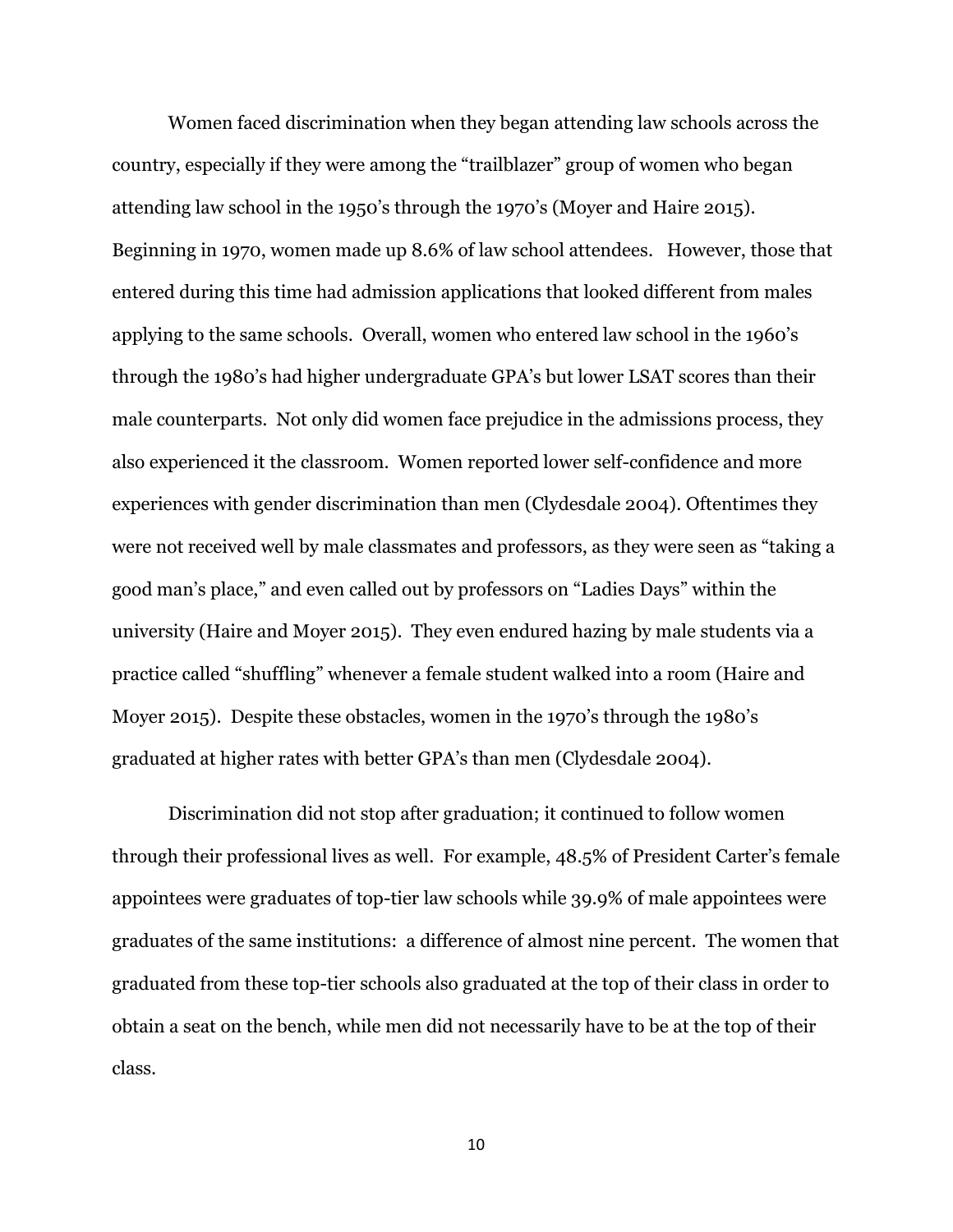Furthermore, women experienced discrimination from potential employers. Many did not want to hire women and most would only consider hiring one if they had a specialty that was desperately needed within the realm of law (Haire and Moyer 2015). Childcare was also an obstacle because it was hard to find full-time childcare for the first generation of female federal judges. As efforts to diversify the bench grew, so did efforts to diversify the pool from which presidents chose their appointees. While Ivy League educated women still received consideration, President George W. Bush expanded his search to include other universities such a Tulane, Emory, Akron, and Virginia, easing the elitist preferences of many before him and giving more women a chance to have a seat on the US Court of Appeals (Haire and Moyer 2015). President Bush's step away from the Ivy League schools changed a decades-long tradition of choosing students with a similar background from the same select schools. By expanding his appointment pool beyond the Ivy League, he opened the door for more ethnic minorities and persons with different socio-economic backgrounds. Furthermore, this could lead to different voting patterns among individuals because of different viewpoints stemming from different life experiences.

### **Individual Voting**

 $\overline{a}$ 

Research has found that, as a whole, women are more likely to cast liberal votes than men (Boyd, Epstein, and Martin 2010), especially in sex discrimination cases.<sup>1</sup> In a study conducted by Haire and Moyer in 2015, it was discovered that women born in or

<sup>1</sup> Because the U.S. Courts of Appeals hears cases in panels of three, there is a group dynamic that can include different perspectives and influence. Several studies have shown that having at least one female seated with two men can influence how a panel will vote, especially in sex discrimination cases (Boyd, Epstein, and Martin 2010; Moyer and Tankersley 2012; Moyer and Haire 2015).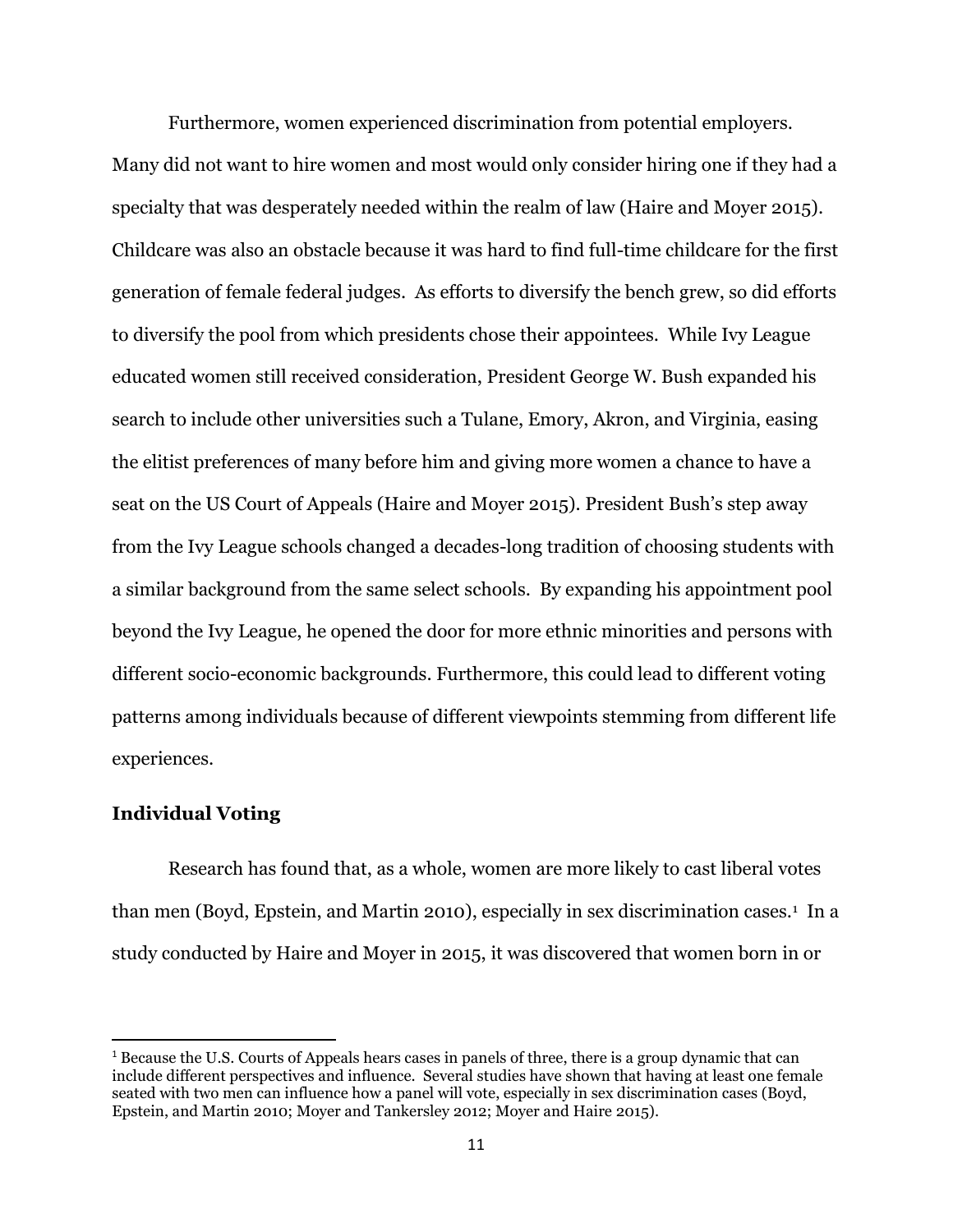before 1945 had the highest likelihood of casting a liberal vote in sex discrimination cases when compared to women born after 1945 and male judges born after 1945. Support for plaintiffs in sex discrimination cases is correlated with women who entered the legal profession during a time of "overt discrimination" of women (Haire and Moyer 2015). However, one cannot begin to analyze how a judge will vote in a case pertaining to women's rights without first defining what constitutes a "women's issue."

Representation can be defined by two different types: descriptive and substantive. As Pitkin (1964) argued in the context of legislative bodies, descriptive representation is described as "standing for" constituents "by virtue of a correspondence or connection between them." The increase of women in the political arena over the past few decades has posed the question as to whether or not the increase of women has led to an increase of more substantive representation of women's issues. Substantive representation occurs "when legislators consciously act as agents for constituents and their interests," that can be performed no matter their personal background or group memberships (Davidson, Oleszek, Lee, and Schickler 2016). Substantive representation increases for women's issues when there is a "critical mass" of women (usually about 15- 30%) in a legislature (Childs and Krook 2006). This could include women championing causes for women or advocating for rights for minority groups that may or may not include women (Davidson, Oleszek, Lee, and Schickler 2016). This type of representation can also be seen as "acting for" (Pitkin 1964). However, the definition as to what constitutes a "woman's issue" in politics is an area of disagreement in feminist scholarship. Some issues reinforce limited stereotypes such as the notion that the woman is the caregiver within society while others do not represent minority women.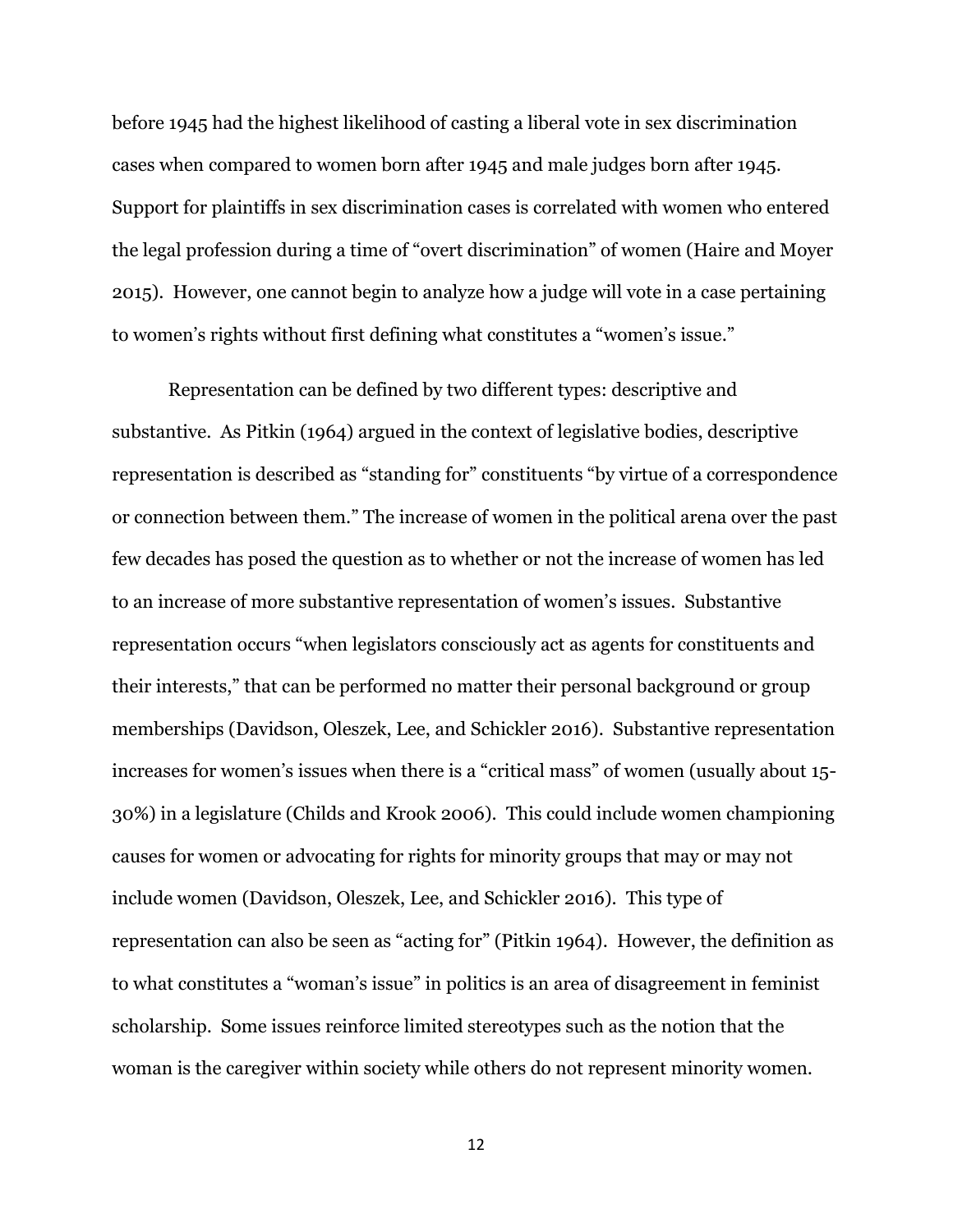In terms of women's issues, the concept of acting for was not always viewed as prevalent because women did not have a voice strong enough in politics to represent issues that pertained to them. In a study conducted by Vega and Firestone in 1995, they found that female members of Congress have been increasingly representing women's issues including legislation that called for equality in the workplace and beyond. This legislation includes bills to improve women's social, economic, and political status (Childs and Krook 2008; Bratton 2005). Women's issues in legislation can also be those that affect women in a different manner than men such as abortion, as well as issues that women are more broadly associated with including welfare, education, and health (Bratton 2005). From the 97<sup>th</sup> Congress to the 102<sup>nd</sup> Congress, there was a steady increase in the number of bills introduced by women that contained legislation pertaining to women's issues, with the expectation the trend would continue as more women gained a voice in politics (Vega and Firestone 1995). This increase can be explained in part by the critical mass theory. In Kanter's 1977 book *Men and Women of the Corporation*, she explored the effect of critical masses and concluded that women may not "act for," or represent women's issues substantively until there are enough women to effectively advocate for and create policy. With stronger numbers, women are able to form more "supportive alliances" that empower them to represent issues close to them (Childs and Krook 2008; Dahlerup 2006).

The increase of women's issues in the legislative branch through the election of more female members to Congress can also affect the judicial branch, especially the U.S. Courts of Appeals. The more laws passed pertaining to women's issues can mean that there could be more challenges to said laws in court. As the Courts of Appeals often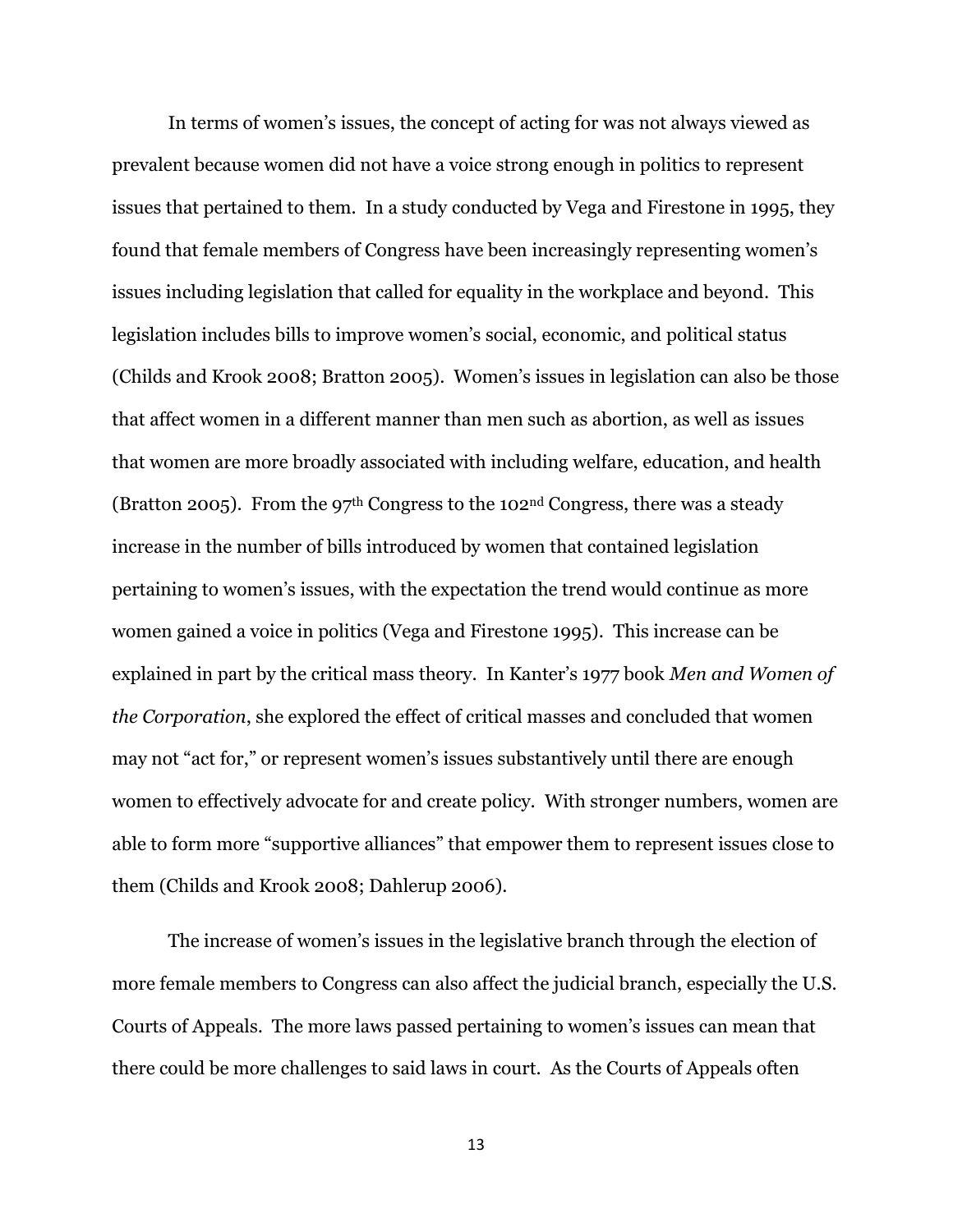serve as a filter for cases that may go to the Supreme Court, they hear many cases attempting to identify and remedy any legal errors made by the lower trial courts. With an increase in laws being passed pertaining to women's issues, this may affect the number of cases in the pipeline related to such laws (Vega and Firestone 1995). Vega and Firestone's study also highlighted that race and ethnicity can have influence among other judges when deciding whether or not to support women's issues, which could increase support for women's issues as Congress becomes more ethnically diverse.

### **Intersectionality**

Minority females may bring an entirely different perspective to the bench due to their experiences not only as a woman but also as a racial or ethnic minority. For instance, in a study of criminal appeals, it was found that minority females were the most liberal race-gender cohort (Collins and Moyer 2008). Being members of two outgroups seems to produce distinct voting behavior. Women of color experience racism and sexism in different ways than their male and female counterparts respectively (Crenshaw 1991). Many times, African American women and Latinas are not accounted for in the single axis frame used to define women's issues, which typically represent white heterosexual women (Smooth 2011).

However, in much of the literature on gender, this axis is often portrayed as representing all women, thus leaving out many of the marginalized and vulnerable minority groups. For example, in *DeGaffenreid v General Motors*, the district court rejected the plaintiff's attempt to bring suit against General Motors because they should not have been able to combine sex and race into a discrimination lawsuit to create a "super remedy." This meant that the court came to one of two conclusions: Congress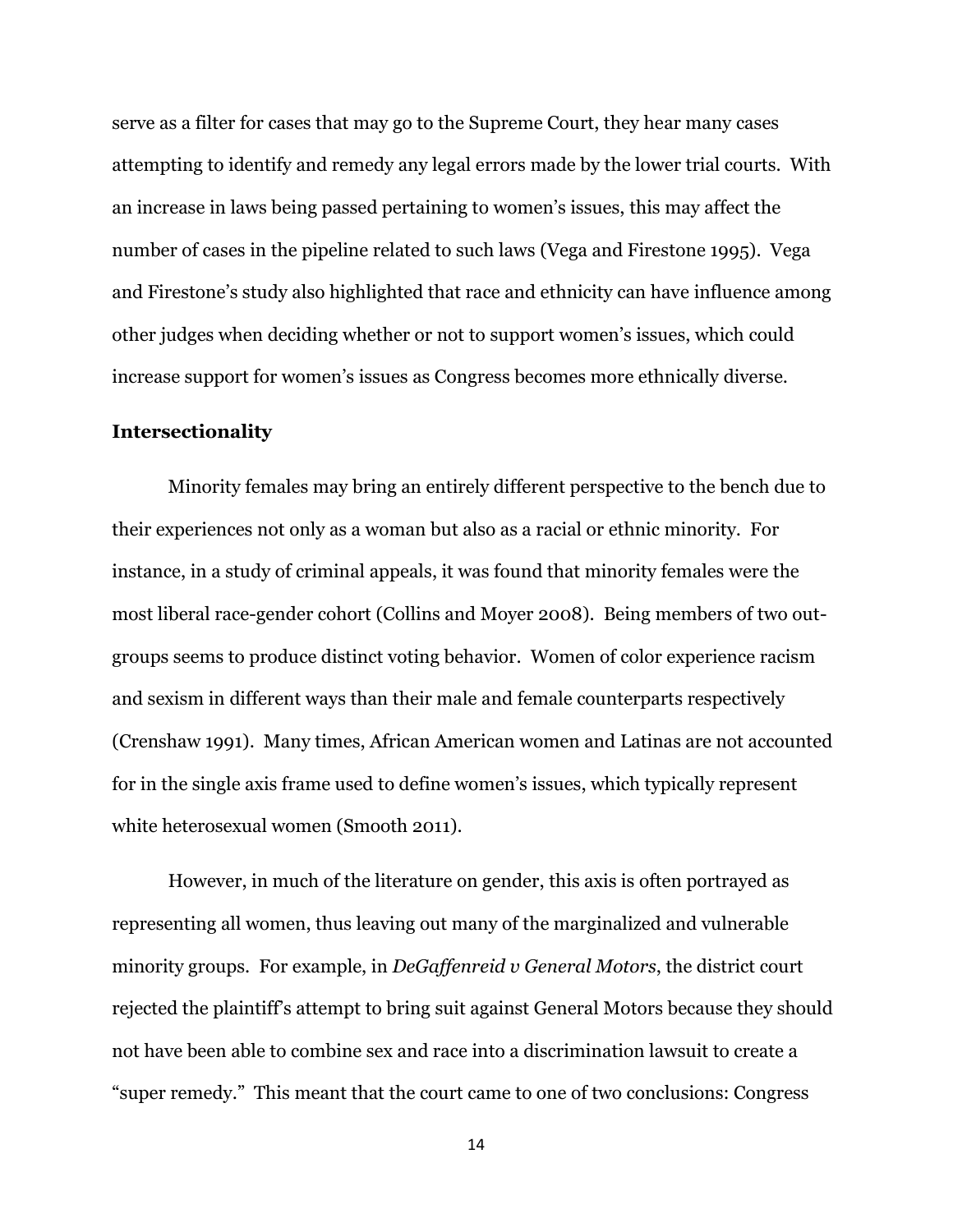did not consider the fact that black women could be discriminated against as black women or they did not intend to protect them when discrimination was experienced (Crenshaw 1989). Likewise, in *Moore v Hughes Helicopter Inc.,* the Ninth Circuit approved of a district court's rationale in a sexual discrimination case because Moore's attempt to specify her race did not comply with the allegation that her employer discriminated "against females," and by specifying her race she could not adequately represent white female employees (Crenshaw 1989).

What many consider a "woman's issue" does not necessarily represent all women (Smooth 2011). Therefore, salient issues for white women could be different from salient issues for African American women. Because of this issue gap, voting behavior between white and minority females may be different in terms of certain types of cases such as discrimination cases. For example, minority women may be the more likely to vote in a liberal direction than a white female as they may have had the most experience with discrimination. An increase of substantive representation with respect to issues concerning all women is needed in order to give all women a voice in politics. Therefore, an intersectional approach to politics and the gender gap is one way to help alleviate the essentialist view of women and their voice in politics (Smooth 2011; Crenshaw 1989). Over time, social scientists have embraced different methods for analyzing the complexity and fluidity of intersectionality by using time series analysis. Time series analysis "can account for changes in the status of variables over designated periods, which can help capture the fluctuations in the power relationships among race, gender, class, sexuality, and other socially constructed categories over time" (Smooth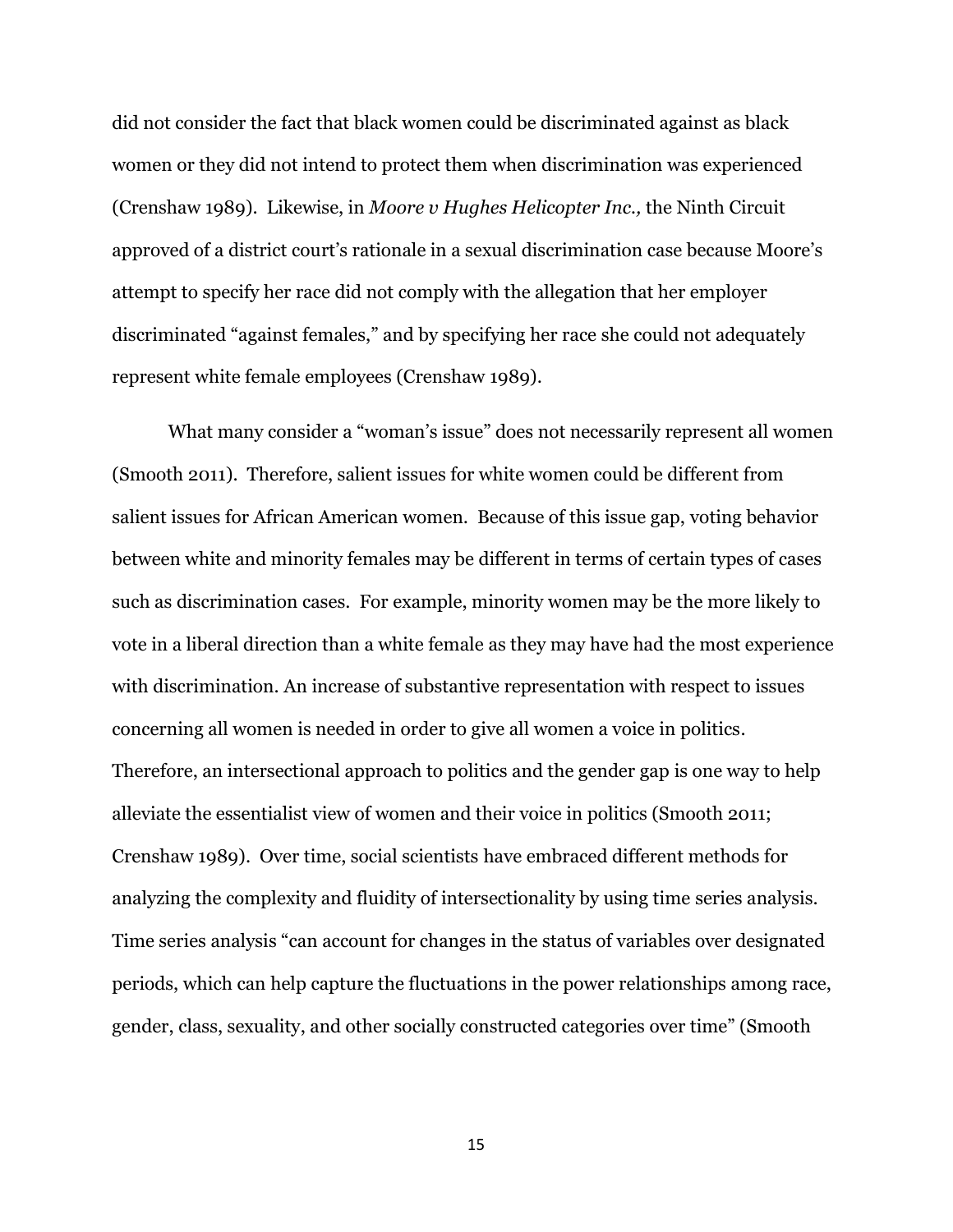2011). This new approach can help bring trends to light that were previously not seen because of the single axis framework (Smooth 2011).

The intersectionality perspective suggests that minority female women may see different issues as salient, compared to white women and minority men, and affect their voting behavior. In the next section, I examine how judges' identities may also affect their collective decision making processes.

### **Influence**

In terms of politics and law, influence can take on very different forms. For this study, influence is measured by the number of citations an opinion receives. In other contexts, influence can be the power of persuasion. This can be seen at the panel level when one or two judges change their vote after listening to another panel member (Boyd, Epstein, and Martin 2010; Songer, Davis, and Haire 1994; Moyer and Tankersley 2012; Moyer and Haire 2015). Finally, persuasion can be seen in an overridden judgement because the judge that overrode the previous decision gave thought to the rationale behind the decision and was not persuaded by his argument, choosing to write their opinion based on a different argument.

Influence within the U.S Courts of Appeals is important because there is not just one judge deciding a case as with a trial court. Wielding influence on a panel with two other colleagues can change the outcome of the case. Numerous studies have shown that "when faced with a majority view that differs from their own, [people] not only adopt the majority position but they convince themselves of the truth of that position by considering the issue only from the majority perspective" (Nemeth and Goncalo 2004). This could mean influence could have short-term and long-term effects; a judge may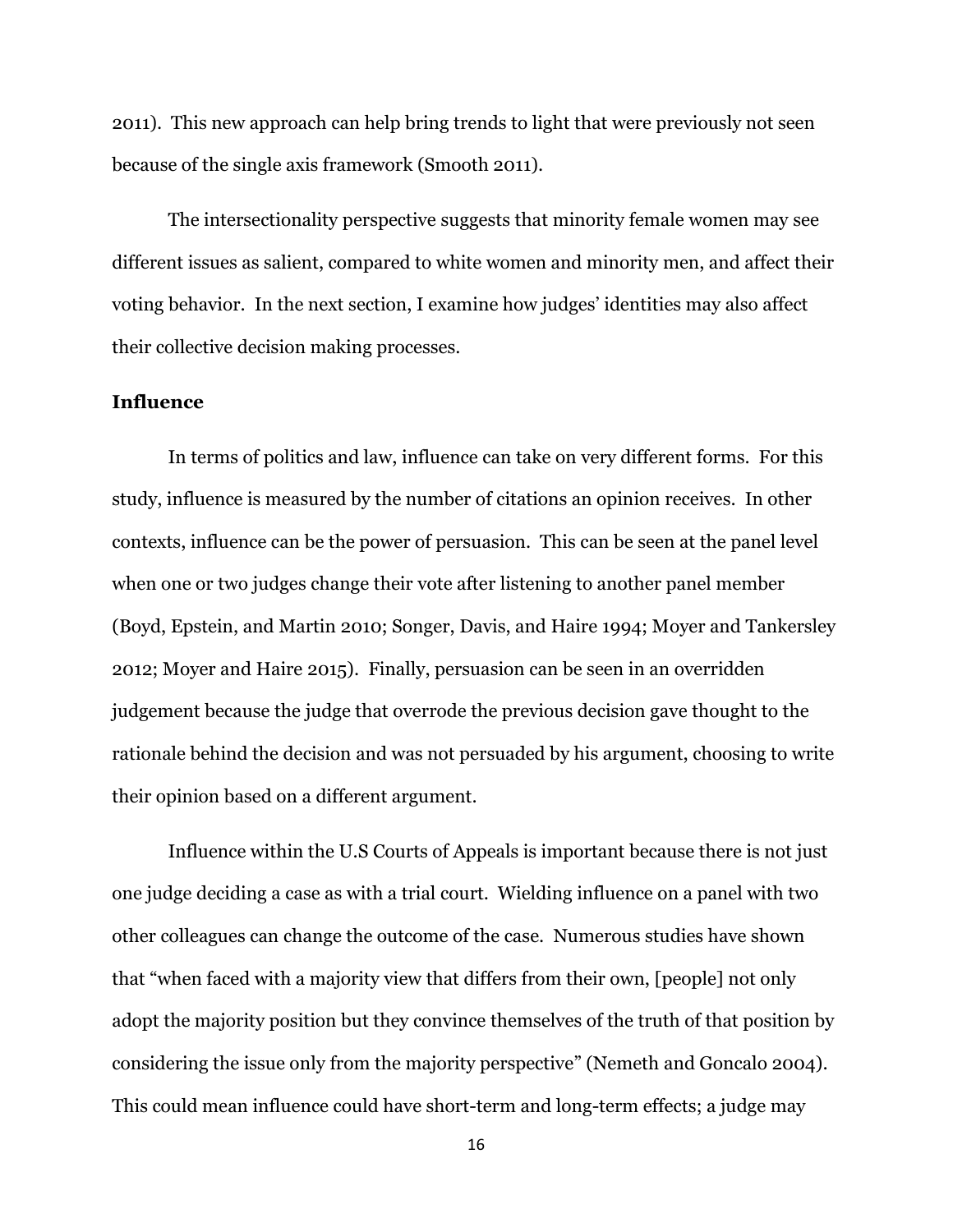change his or her vote in a single case but they could also begin to see that area of law in a different way and change their behavior in the future.

For this thesis, influence will be defined as the number of times a judge is cited by subsequent cases. Female influence within the U.S. Courts of Appeals has received less scholarly attention than studies of decision making. However, in a study conducted by Choi and colleagues (2011), female influence was tested in several areas of law by measuring the number of times a female judge was cited as compared to a male judge in the same area. They measured the number of outside state majority opinions in several areas of law including rights. For this area, men were cited more often than women, but the difference was not statistically significant (Choi, Gulati, Holman, and Posner 2011).

Overall, a growing number of comprehensive studies that analyze female voting and influence in Title VII sex discrimination cases find that female judges (no matter their race) are much more likely to vote in favor of the plaintiff. Many also conclude that females are able to persuade their male colleagues to also cast a vote in favor of the plaintiff (Songer, Davis, and Haire 1994; Boyd, Epstein, and Martin 2010; Moyer and Tankersley 2012; Moyer and Haire 2015). Furthermore, minority female judges have the highest rate of liberal votes in criminal cases (Collins and Moyer 2008). But will this play out differently in other issue areas? Less research has focused on individual-level voting differences in the areas of abortion (Oakey 2003) and disability discrimination. Similarly, there is limited research on how influential female judges are in these issue areas, as measured by citations from other judges (Choi et. al 2011).

#### **Theory**

# **Sex Discrimination**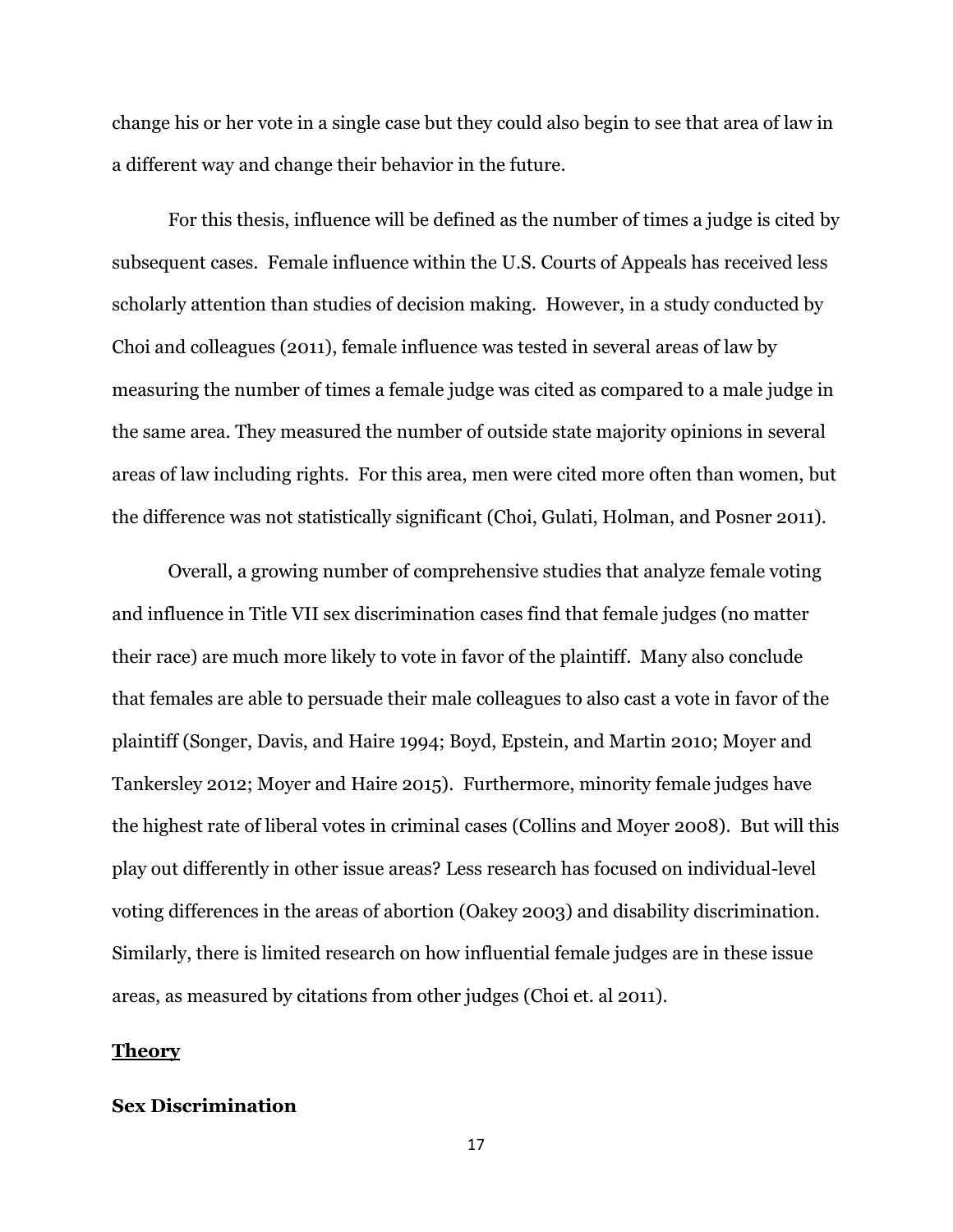The Civil Rights Act of 1964 included Title VII which prohibited employers from "discriminating against employees on the basis of sex, race, color, national origin, and religion." Title VII has been very successful in helping women gain access into areas of employment that had been previously out of their reach such as law and medicine (Bartlett and Rhodes 2010). While Title VII has helped women in the workplace, sex discrimination is still prevalent. For many years, women faced outright discrimination in the legal profession; some were only hired if they had a specialty within law that was desperately needed by employers (Haire and Moyer 2015).

Experiencing discrimination when searching for a job could potentially make female judges more sympathetic to plaintiffs in a sex discrimination case because they personally experienced discrimination on the basis of sex that prevented them from fully participating in society. This leads to a liberal outcome (Boyd, Epstein, and Martin 2010; Songer, Davis, and Haire 1994). This also lends support to the informational account (Boyd, Epstein, and Martin 2010) and feminist legal theory (Songer, Davis, and Haire 1994) in helping explain female voting and influence on sex discrimination cases.

## **Abortion**

Even after the Supreme Court's 1973 landmark decision in *Roe v. Wade*, abortion has remained a part of appeals' courts dockets. After *Roe*, many states responded with laws that restricted abortions, including laws restricting abortion in the first trimester more so than Roe, as well as parental consent laws, waiting periods of any duration, and abortion-specific informed consent provisions (Oakley 2003). The federal courts have heard many challenges to these and other laws restricting access to abortion. Overall, many of these restrictive acts did reduce abortion rates throughout the US as many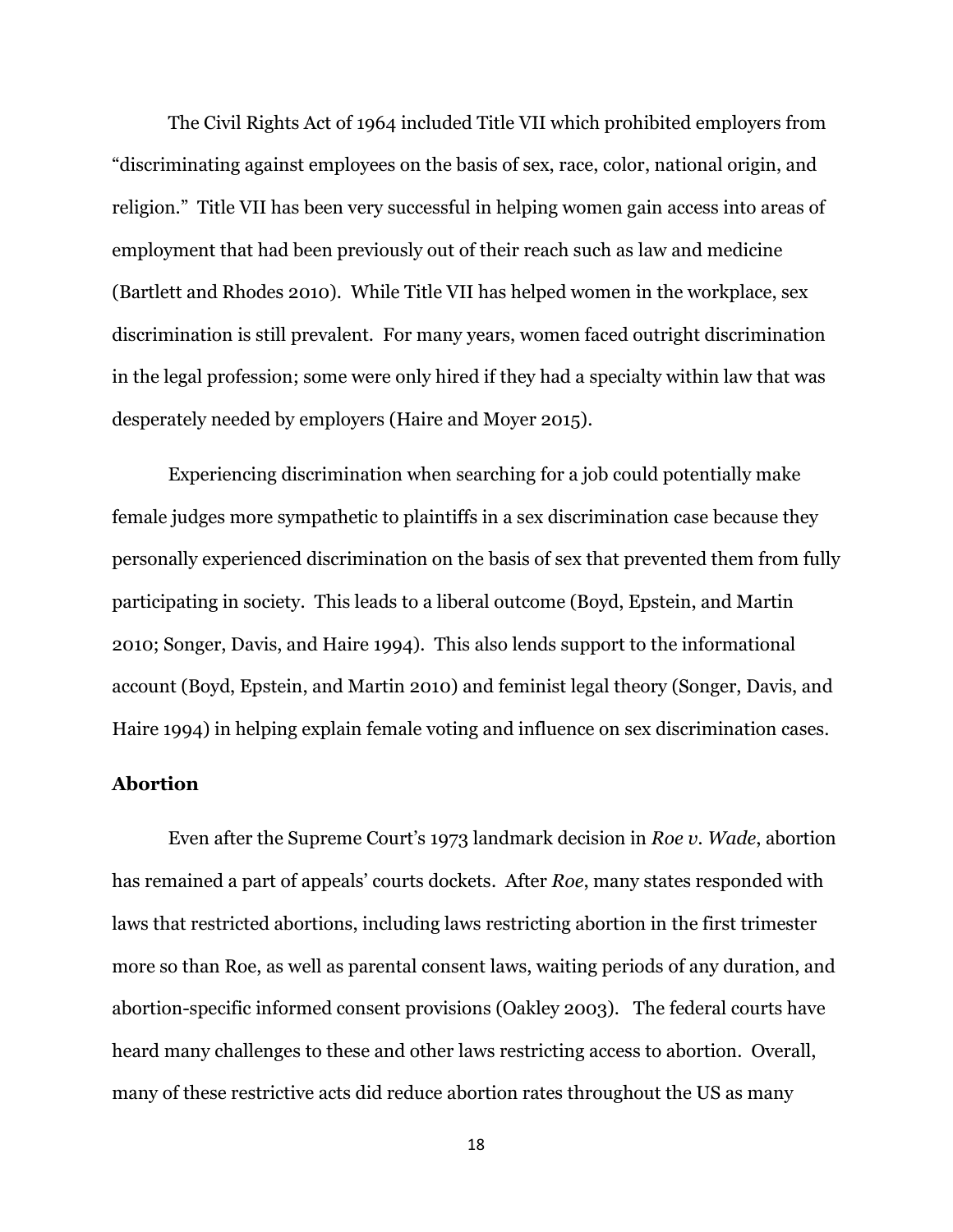conservative decisions came down from the US Courts of Appeals. The Supreme Court then upheld many of these restrictions (Oakley 2003).

Since the 1980's abortion is often regarded as one of the most divisive issues between the Republican and Democratic parties. According to a study done by the Pew Research Center in 2016, Republicans have become more polarized on the issue with 59% saying it should be illegal in all cases in 2016 compared to 48% in 1995. Democrats have maintained steady numbers for support of abortion in all or most cases with 70% agreeing with it today and 64% agreeing in 1995. However, gender differences within the parties are slim: only 35% of Republican women believe abortion should be legal in all or most cases, while 40% of Republican men believe it should be legal. Sixty-seven percent of Democratic women believe it should be legal at all times, while 75% of Democratic men believe it should be legal (Fingerhut 2016). Overall, Democratic women are less likely than their male counterparts to support abortion in all or most cases.

Party differences can also be seen on the bench. When examining panel effects, Republican appointees cast a pro-choice vote 46% of the time, while Democratic appointees cast one 72% of the time (Sunstein, Schkade, Ellman, and Sawicki 2006). Furthermore, Democratic appointees are more likely to change their vote if seated with two Republican appointees, but no change in voting was seen with Republican appointees when seated with two Democratic appointees (Sunstein, Schkade, Ellman, and Sawicki 2006). These party differences suggest that the debate on abortion is rooted in ideological differences rather than gender.

## **Americans with Disabilities Act**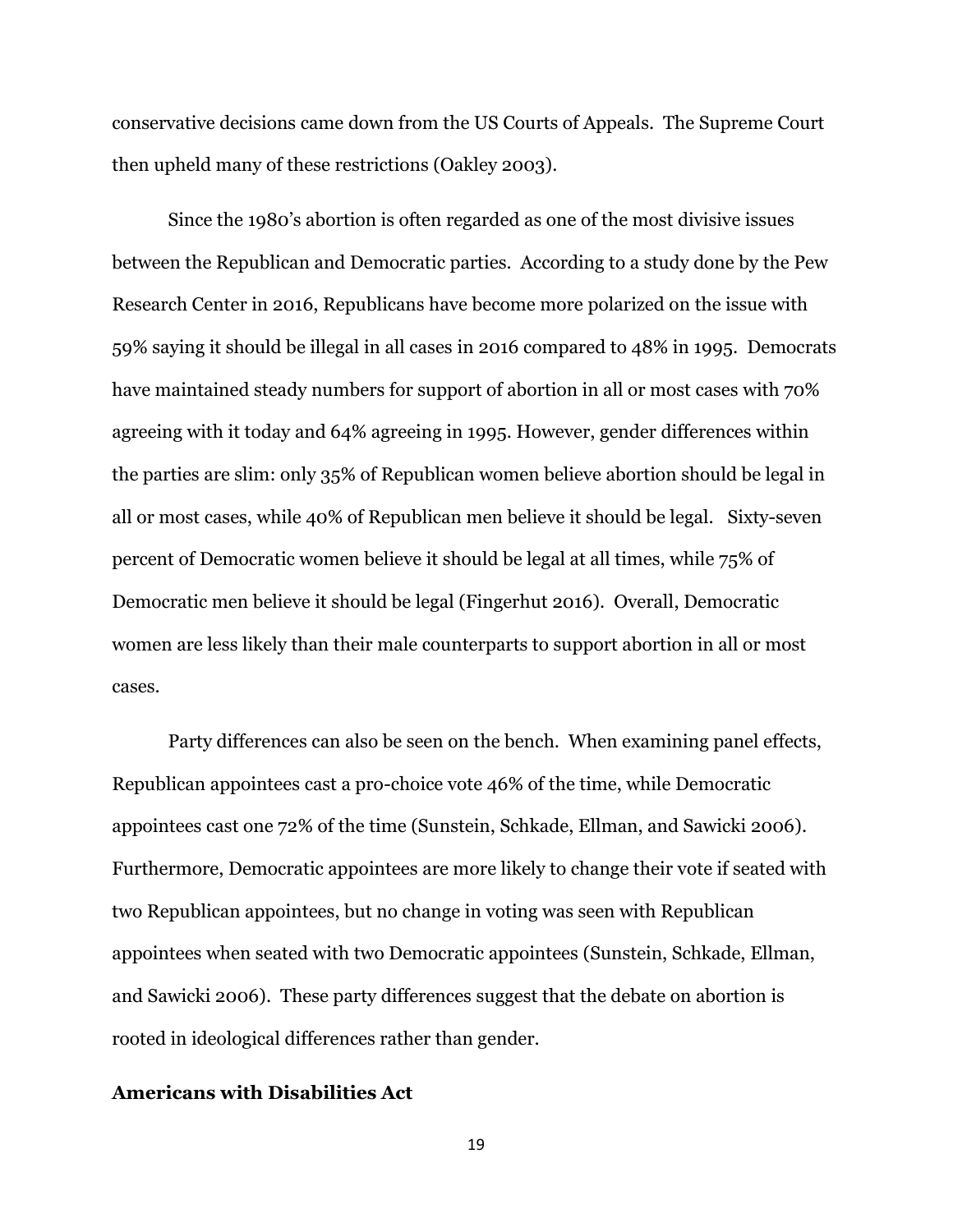The Americans with Disabilities Act (ADA) was a comprehensive civil rights bill signed by President Bush in 1990 that prohibits discrimination and allows those with disabilities to have "equal opportunity" under the law to "participate in the mainstream of American life," ([www.ada.gov](http://www.ada.gov/) 2017). While there is some ambiguity to the language in the law, one must have a "physical or mental impairment that substantially limits one or more major life activities," [\(www.ada.gov](http://www.ada.gov/) 2017). As with sex discrimination and abortion, there have been a number of cases in the U.S. Courts of Appeal since its inception making it a good comparison category for this project. For the purpose of this thesis, ADA cases will be used only as a comparison category because cases based on disability discrimination are not gender-salient issues (as sex discrimination and abortion cases are).

### **Gender Effects**

The increase of female judges on the US Courts of Appeals have led scholars to develop several theories regarding gender effects on judging. Songer, Davis, and Haire (1994) posit three separate effects women can have on the bench regarding search and seizure, obscenity, and employment discrimination cases. One states female judges will be more liberal in all three areas, the second states that there will be no differences between men and women regarding the three areas, and the last rests on feminist legal theory and says that women will be more conservative than men only when deciding obscenity cases as it perpetuates the oppression of women. The feminist legal theory (which will be discussed in this paper) states that there will be differences between male and female judges that are not simply liberal or conservative but rather that females will only be more liberal in areas of discrimination that prevented those who claimed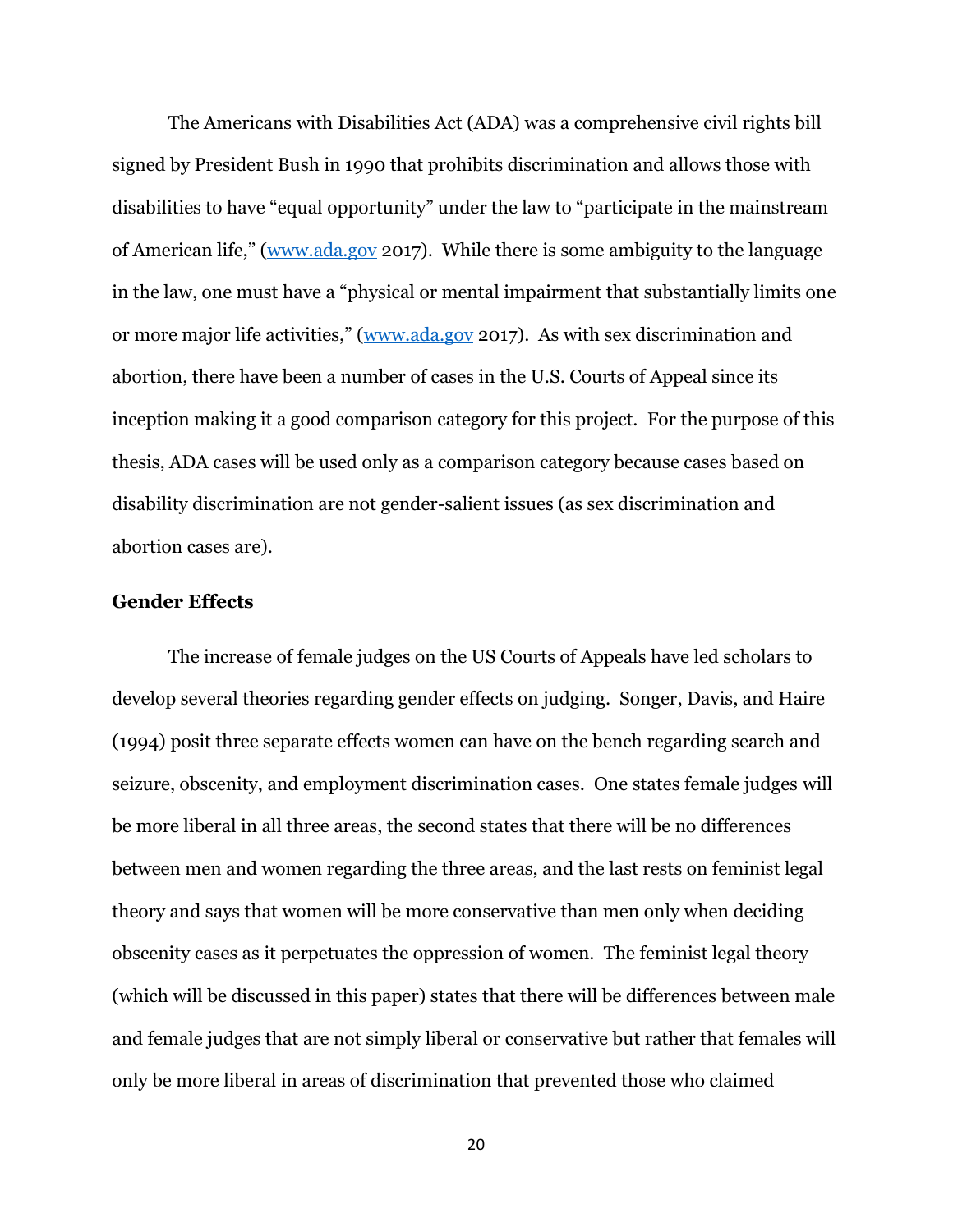discrimination from full participation in the community. Their research showed that women are only likely to be more liberal than men when deciding employment discrimination cases (Songer, Davis, and Haire 1994).

In addition to the feminist legal theory, this paper will also focus on the informational account as described by Boyd, Epstein, and Martin (2010), which states that "women possess unique and valuable information emanating from shared professional experiences," and effects can be seen on panel issues where females possess "valuable expertise, experience, or information." This account provides the most support for why women are more likely to be influential when writing an opinion for sex discrimination or abortion cases because historically they are issues that have either plagued women or are strictly matters that only a woman has the possibility to face in their lifetime.

#### **Hypotheses**

I expect influence in the three salient areas to yield three separate hypotheses. Because women have had professional and academic experiences different from that of men, it has helped shape their interpretation of statutes with respect to their constitutionality.

First, I posit opinions regarding Title VII sex discrimination (including pregnancy discrimination) and abortion will be more influential (cited more often) if authored by a woman (white or minority) rather than a man (white or minority). This could be due in part to the fact that these three case areas affect only females or heavily affect females thus making their opinion more influential. I do not expect there to be differences in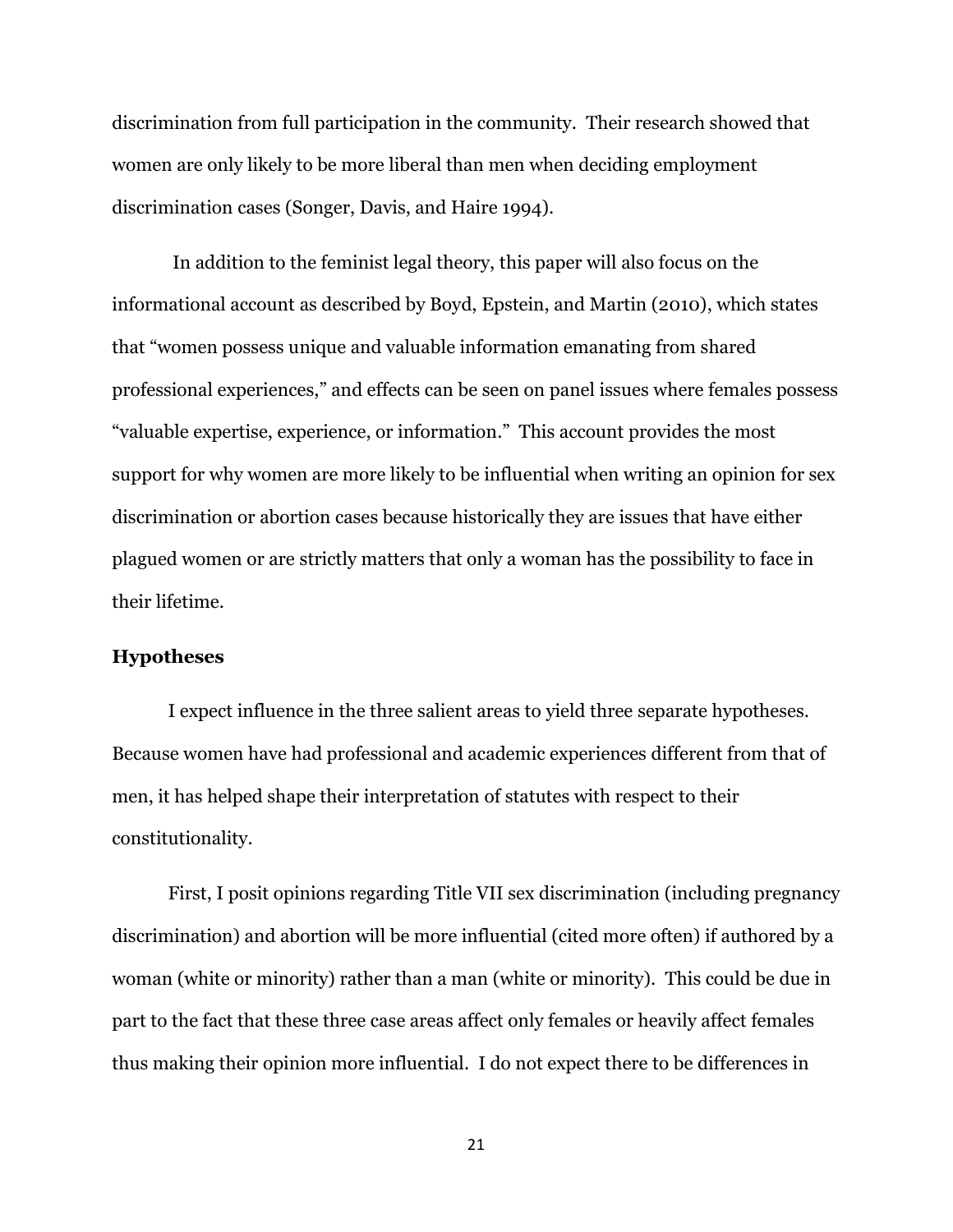ADA cases based on gender because they include cases that affect men and women equally.

*H1: In sex discrimination and abortion cases, opinions authored by women will receive more citations than male-authored opinions.*

Second, it is expected minority women will be more likely than white women to cast a liberal vote in sex discrimination (including pregnancy) and abortion cases. Because of their different experiences with racism and sexism, minority women will be more likely than even white women to cast a liberal vote. As with the first hypothesis, I do not expect differences for ADA cases.

*H2: In sex discrimination and abortion cases, minority women will cast a higher proportion of liberal votes than white women.*

Last, I expect that all female judges will be more likely than all male judges to support the plaintiff in sex discrimination cases because of professional experiences shared by many women on the bench. However, with abortion cases, I expect voting differences to reflect ideology rather than gendered experiences and viewpoints. I do not expect statistically significant results in this analysis for the comparison category of ADA cases.

*H3: The only significant differences in abortion cases will be between Republican and Democratic judges.*

# **Data and Variables**

For this project, I utilize existing datasets compiled by Cass Sunstein and updated by Epstein, Landes, and Posner in 2013, as well as the Federal Judicial Center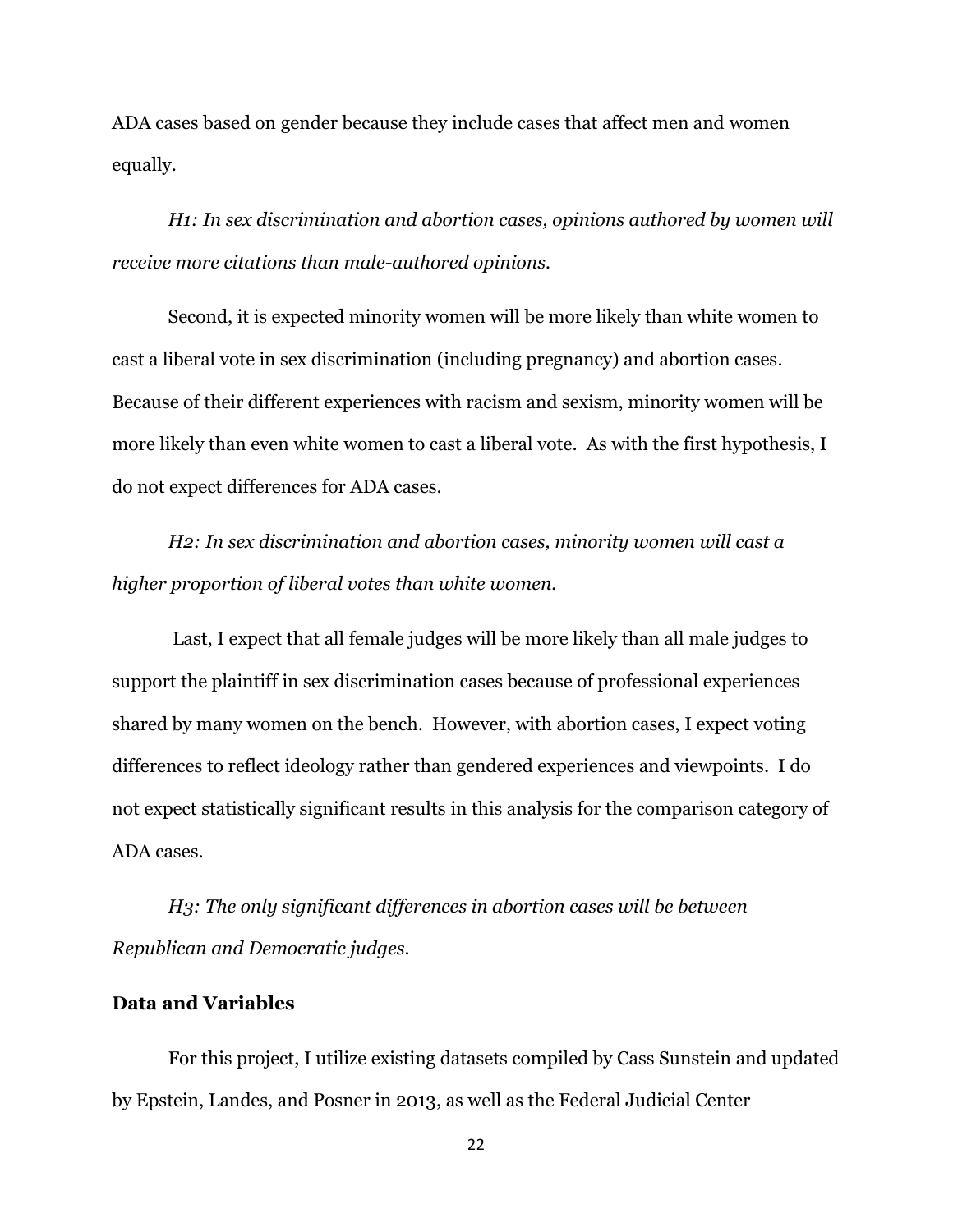biographical database to ascertain information on the sex and race of each judge. This was accessed through Stata. To supplement these sources, I also collected original data on citations to a sample of published majority opinions from these datasets. In all analyses that follow, the unit of analysis is at the individual level; that is, I do not examine panel effects.

Due to the limited scope of this study, a matching approach is used in order to compare cases. For each category, observations were matched based on the opinion author's gender, race, appointing party, decision year, and ideological direction of the decision. A five-year window was used in order to count citations. This approach allows for comparison of citations while holding constant competing explanations for differences in citations.

In order to gather citation counts for each case, I utilized LexisNexis Academic Database to look up cases about sex discrimination, abortion, and ADA cases in order to compare the number of citations received by different race-gender cohorts.2 I counted the total number of citations each judge received within their circuit, outside their circuit, and by the U.S. Supreme Court. Only citing court decisions were counted; citations by law reviews, treatises, briefs, or periodicals were not used. I considered positive and negative treatment for this project because even negative treatment could mean it was influential. The categories positive and negative are assigned by Lexis and refer to the manner in which the cases were treated with respect to the case by which

 $\overline{\phantom{a}}$ 

<sup>2</sup> For the purposes of this project, I use the distinctions "white" and "minority" rather than breaking down minority into specific racial and ethnic groups because almost all of the minority women were African American.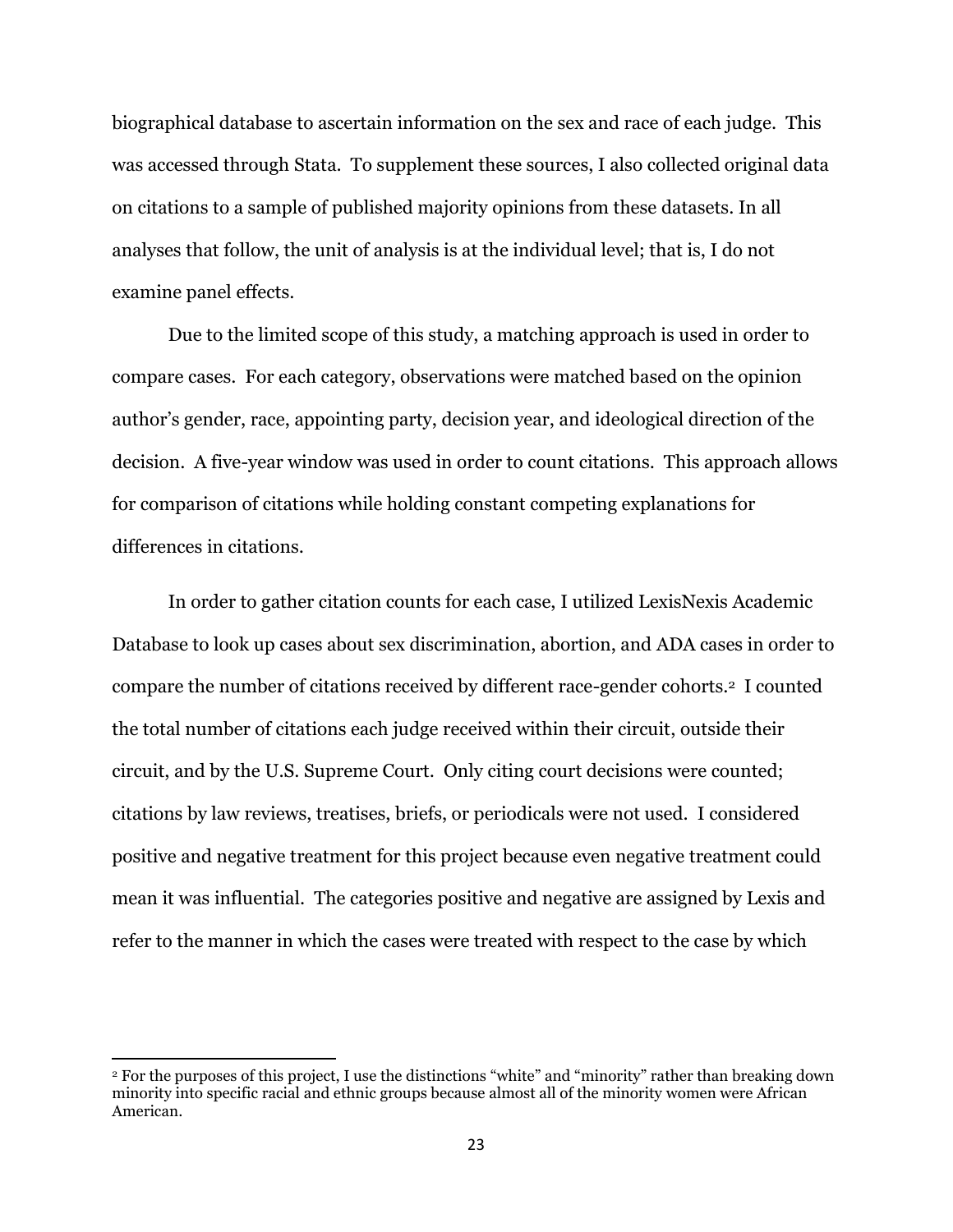they were cited.3 Cases could be cited negatively in order to help the opinion author explain their rationale for why they disagree, but the author still had to consider the implications of the decision in order to decide if they agreed or disagreed with the rationale, demonstrating that it had some degree of influence.

Next, I discuss the variables used for the citation and decisional analyses. (Table 1 in the appendix displays all coding rules for variables.) First, a series of variables describes judicial characteristics (race, sex, and party), then case characteristics (cite, year, outcome, circuit, and issue area), and finally citation information (number of citations, outside circuit citations, and Supreme Court citations). Dummy variables for judge characteristics include those for the sex of the judge (male=0, female=1), race of the judge (white=0, nonwhite=1), and party of the nominating president<sup>4</sup> (Democrat=1, Republican=0). The "cite" variable is the case legal citation and "year" refers to the year the case was decided by the court. A dummy variable indicates the direction of the case outcome (liberal=1, conservative=0). Circuit was denoted with the circuit number with the D.C. circuit numbered as 12. Abortion cases were coded with a "1," sex discrimination as "2," and ADA cases as "3." There are also indicators for whether or not cases cited by the U.S. Supreme Court and other district or appeals courts in the nation. If a case was cited out-of-circuit then it was coded with a "1," while those cited

 $\overline{\phantom{a}}$ 

<sup>3</sup> If a case received positive treatment in LexisNexis, it means that it has positive history. This could include affirmation or denial of judicial review. Furthermore, the case could have been followed by a minority opinion in the same circuit or a different circuit. If a case received negative treatment, it means that judicial review or reconsideration was allowed or it was reversed by a higher court. Subsequent courts could have disregarded the case or questioned the rationale behind the decision. <sup>4</sup> For the purposes of this project, when I discuss Republican or Democratic judges it is to be assumed to be the party of the nominating president not the ideology of the judge. The ideology of the judge is not available. Furthermore, it should be noted that not every judge will vote in the same direction as the party of the nominating president. There are exceptions. For instance, Sonia Sotomayor was elevated to the appeals court by President George W. Bush (a Republican) but is a relatively liberal leaning judge.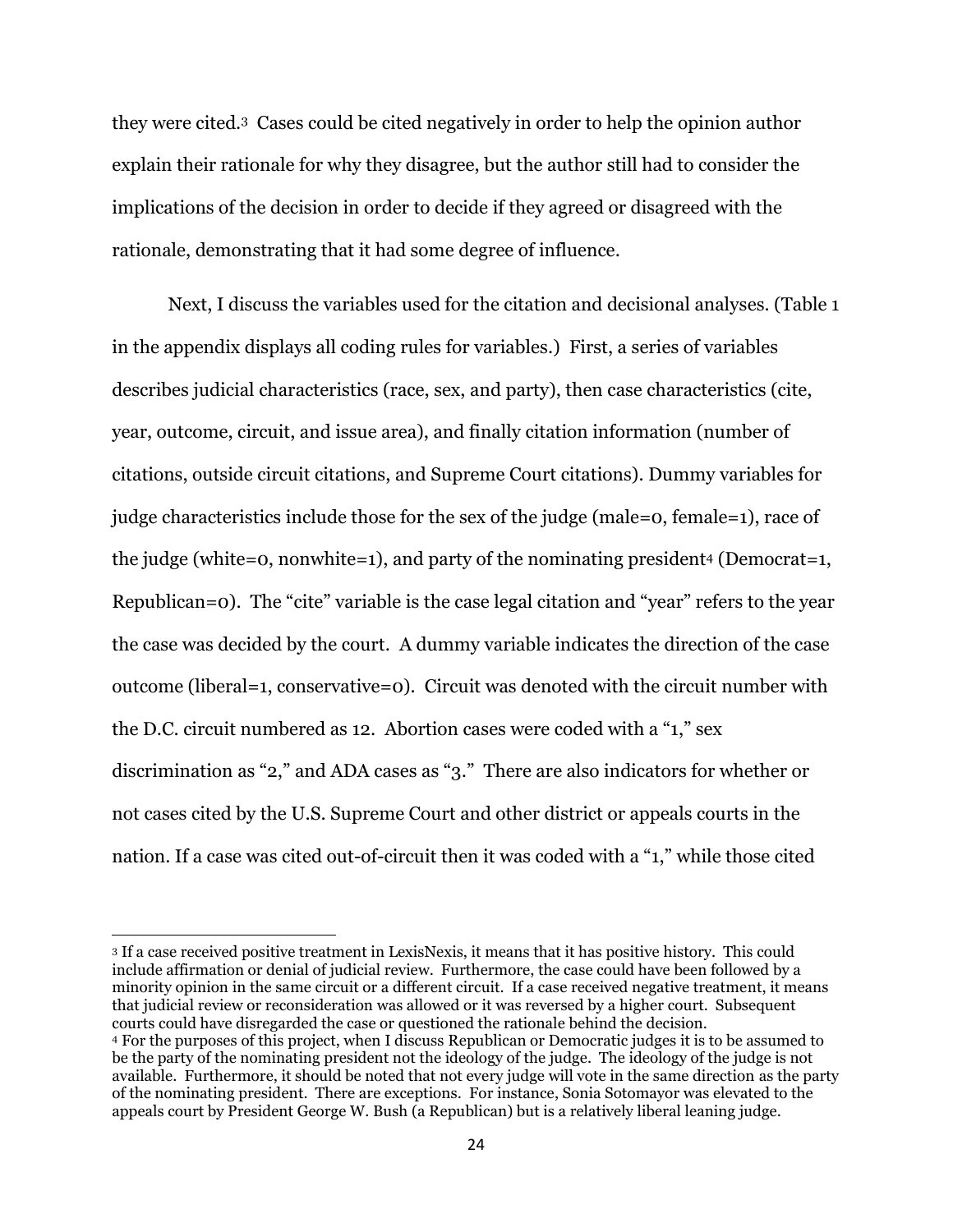in-circuit were given a "0." Similarly, if a case was cited by the Supreme Court it was coded as "1" and those that were not were given a "0." It is important to note that judges do not have to cite cases outside of their own circuit as those cases are not binding in their circuit. Therefore, the cases that are cited from out-of-circuit are more "persuasive" for judges.5 Most comparable cases for each issue area were chosen from the same year; however, there were a few matched cases that were plus or minus three years from the original case.

## **Results**

 $\overline{\phantom{a}}$ 

For all three issue areas, I took a sample of cases from the Sunstein dataset. For the sex discrimination category (including pregnancy discrimination), there were thirtytwo cases. Eight were written by minority women and had four conservative outcomes and four liberal. The cases were then matched with cases with the same outcome authored by white men, minority men, and white women. For abortion, all of the thirtysix cases were authored by white males or females.<sup>6</sup> Each case authored by a white female (eighteen total) was matched with a case authored by a white male within two to three years of the original case authored by a female. There were three cases with a conservative outcome and fifteen cases with a liberal outcome and the original eighteen were matched with a case with the same outcome and party. Lastly, there were also thirty-six ADA cases; however, these were more varied in terms of race. There were nine cases authored by minority women (three liberal outcomes, five conservative) that were

<sup>5</sup> "Persuasion" in this context can mean a judge agreed with a case from another circuit finding it convincing thus causing him to cite said case in support of his argument. It could also mean the judge saw a flaw in the rationale of the case cited and used it in explanation of why he or she did not rule in the same manner.

<sup>6</sup> There were not enough opinions in the abortion category authored by minority women to do a comparison.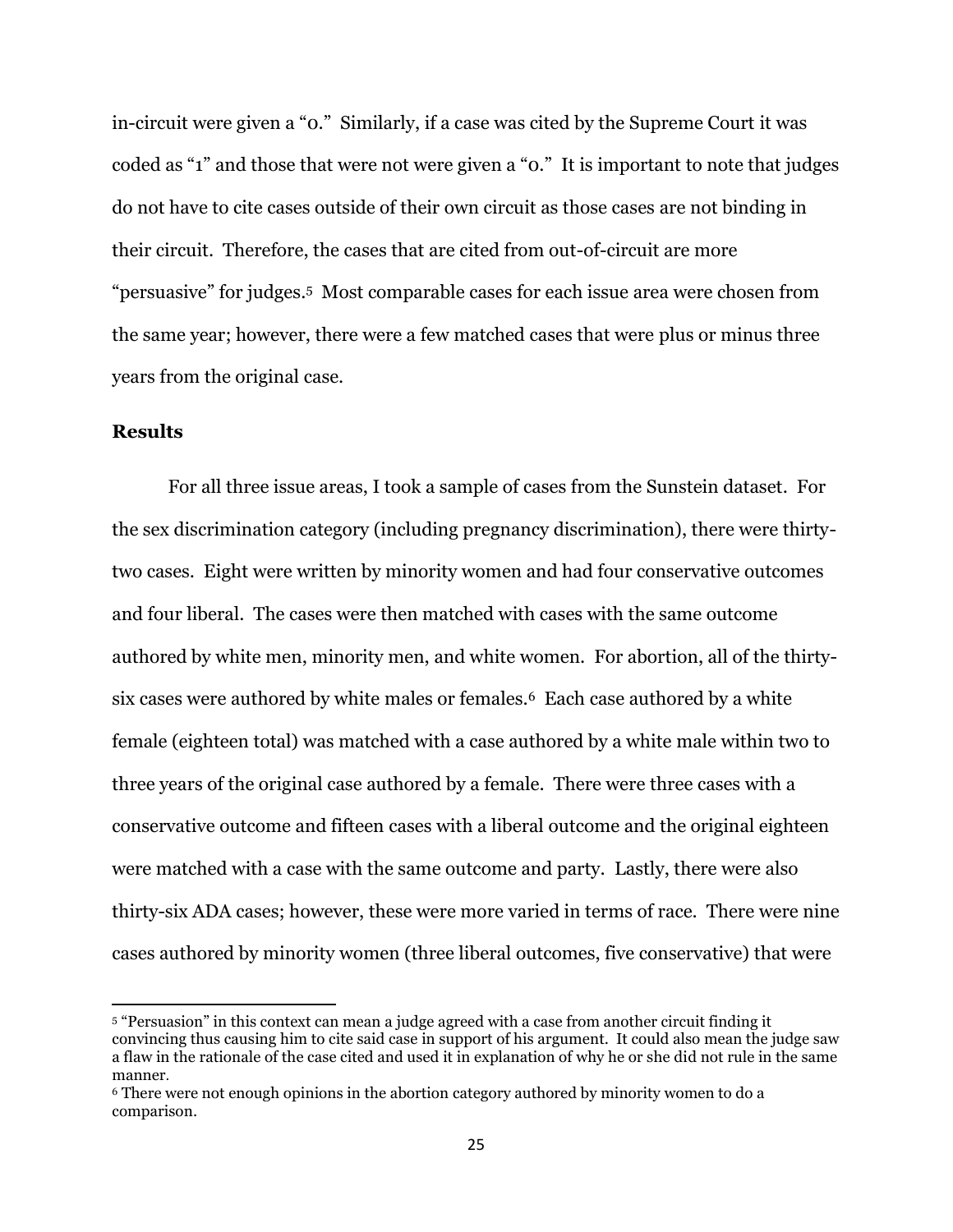matched with white women, white men, and minority men depending on outcome (liberal or conservative). In the cases studied, a liberal vote is one in favor on the plaintiffs for sex discrimination and ADA cases. For abortion cases, a conservative vote means that the judge voted to restrict abortions and a liberal vote means that the judge voted to uphold previous standards. I included ADA cases as a comparison category for the two women's issue areas: sex discrimination and abortion.

Beginning first with citations as an indicator of legal influence, I look at differences across issue areas. Overall, sex discrimination cases had the highest overall average number of citations with an average of two hundred sixty-three. Sex discrimination and ADA cases were most likely to be cited outside of the circuit but abortion cases were most likely to be cited by the Supreme Court.

#### (See Figures 1.1- 1.6)

Next, I generated a series of box plots that shows the distribution of citations for cases written by various groups of judges. In Figure 1.1., we see the distribution of citations in sex discrimination, broken down by judge gender. Furthermore, we also see more variation in citations for women than men. This can be seen in the inter-quartile range—for women the IQR is 602 citations with a minimum of 24 and a maximum of 1,153 citations while the IQR for men is 130 with a minimum of five and a maximum of 296. Therefore, the IQR and minimum and maximum values for female judges is much greater than male judges. (Note that the results for sex discrimination cases reflect that all cases in the sample were authored by Democratic judges). In figure 1.2, we see minority women have an IQR of 670 with a minimum of 65 and a maximum of 1,153 citations. White women had an IQR of 408 with a minimum of 24 and a maximum of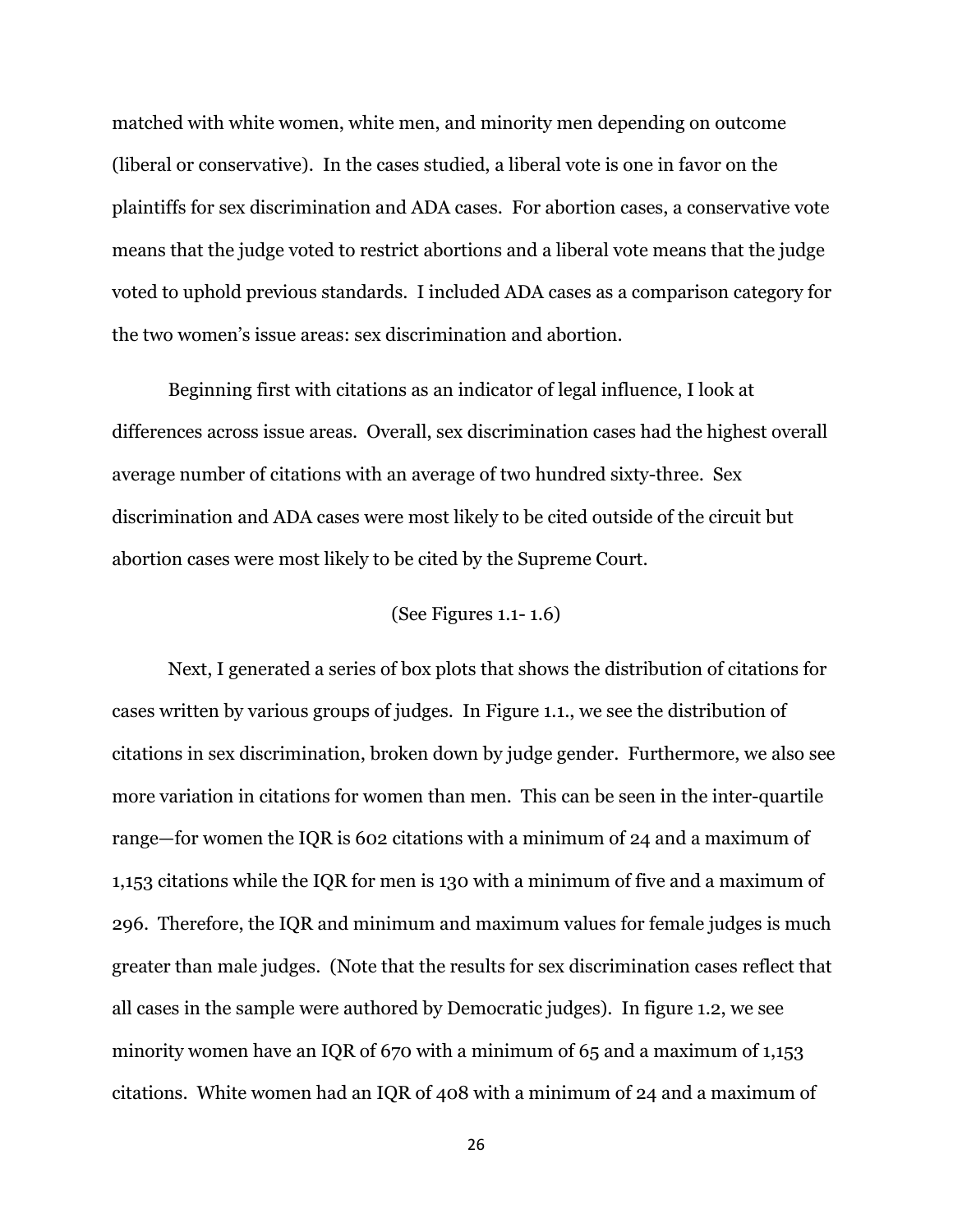656 citations. These results suggest that the first hypothesis regarding female judges wielding more legal influence than men in the form of citations in sex discrimination and abortion cases is true, for sex discrimination cases. Furthermore, the results suggest that while minority women have a higher number of citations than white women, this finding is not statistically significant.

In comparison, Figure 1.3 shows citations to majority opinions about abortion, by the sex of the opinion author. For these cases, there were not statistically significant results. Overall, the IQR was similar for male and female, with the median values much closer for these cases than sex discrimination (the median for male-authored cases was 62 citations while the median for female-authored cases was 41 citations). This demonstrates that women do not wield as much legal influence in terms of citations when they author the majority opinion for abortion cases compared to men. This means that the first hypothesis was only supported in terms of sex discrimination cases. Figure 1.4 compares male and female judges within each party. When analyzing Democratic females and Democratic males, the median for Democratic females was 39 while the median for Democratic males was 47 citations. Republican women had a median of 44 while Republican men had the highest median between both parties and sexes with 75 citations. Overall, there is more variation when comparing men in both parties. Figure 1.4 also shows that Republican men are cited more overall than female Republicans and male and female Democrats. This suggests that my hypothesis stating women would be more influential when writing the majority opinion for abortion cases is not supported, as men in both parties are cited more often than women in both parties.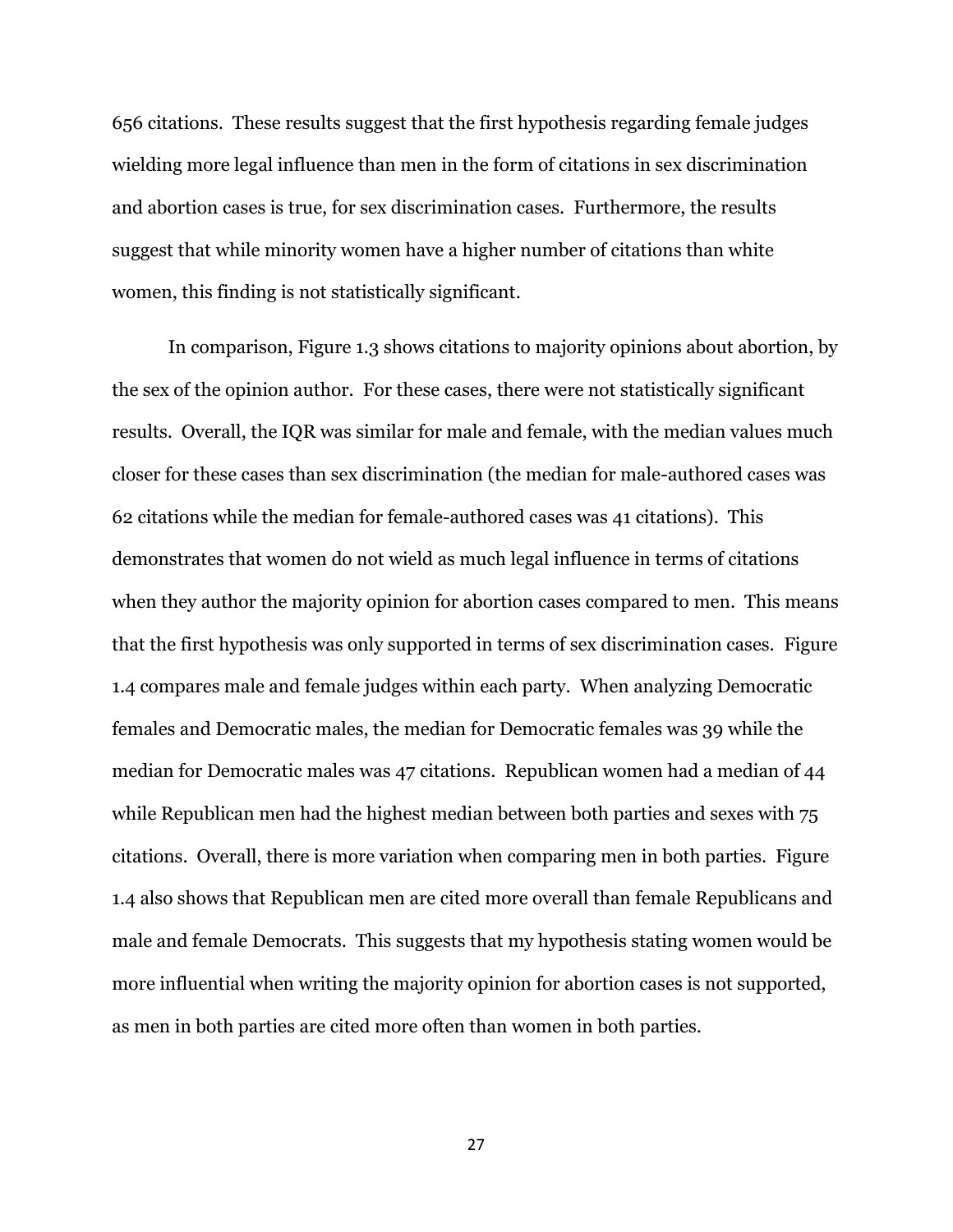Finally, Figure 1.5 shows citations by party and sex of majority opinion author for ADA cases, the comparison category. As with sex discrimination cases, ADA cases only contain cases authored by Democrats. The median for female-authored opinions was 103 with an IQR of 240 citations while the median for men was 81 with an IQR of 147 citations. While there is some variation across gender, the variation is not statistically significant. This demonstrates that men nor women wield more legal influence over the other for ADA cases. This supports the hypothesis that differences would not be seen between men and women because disability discrimination is not gender salient. In Figure 1.6, minority women and white women were also compared. Overall, results comparing race and gender were statistically significant; minority women had a median of 286 citations while white females had a median of 90 citations. This demonstrates that minority females are cited more often than their white counterparts with respect to ADA cases.

However, box plots are limited in their ability to help evaluate the hypotheses. In order to determine whether or not there was a significant relationship between judge characteristics and citations, I performed difference-of-means tests (i.e., t-tests). I use this test in order to determine if the average number of citations for one group of judges is significantly different from the average of another group. If the "p-value" is less than 0.05 then it is considered statistically significant (Acock 2016). Tables  $1 - 3$  show the results from difference-of-means tests, beginning first with sex discrimination cases.

# [Table 1 here]

For sex discrimination cases, the average number of citations is substantially higher for women than men (424, compared to 102). Because the cases were all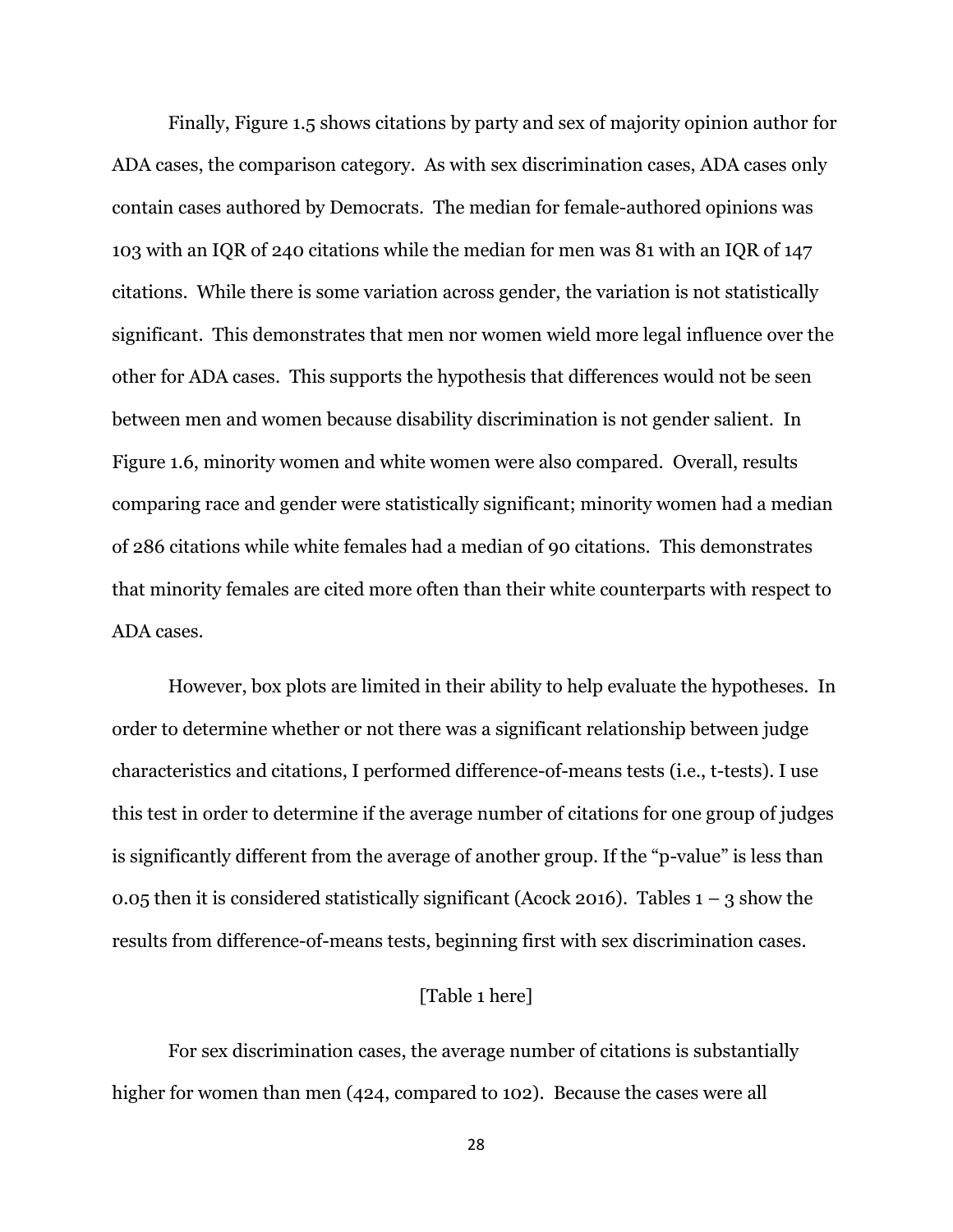authored by Democratic judges (there were not enough Republican judges for this comparison), the averages remained the same when party was added. This difference is statistically significant, lending further support for part of the first hypothesis stating that women would be more influential in sex discrimination cases. No sex discrimination cases in this study were cited by the Supreme Court. In Table 1, race and gender were compared for females only. Minority females had an average of 536 citations while white females had an average of 312. However, while minority females had more citations overall, this finding is not statistically significant. In terms of sex discrimination cases, my hypothesis was supported. Women (regardless of race) were more influential than men when they authored a sex discrimination case opinion.

# [Table 2 here]

For abortion cases, Table 2 demonstrates there was no statistical significance between male and female citations, with an average for male judges of 70 citations and females 68 citations. While this is not statistically significant, it should be noted that men are cited more often than their female counterparts. Table 2 also breaks down averages between party and gender, again with no statistical significance. However, it should be noted that Republican males had the highest average number of citations with 124 citations and Democratic males had the lowest average with 60 citations. This does not support the first hypothesis that stated female judges will be more influential than their male counterparts because males overall had a higher citation average than female judges. As there were not enough minority authors for abortion cases, this area contains only white men and women.

## [Table 3 here]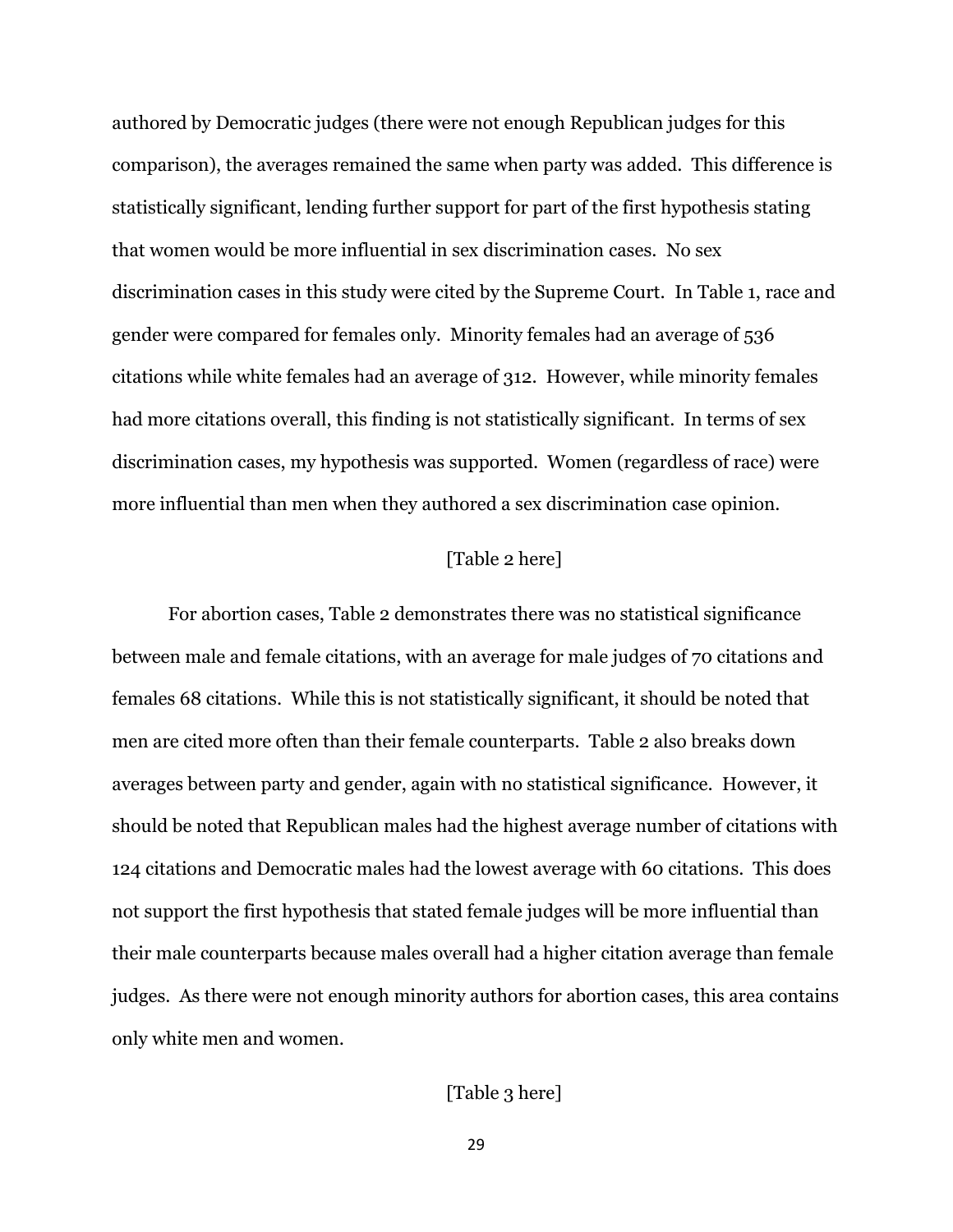Table 3 shows the average number of ADA citations (the comparison category) is not statistically significant with the average for women being 186 for females and 176 for males. As with sex discrimination cases, this area contains opinions authored by Democratic judges as there were not enough Republican judges for a comparison. This supports my first hypothesis as a difference between men and women was not expected because disability discrimination is not a gender salient issue. Table 3 also demonstrates race and gender differences for females only, showing statistical significance in the average number of citations—minority females had an average of 263 while white women had an average of 110 citations. This shows minority females are cited more often than white women with respect to ADA cases.

## [See Tables 4-6]

Next, I ran cross-tabulations between judge characteristics and votes, using Chisquared tests. I hypothesized that minority women would be more liberal in both sex discrimination and abortion, but did not find strong support for that expectation. In sex discrimination cases, there was no significant difference between the number of liberal votes white and minority females cast (see Table 4). Likewise, in abortion cases, there were no significant differences between white and minority female judges (see Table 5). In ADA cases, there was no statistical significance between minority and white female judges (see Table 6.). With respect to sex discrimination and abortion cases, my hypothesis that minority women would be more likely to cast a liberal vote in these two areas did not find support.

[See Tables 7-9]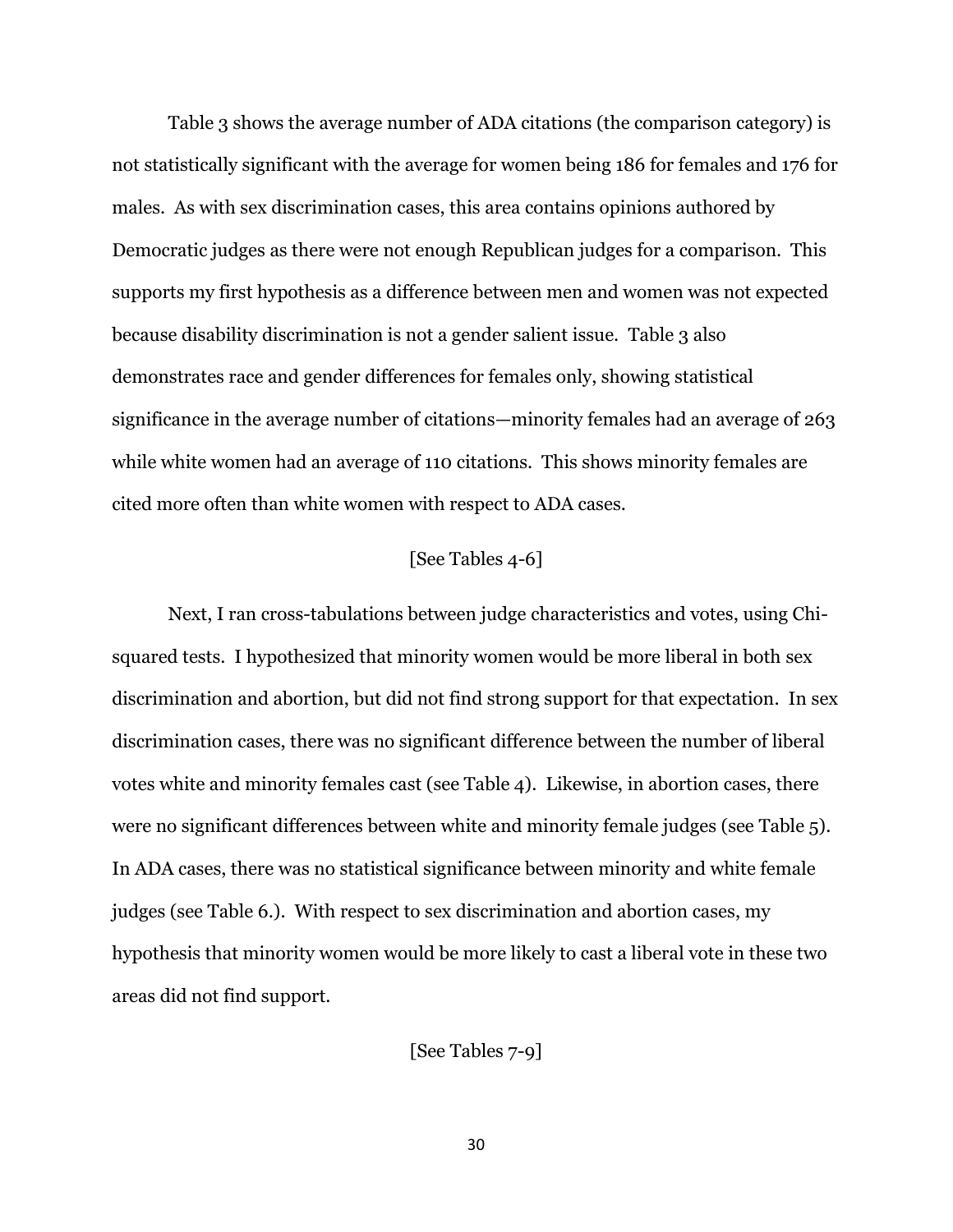Last, this study examined voting by Republican and Democratic female judges in sex discrimination and abortion cases, with the expectation that voting will vary along party lines for abortion because it is more of a divisive partisan issue than sex discrimination. This was also measured using cross-tabulations with a Chi2 test in order to determine statistical significance. Following the conventions used in the literature, I use the party of the nominating president as a proxy for the party of the judge.

Looking first at sex discrimination cases (Table 7), we see that Democratic females cast a liberal decision in sex discrimination cases 51% of the time while Republican women cast a liberal vote 38% of the time. Republican women cast a conservative vote 61.3% of the time, while Democratic women cast a liberal vote 51.0% of the time. When broken down by party and gender, the results for Republican women and men are not statistically significant. Likewise, for Democratic women and men, the results did not meet the threshold to be considered statistically significant (Table 7).

Next, in Table 8, we see that abortion cases follow a similar pattern, with strong partisan differences between Republican and Democratic women. Republican women cast a liberal vote in abortion cases only 40% of the time while their Democratic counterparts cast a liberal vote 71% of the time. However, the results for gender within party were not statistically significant.

With respect to ADA cases as the comparison category, the results for Republican females and Democratic females did not meet the threshold to be considered statistically significant. However, when broken down by party and gender, Republican women cast a conservative vote 56% of the time while Republican men cast a conservative vote 69%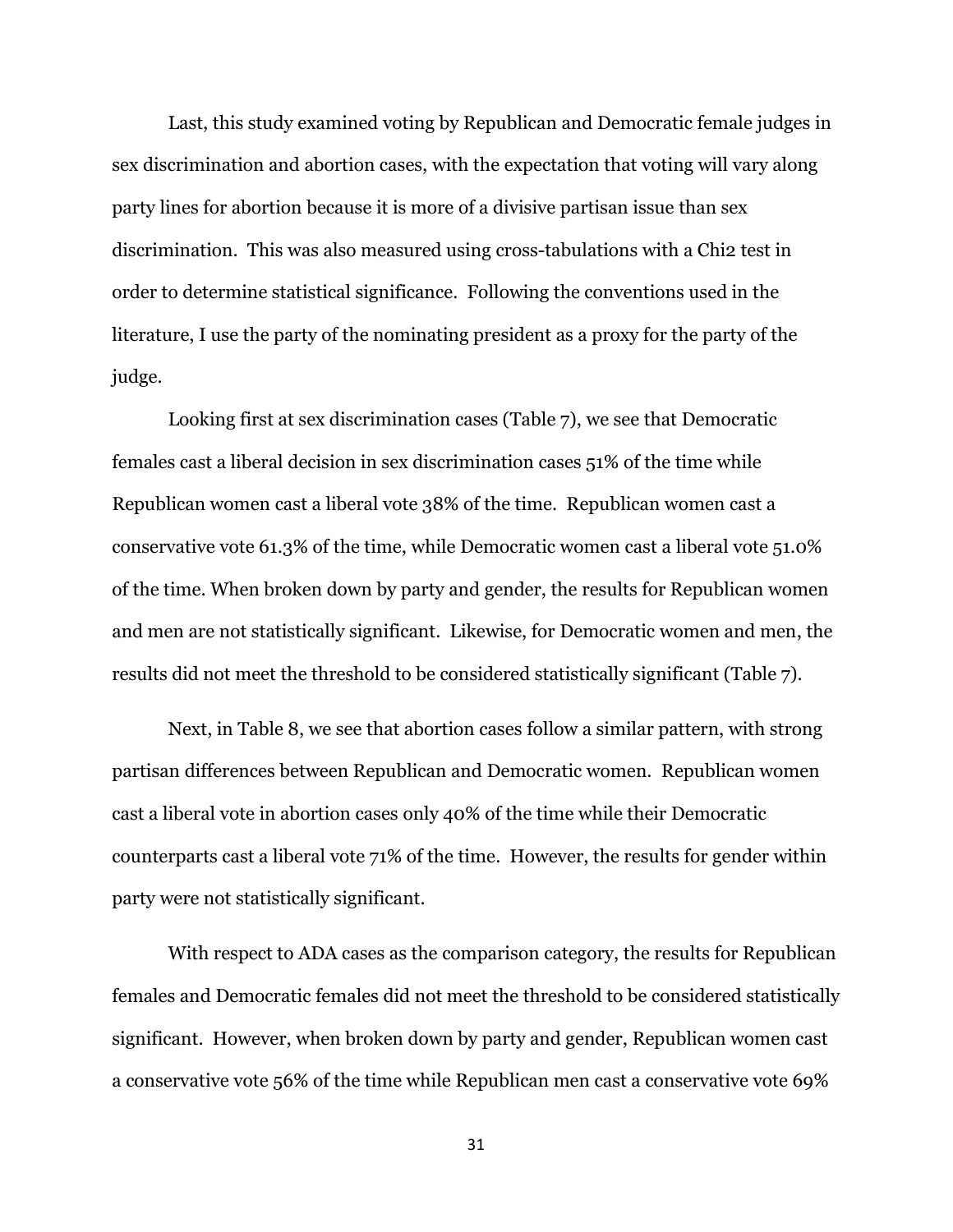of the time. That is, Republican women voted to protect the plaintiff in disability cases more often than their male counterparts. For Democratic men and women, the results were not statistically significant.

### **Discussion**

The results from the sex discrimination analysis are supported by the informational account of judging and the feminist legal theory while abortion results are supported by the attitudinal model of judging. Female judges possess unique and valuable information emanating from a shared experience that affected their ability to participate fully in the community. Overall, women seem to be making strides on the bench; they went from fighting for a place on the bench to becoming influential judges specifically in terms of sex discrimination cases. Women could wield more legal influence in terms of sex discrimination cases because historically they have more personal experiences with it than men. However, females could come much further in terms of legal influence when voting on cases concerning other women's rights issue areas such as abortion. Female judges were much more likely to be cited within their own circuit and circuits throughout the country when they were the author of sex discrimination cases, but not abortion cases. In fact, in the cases sampled, women did not even wield more influence in the Supreme Court for an issue (abortion) that can only affect females. Furthermore, this study examined liberal and conservative women's voting in sex discrimination and abortion cases and found there were strong partisan differences for abortion cases between Republican and Democratic females. When analyzing male and female judges broken down by party, all Democratic appointees were more likely to cast a liberal vote than their Republican counterpart.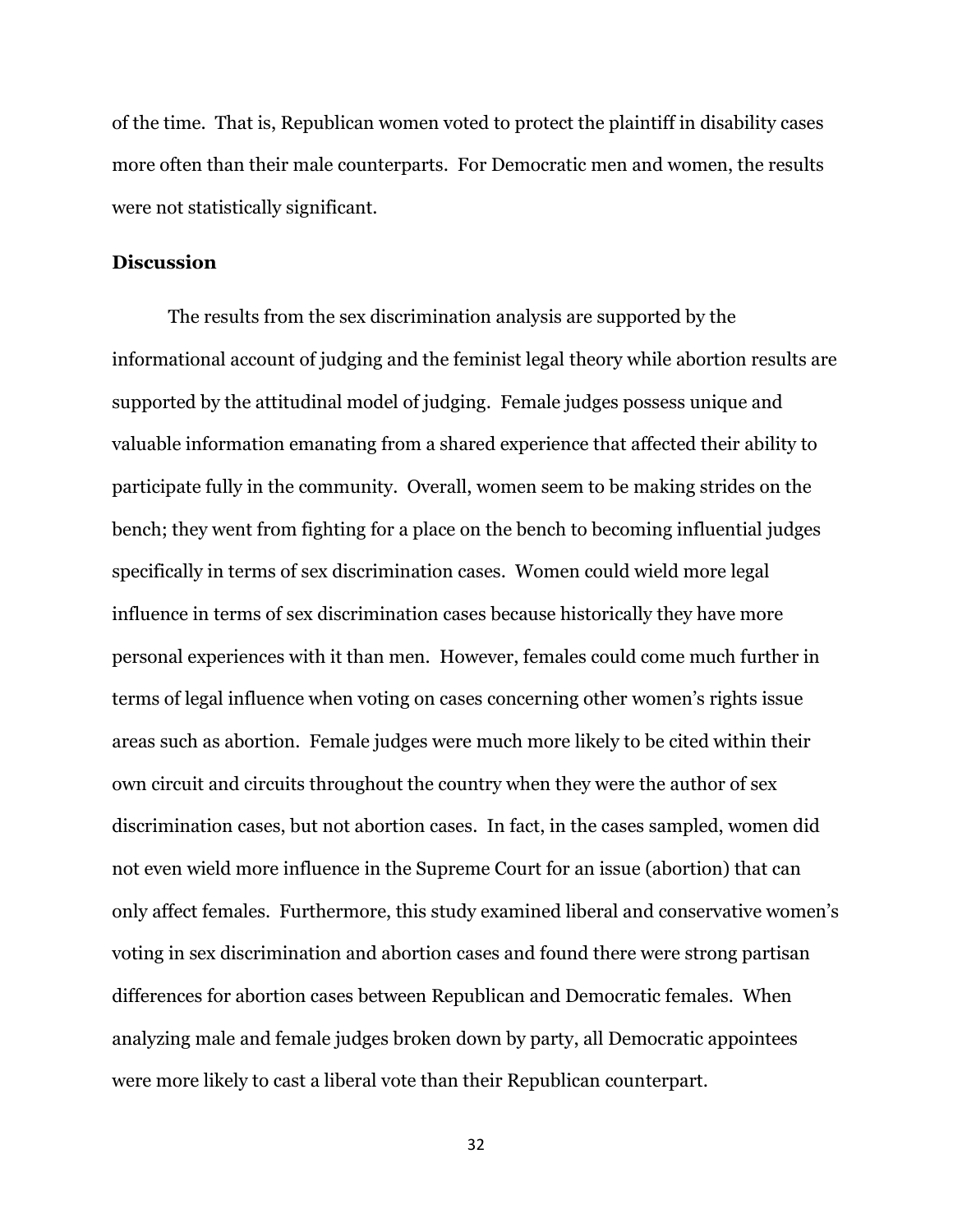My findings show that females were more influential than male judges in terms of the number of times they were cited for sex discrimination cases but not abortion cases. Therefore, the informational account that "women possess unique and valuable information emanating from shared professional experiences (Boyd, Epstein, and Martin 2010) is supported by the outcome for sex discrimination cases. Overall, this study found other courts in surrounding circuits do not value female authored opinions concerning abortion over those written by a male, even though it is an issue specifically pertaining to women, but do value their opinions when authoring sex discrimination cases. This discrepancy could be due in part to the strong partisan difference on abortion. While there were statistically significant results for sex discrimination cases, the differences were not as large for sex discrimination cases as abortion cases which could indicate that polarization regarding sex discrimination cases is not as prevalent as it is for abortion cases. Also, it should be noted that Republican women are at a disadvantage when analyzing the number of citations for abortion cases compared to Republican men because there are not as many Republican appointed females as Republican men.

The attitudinal model of judging can also help explain the results, especially for abortion. While a degree of judicial impartiality is expected, judges are human beings with certain ideological and personal values that do not disappear when they vote on a case (Spaeth 2002). This is true for an extremely polarized issue such as abortion and can help explain the divide between Republican and Democratic women. Despite the fact that it is a woman's issue, personal ideological values will come to light when deciding these cases. This can also be true for sex discrimination cases as more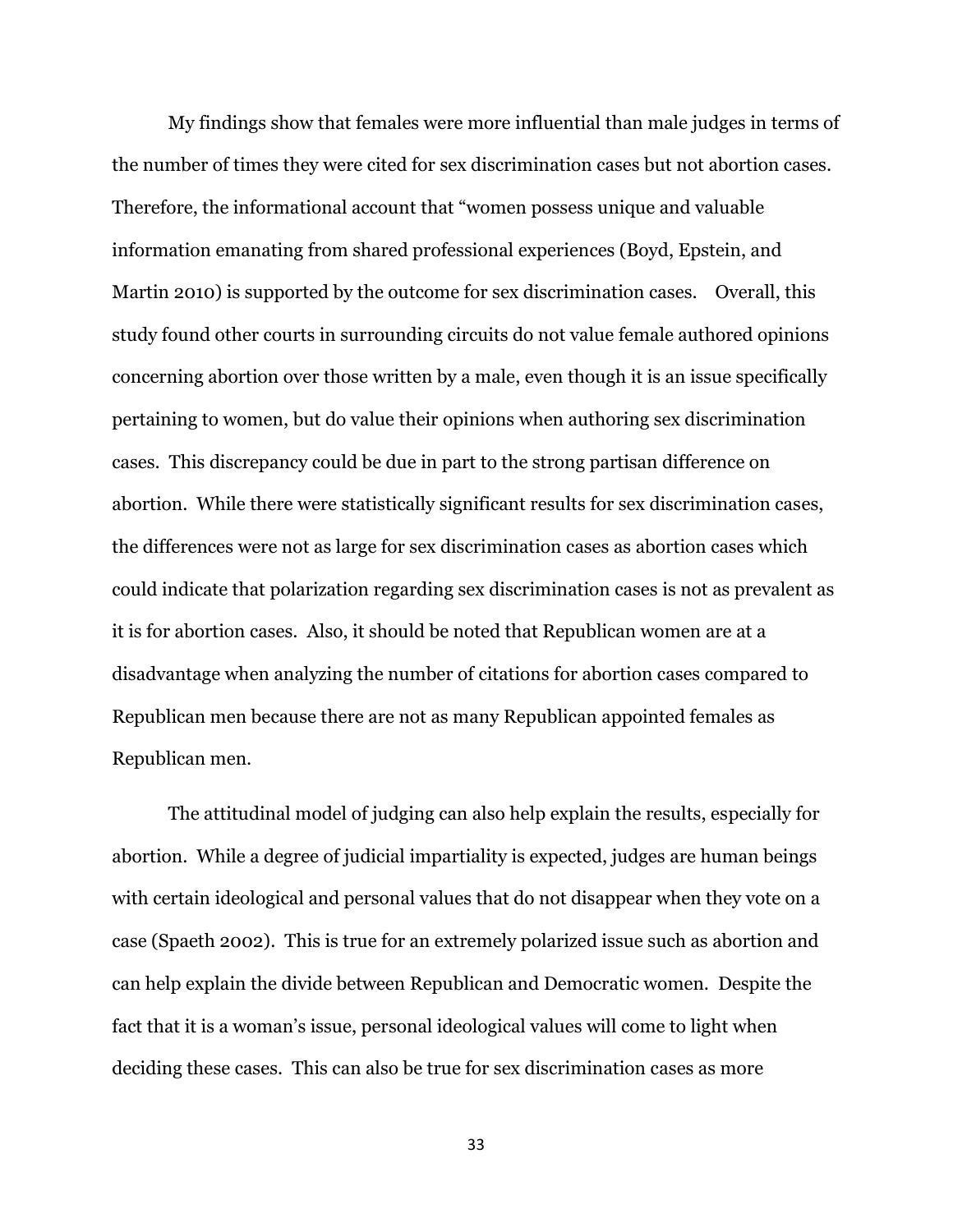conservative votes were cast by Republican women (61.3%) and more liberal votes were cast by Democratic women (51.0%) suggesting that women do in fact divide along party lines for sex discrimination cases although not to the extent of abortion cases.

The feminist legal theory found some support in sex discrimination cases. In these cases, it is not surprising that female judges voted in favor of the plaintiff because their case centers around discrimination based on sex in the workplace, school, or other institution inhibiting their ability to participate fully in society. With respect to female judges deciding sex discrimination cases, their own personal experiences will shape their decision and authorship of opinion because they, unlike the majority of men, have had concrete experience with sex discrimination and will recall their own inability to move forward in their profession or schooling simply due to their sex. Female authors may have been cited more for this exact reason: they once experienced sex discrimination whereas most men (not all, especially minority men) have been more removed from the effects of sex discrimination. Therefore, other judges authoring opinions dealing with sex discrimination both in-circuit and out-of-circuit may choose to cite decisions authored by females more often because of personal female experience.

 The race and gender non-finding is particularly interesting as the study conducted by Collins and Moyer in 2008 found that liberal women were more likely to cast a liberal vote in criminal cases. If minority women were more likely to side with the defendant in criminal cases, then they could also be more likely to side with women claiming discrimination based on their sex, or women claiming their right to have an abortion has been infringed upon because these two issues areas where women as a whole have experienced discrimination and inequality. This can be explored further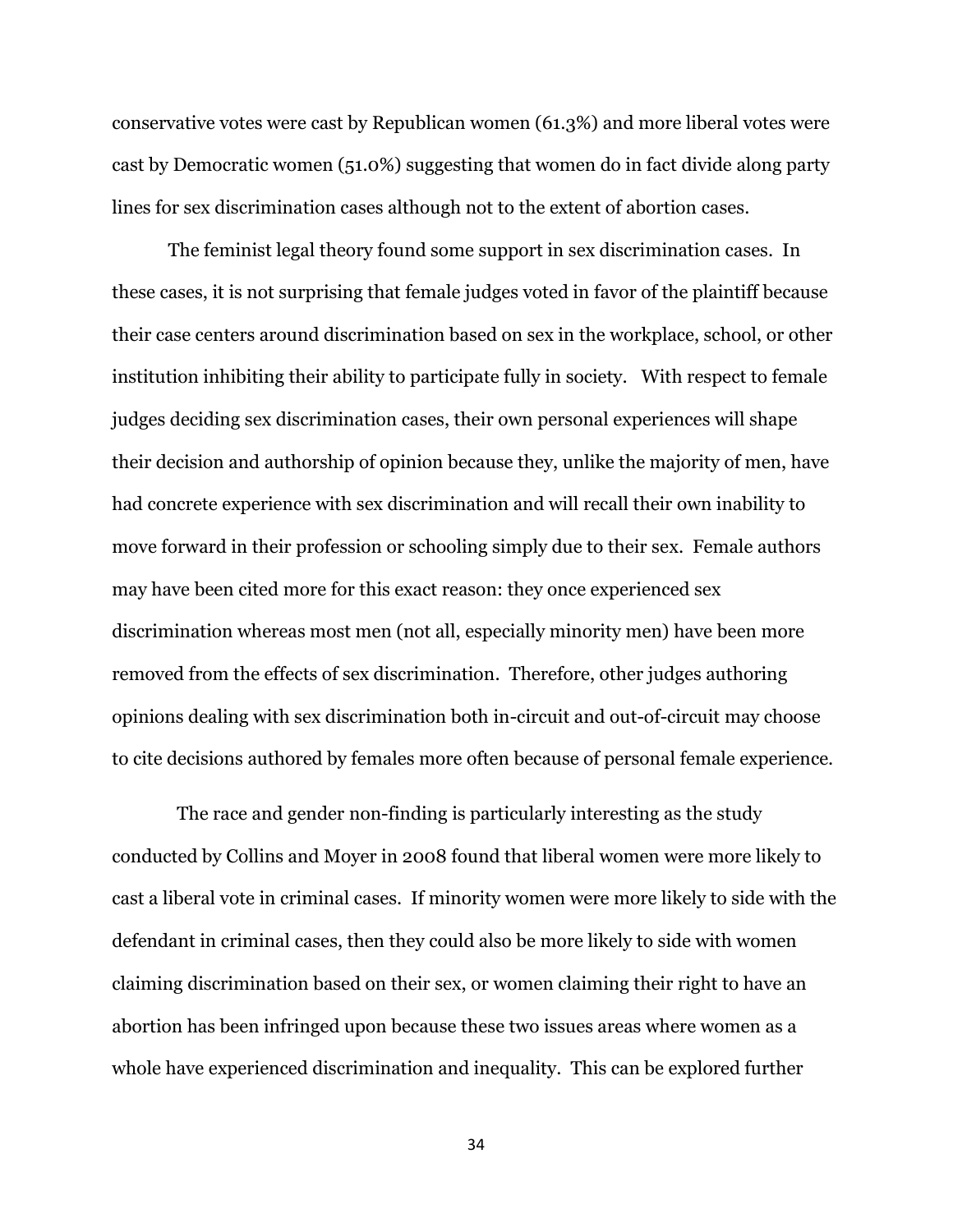through the study of Obama's minority women appointments. I would expect results for sex discrimination and abortion cases to become statistically significant due to the influx of minority women Obama appointed during his two terms as president. This could also mean women, regardless of race, are influenced by their similar discriminatory path to the bench.

One limitation of this study is that it only examines a small window of time in judicial history, 1993 until 2008, and does not include the appointments of President Barack Obama. To build on this thesis, researchers could use the same methods I employed by gathering citation counts in LexisNexis for cases beginning with President Carter's appointees in the 1970's through Barack Obama's appointees in order to evaluate whether female judges' influence has grown throughout the past 40 years. Additional research could also expand the women's rights issues studied. For instance, instead of simply addressing abortion, researchers could expand their focus to include reproductive health in general. Furthermore, as (hopefully) more minority women are appointed to the bench, more could be done on intersectionality. With so few minority women in this study, I choose to collapse African American, Latina, and Asian American women into the category "minority." If more minority women are appointed to the bench, then there will be more opportunities to parse differences across race-gender groups, as well as identify similarities in judicial decision making.

In spite of these and other limitations, this study makes an important contribution to the literature on judicial decision making, by focusing on how female judges have come to be *influential* on the bench in terms of women's rights issues. This is important to study in order to demonstrate how the bench is no longer dominated by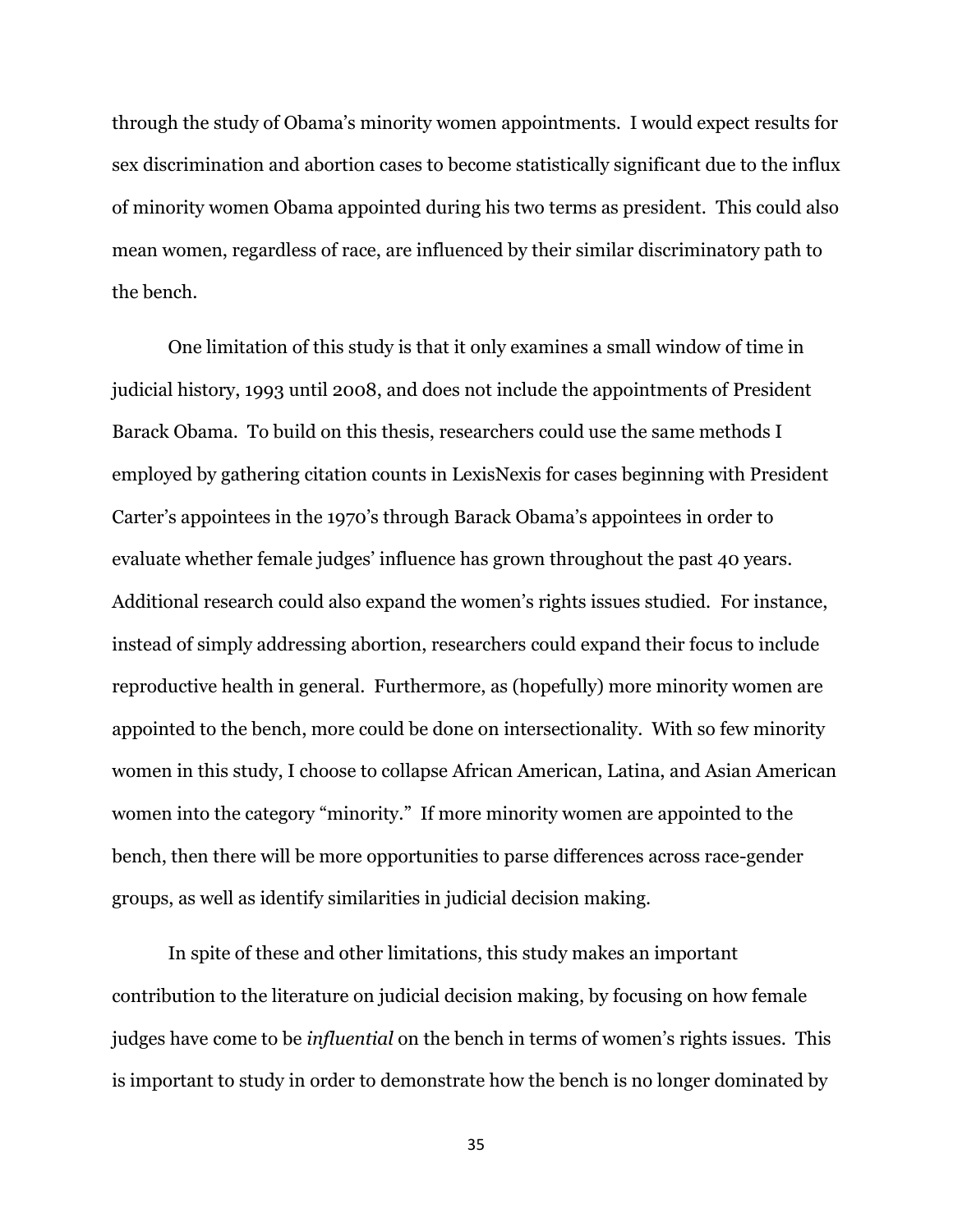men. This study also highlights the importance of intersectionality and its effect on judging. It is advantageous to study white and minority women because race in addition to sex may affect how a judge will vote on a particular case.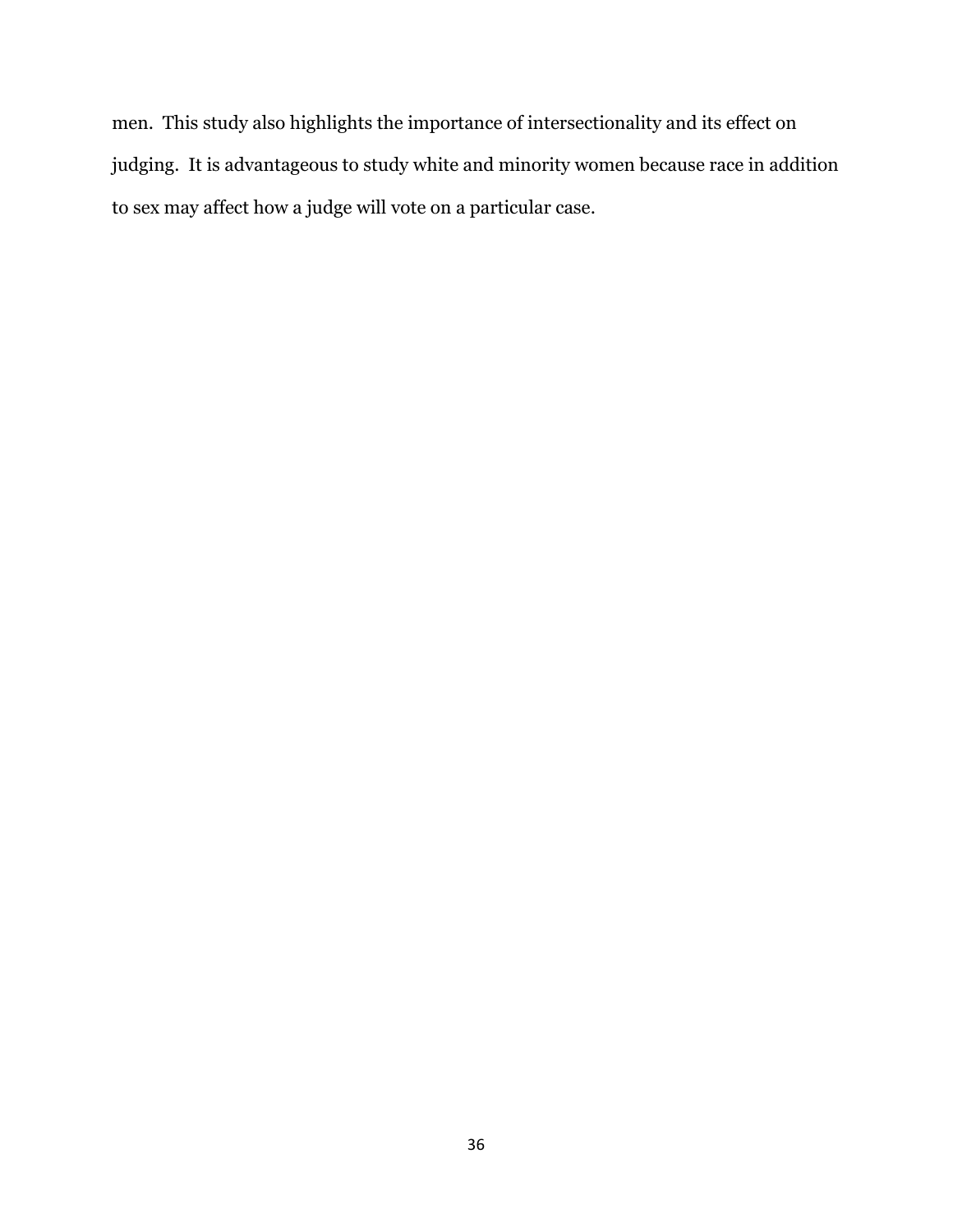# *Table 1***: Gender and racial differences in citations of sex discrimination**

# **opinions**

| Difference-of-means test |
|--------------------------|
|                          |

| Group                                  | <b>Mean</b><br>(S.E.) | 95% confidence<br>interval |
|----------------------------------------|-----------------------|----------------------------|
|                                        |                       |                            |
| <b>Gender and Party</b>                |                       |                            |
| Democratic male<br>$(n = 16)$          | $102*$<br>(23.4)      | 52.5, 152                  |
| <b>Democratic Female</b><br>$(n = 16)$ | $424*$<br>(85.7)      | 241, 607                   |
| <b>Difference</b>                      | $-321*$<br>(89.0)     | $-503, -140$               |
|                                        |                       |                            |
| <b>Race and Gender</b>                 |                       |                            |
| <b>White Female</b><br>$(n = 8)$       | 312<br>(87.6)         | 104, 519                   |
| <b>Minority Female</b><br>$(n = 8)$    | 536<br>(142.6)        | 199, 873                   |
| <b>Difference</b>                      | $-224$<br>(167.4)     | $-583, 135$                |

**Notes:** \* denotes p< .05 (two-tailed). For gender and party analysis, two-sample t(30)  $= 3.6$ , p = 0.001 (two-tailed). For gender and race analysis, two-sample t(14) = -3.1, p = 0.2.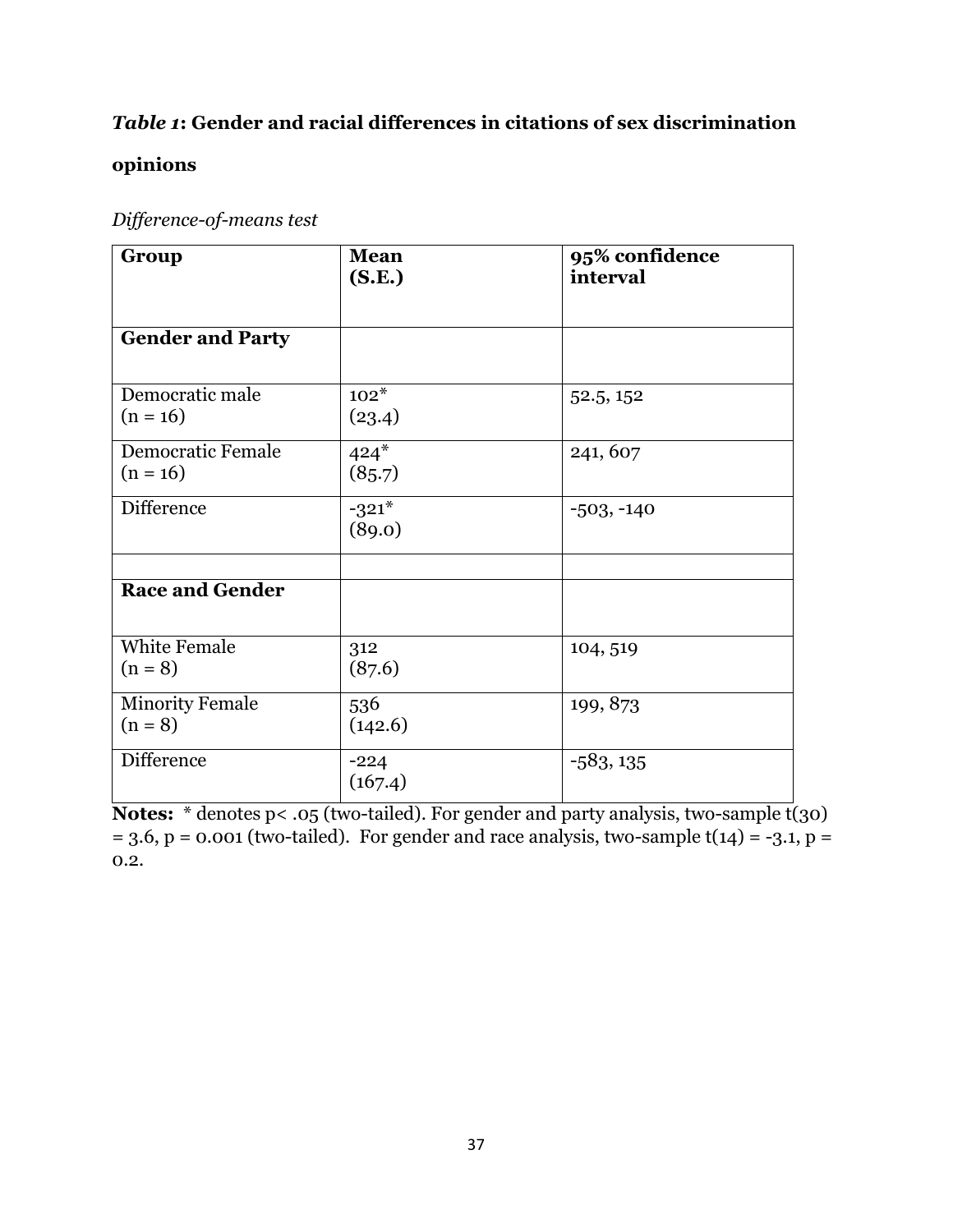# *Table 2***: Gender, racial, and party differences in citations of abortion opinions**

*Difference-of-means test*

| Group                                  | <b>Mean</b><br>(S.E.) | 95% confidence interval |
|----------------------------------------|-----------------------|-------------------------|
| Gender                                 |                       |                         |
| Male<br>$(n = 18)$                     | 70.4<br>(15.7)        | 37.6, 103               |
| Female<br>$(n = 18)$                   | 68<br>(17.6)          | 30.8, 105               |
| <b>Difference</b>                      | 2.39<br>(23.5)        | $-45.4, 50.2$           |
| <b>Gender and Party</b>                |                       |                         |
| Democratic Male<br>$(n = 15)$          | 59.7<br>(14.7)        | 28.1, 91.2              |
| <b>Democratic Female</b><br>$(n = 15)$ | 68.2<br>(20.1)        | 25.0, 111               |
| <b>Difference</b>                      | $-8.5$<br>(24.9)      | $-59.6, 42.6$           |
| Republican Male<br>$(n = 3)$           | 124<br>(55.1)         | $-113, 361$             |
| Republican Female<br>$(n = 3)$         | 67<br>(40.6)          | $-108, 242$             |
| Difference                             | 57<br>(68.5)          | $-133, 247$             |

**Notes:**  $*$  denotes p< .05 (two-tailed). For gender analysis, two-sample  $t(34) = .102$ , p = 0.92 (two-tailed) For gender and party analysis, (Democratic) two-sample  $t(28) = -.3$ , p = .73 (two-tailed). For gender and party analysis (Republican) two-sample  $t(4) = 0.8$ , p = .45 (two-tailed).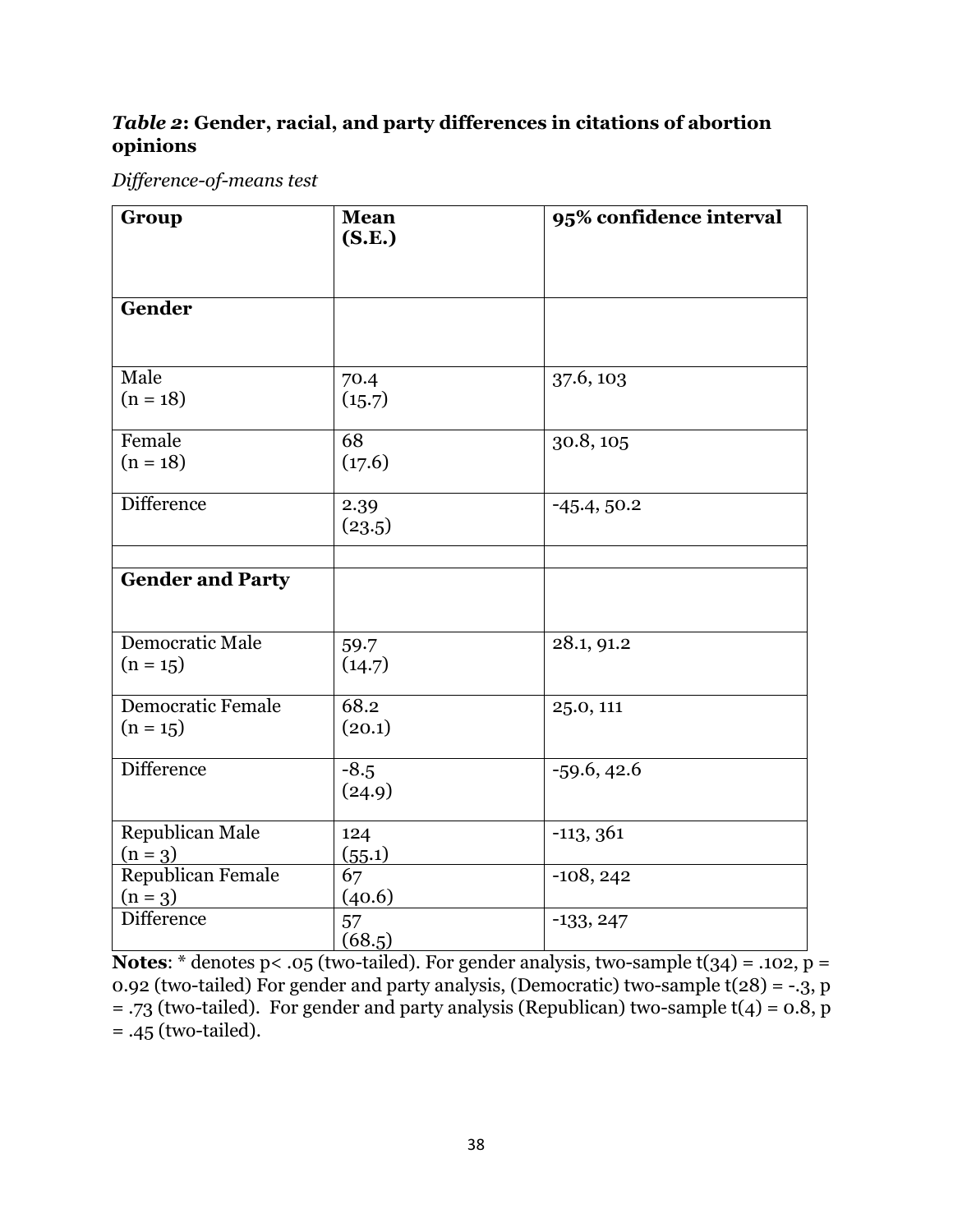# *Table 3***: Gender and racial differences in citations of ADA opinions**

*Difference-of-means test*

| Group                                    | <b>Mean</b><br>(S.E.) | 95% confidence interval |
|------------------------------------------|-----------------------|-------------------------|
| <b>Gender and Party</b>                  |                       |                         |
| Democratic Male<br>$(n = 18)$            | 176<br>(63.2)         | 42.5, 309               |
| <b>Democratic Female</b><br>$(n = 18)$   | 186<br>(42.8)         | 96.2, 277               |
| <b>Difference</b>                        | $-152$<br>(79.5)      | $-321, 16.4$            |
| <b>Gender and Race</b><br>(females only) |                       |                         |
| <b>Minority Female</b><br>$(n = 9)$      | $263*$<br>(75.6)      | 88.3, 437               |
| <b>White Female</b><br>$(n = 9)$         | $110*$<br>(24.7)      | 53.4, 167               |
| Difference                               | $-152*$<br>(79.5)     | $-321, 16.4$            |

**Notes:** \* denotes p< .05 (two-tailed). For party and gender analysis, two-sample t(34)  $= -0.14$ ,  $p = 0.90$ . For gender and race analysis (females only), two-sample t(16) = -1.9, p  $= 0.07$  (two-tailed).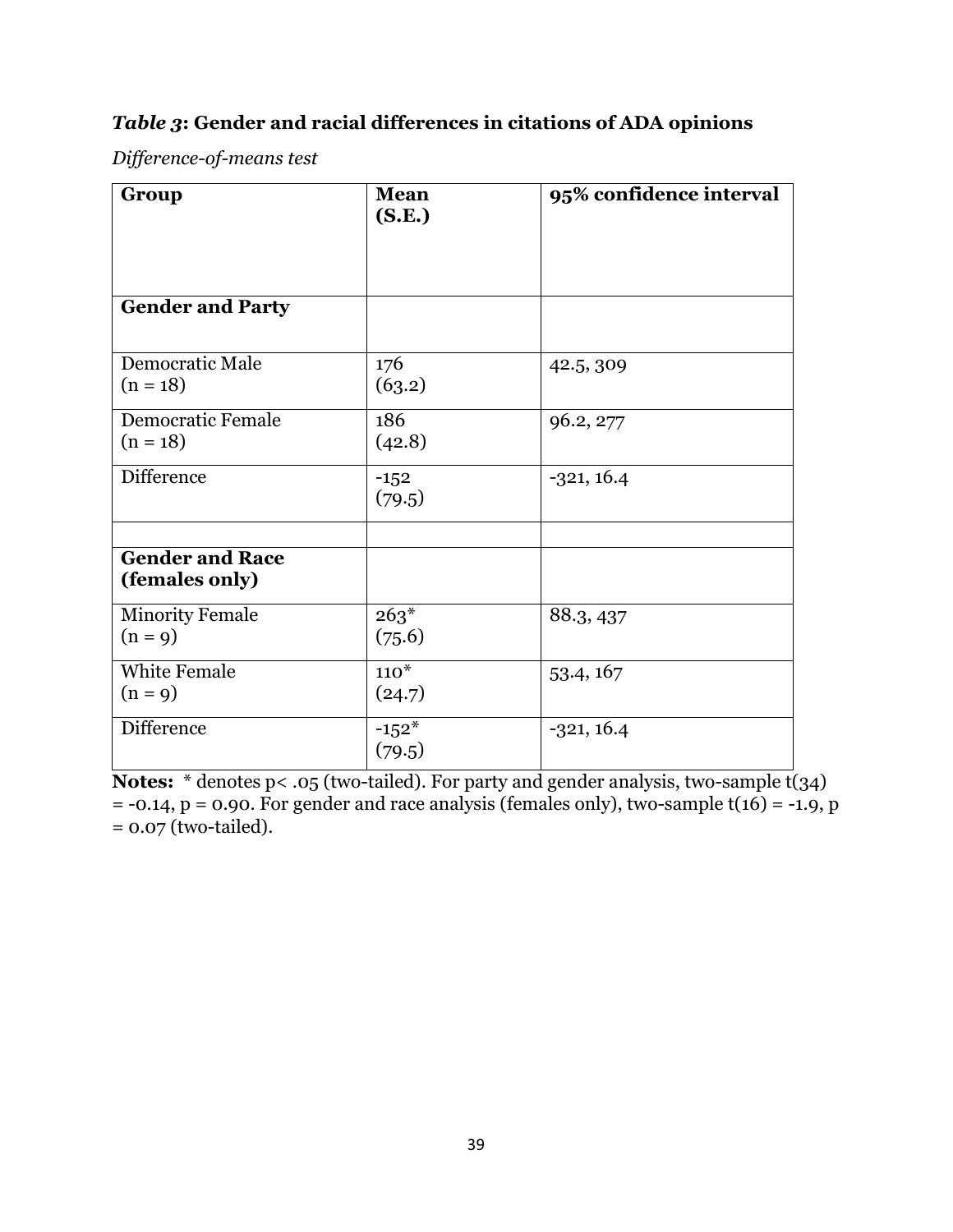# *Table 4*: **Female judge race and voting in sex discrimination cases**

| Direction of vote | <b>Race and</b><br>Gender | Race and<br>Gender | <b>Total</b> |
|-------------------|---------------------------|--------------------|--------------|
|                   | White<br>Women            | Minority<br>Women  |              |
| Liberal           | 107                       | 28                 | 135          |
|                   | (44.4%)                   | (57.1%)            | (46.6%)      |
| Conservative      | 134                       | 21                 | 155          |
|                   | (55.6%)                   | (42.95)            | (53.5%)      |
| Total             | 241                       | 49                 | 290          |
|                   | (100%)                    | (100%)             | (100%)       |

*Two-way measure of association with Chi2*

 $Pr = 0.260$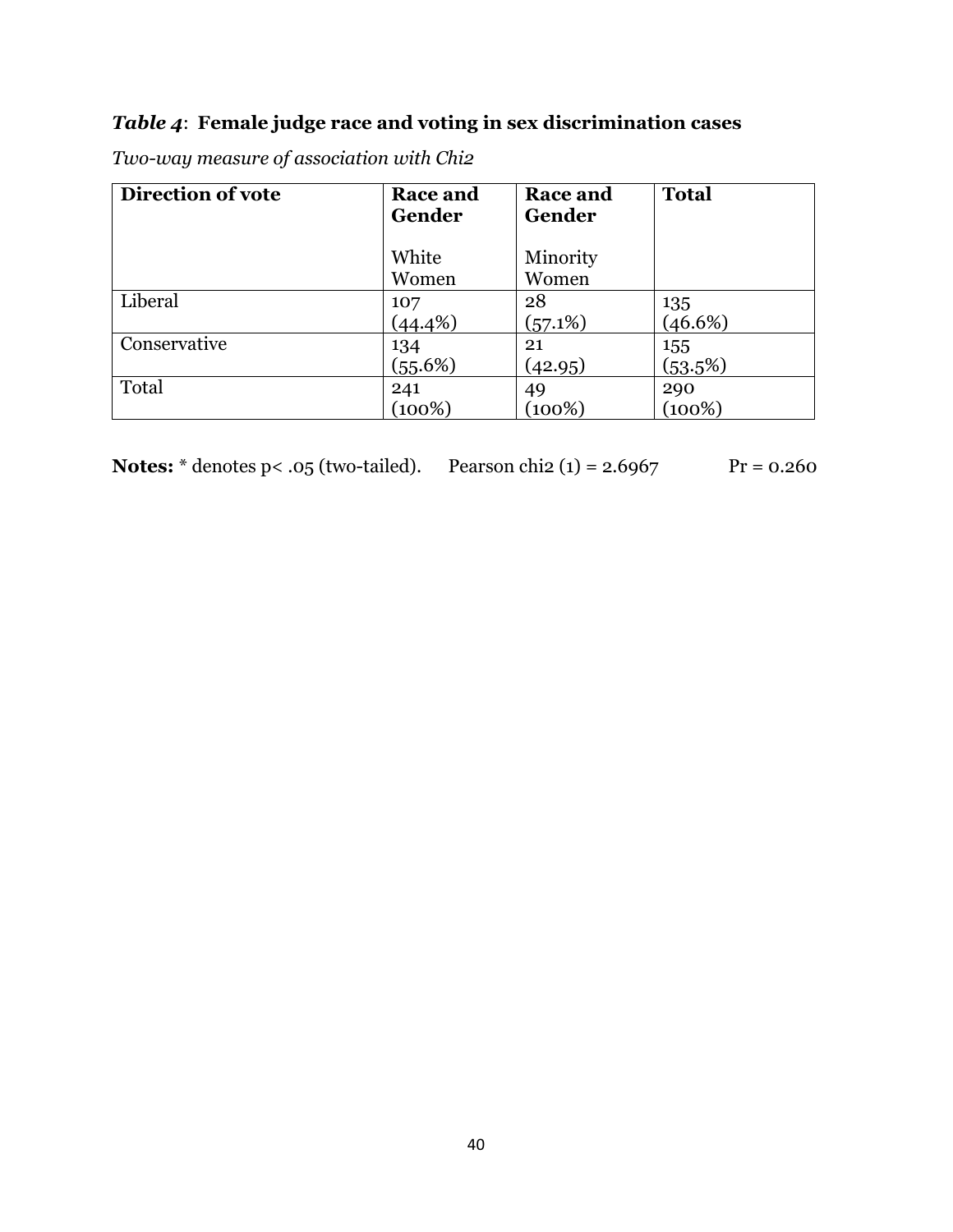# *Table 5***: Female judge race and voting in abortion cases**

| Direction of vote | <b>Race and</b><br>Gender | <b>Race and</b><br>Gender | <b>Total</b> |
|-------------------|---------------------------|---------------------------|--------------|
|                   | White<br>Women            | Minority<br>Women         |              |
| Liberal           | 35<br>$(66.0\%)$          | (25%)                     | 36<br>(63%)  |
| Conservative      | 18<br>$(34.0\%)$          | 3<br>(75%)                | 21<br>(36.9) |
| Total             | 53<br>(100%)              | 4<br>(100%)               | 57<br>(100%) |

*Two- way measure of association with Chi2*

| <b>Notes:</b> $*$ denotes p< .05 (two-tailed). Pearson chi2 (1) = 3.7663 |  |
|--------------------------------------------------------------------------|--|
|--------------------------------------------------------------------------|--|

 $\Pr = 0.152$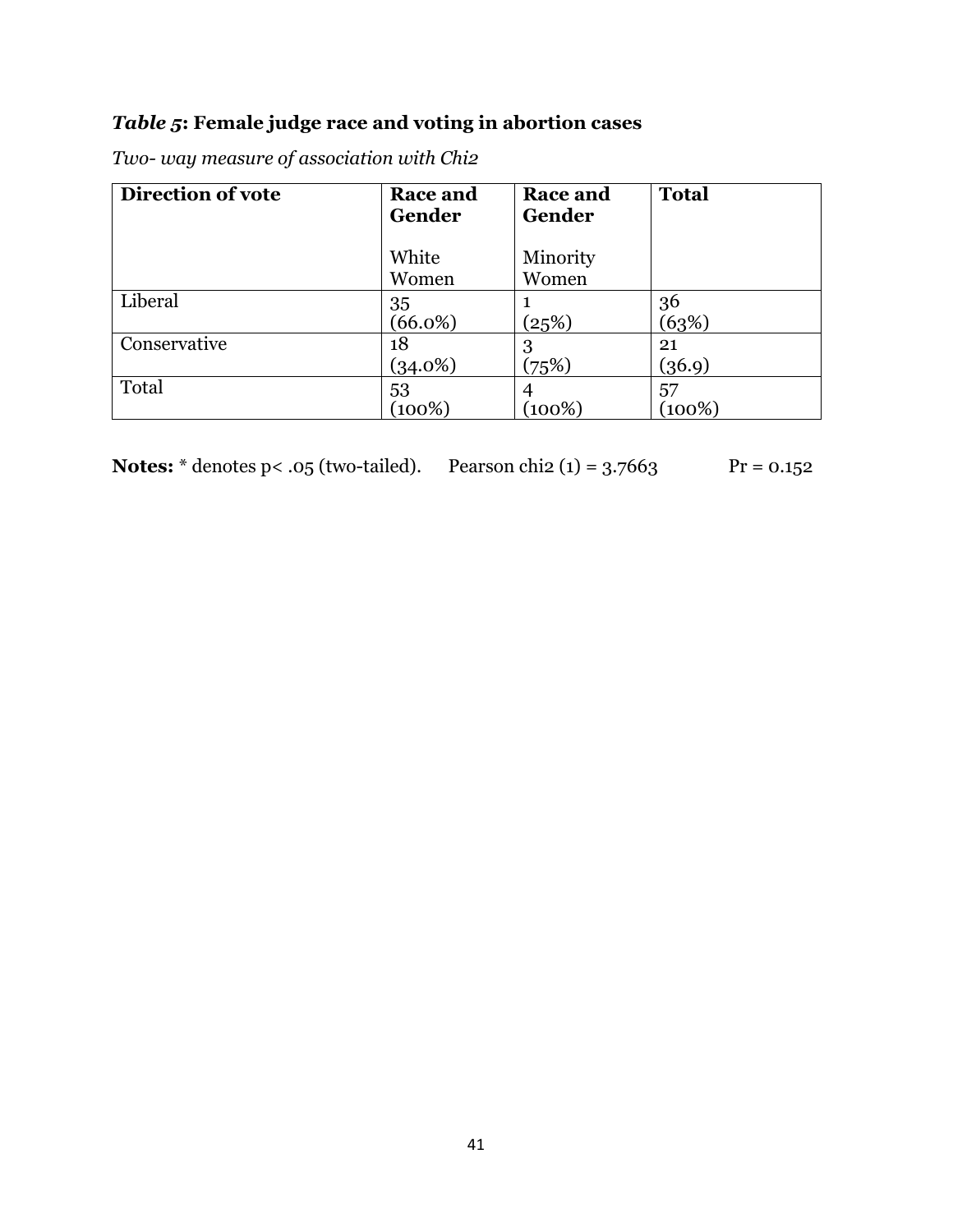# *Table 6***: Female judge race and voting in ADA cases**

| Two- way measure of association with Chi2 |  |
|-------------------------------------------|--|
|-------------------------------------------|--|

| Direction of vote | <b>Race and</b><br>Gender | Race and<br>Gender | <b>Total</b> |
|-------------------|---------------------------|--------------------|--------------|
|                   | White<br>Women            | Minority<br>Women  |              |
| Liberal           | 209                       | 34                 | 243          |
|                   | (45.8%)                   | $(46.0\%)$         | (45.8%)      |
| Conservative      | 247                       | 40                 | 287          |
|                   | (54.2%)                   | $(54.1\%)$         | (54.2%)      |
| Total             | 456                       | 74                 | 530          |
|                   | (100%)                    | (100%)             | $(100\%)$    |

| <b>Notes:</b> $*$ denotes $p < .05$ (two-tailed). | Pearson chi2 $(1) = 1.4$ |
|---------------------------------------------------|--------------------------|
|---------------------------------------------------|--------------------------|

**Aos Pr** = 0.479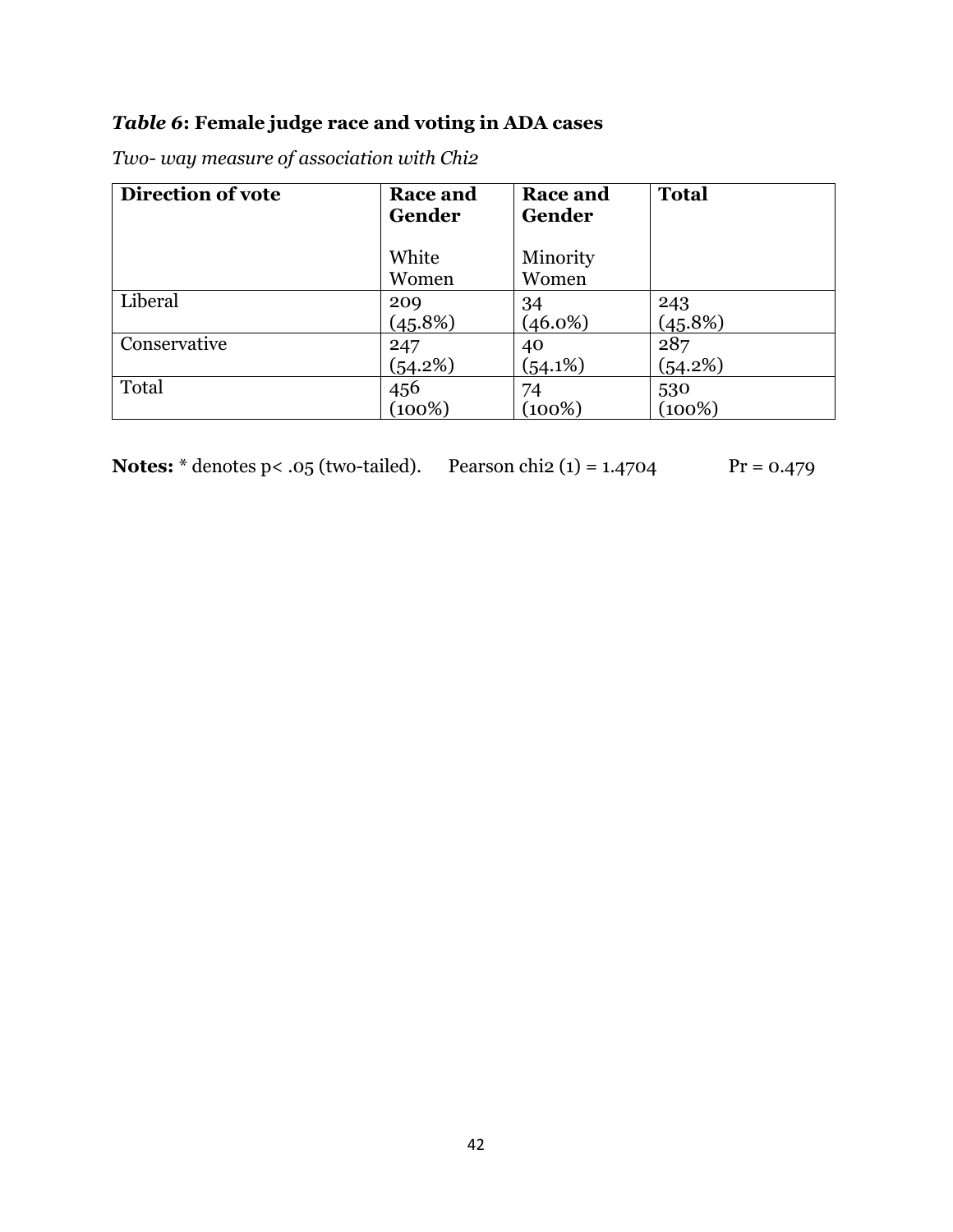# *Table 7:* **Judge vote and party of nominating president for sex discrimination cases**

| Two- way measure of association with Chi2 |  |
|-------------------------------------------|--|
|-------------------------------------------|--|

| Direction of vote | Party and<br>Gender                     | Party and<br>Gender                 | <b>Total</b>    |
|-------------------|-----------------------------------------|-------------------------------------|-----------------|
|                   | Republican<br>Women                     | Democrat<br>Women                   |                 |
| Liberal           | 41<br>$(38.7\%)^*$                      | 94<br>$(51.0\%)*$                   | 135<br>(46.6%)  |
| Conservative      | 65<br>$(61.3\%)^*$                      | 90<br>$(49.0\%)^*$                  | 155<br>(53.5%)  |
| <b>Summary</b>    | Chi $2=4.2$                             |                                     | 290<br>(100%)   |
| Liberal           | Republican<br>Women<br>41<br>(38.7%)    | Republican<br>Men<br>311<br>(31.77) | 352<br>(32.4%)  |
| Conservative      | Republican<br>Women<br>65<br>(61.3%)    | Republican<br>Men<br>668<br>(68.2%) | 733<br>(67.6%)  |
| <b>Summary</b>    | $\overline{\text{Chi2}=2.1}$            |                                     | 1,085<br>(100%) |
| Liberal           | Democratic<br>Women<br>94<br>$(51.1\%)$ | Democratic<br>Men<br>208<br>(45.4%) | 302<br>(47%)    |
| Conservative      | Democratic<br>Women<br>90<br>(51.1%)    | Democratic<br>Men<br>250<br>(54.6%) | 340<br>(53%)    |
| <b>Summary</b>    | Chi $2=1.7$                             |                                     | 642<br>(100%)   |

**Notes:** \* denotes p< .05 (two-tailed).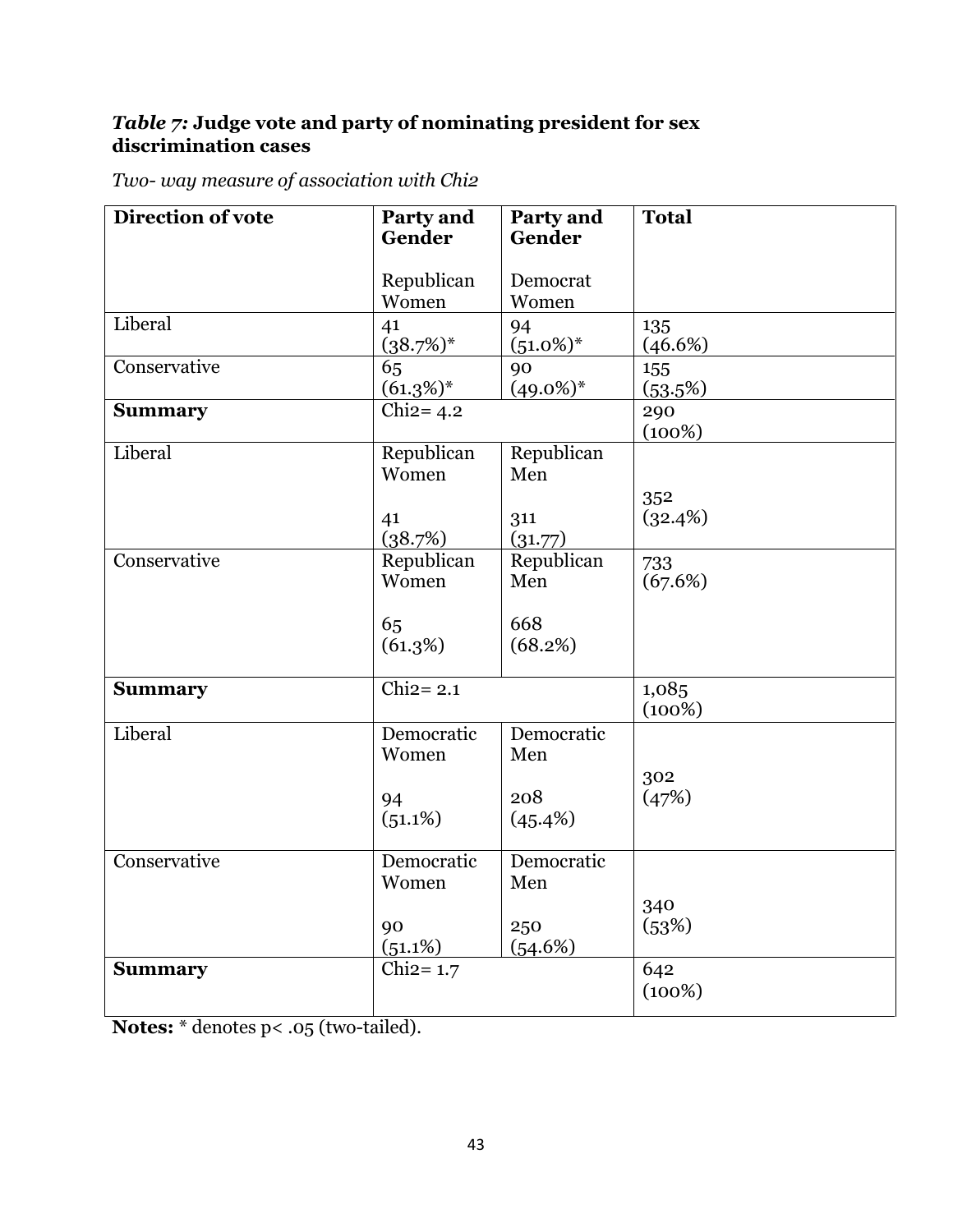# *Table 8:* **Judge vote and party of nominating president for abortion cases**

| Direction of vote            | Party and<br>Gender | Party and<br>Gender | <b>Total</b> |
|------------------------------|---------------------|---------------------|--------------|
|                              |                     |                     |              |
|                              | Republican          | Democratic          |              |
|                              | Women               | Women               |              |
| Liberal                      | 6                   | 30                  | 36           |
|                              | $(40.0\%)^*$        | $(71.4\%)*$         | (63.2%)      |
| Conservative                 | 9                   | 12                  | 21           |
|                              | $(60.0\%)*$         | $(28.6\%)$ *        | (36.8%)      |
| <b>Summary</b>               | Chi $2=4.7$         |                     | 57<br>(100%) |
| Liberal                      | Republican          | Republican          |              |
|                              | Women               | Men                 |              |
|                              |                     |                     | 92           |
|                              | 6                   | 86                  | (50.5)       |
|                              | $(40.0\%)$          | (51.5%)             |              |
| Conservative                 | Republican          | Republican          |              |
|                              | Women               | Men                 |              |
|                              | 9                   | 81                  | 90           |
|                              | $(60.0\%)$          | (48.5%)             | (49.5)       |
|                              |                     |                     |              |
| <b>Summary</b>               | Chi $2=0.7$         |                     | 182          |
|                              |                     |                     | (100%)       |
| Liberal                      | Democratic          | Democratic          |              |
|                              | Women               | Men                 |              |
|                              |                     | 68                  | 98           |
|                              | 30<br>$(71.4\%)$    | (61.9%)             | (64.5)       |
|                              |                     |                     |              |
| Conservative                 | Democratic          | Democratic          |              |
|                              | Women               | Men                 |              |
|                              |                     |                     | 54           |
|                              | 12                  | 42                  | (35.5)       |
|                              | (28.6%)             | (38.2%)             |              |
| $Chi2=1.2$<br><b>Summary</b> |                     | 152                 |              |
|                              |                     |                     | (100%)       |
|                              |                     |                     |              |

*Two- way measure of association with Chi2*

**Notes**: \* denotes p< .05 (two-tailed).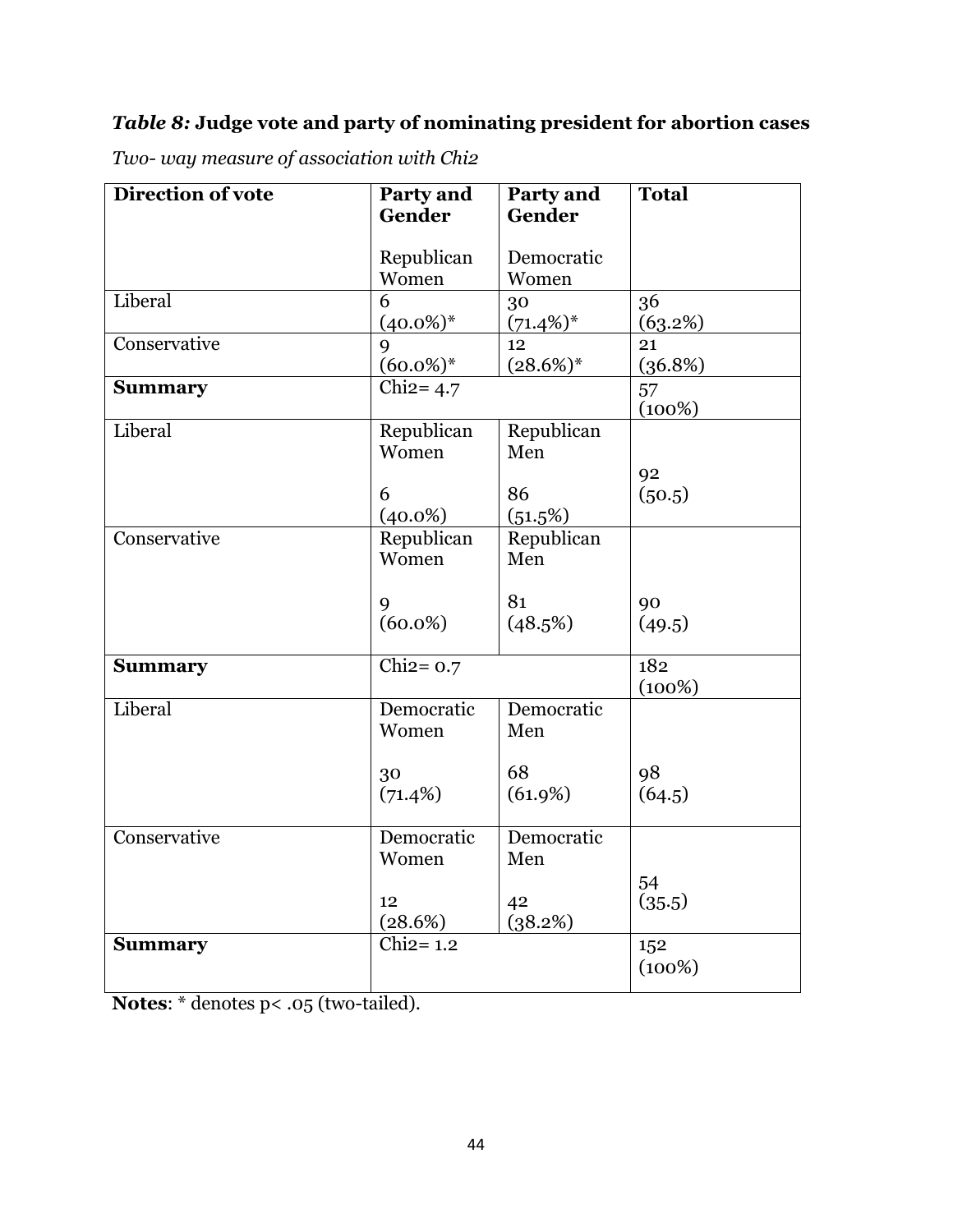# *Table 9***: Judge vote and party of nominating president for ADA cases**

| Direction of vote | Party and     | Party and  | <b>Total</b>   |
|-------------------|---------------|------------|----------------|
|                   | Gender        | Gender     |                |
|                   | Republican    | Democratic |                |
|                   | Women         | Women      |                |
| Liberal           | 68            | 175        | 243            |
|                   | $(44.2\%)$    | (46.5%)    | <u>(45.8%)</u> |
| Conservative      | 86            | 201        | 287            |
|                   | (55.8%)       | (53.5%)    | (54.2%)        |
| <b>Summary</b>    | Chi $2 = .3$  |            | 530<br>(100%)  |
| Liberal           | Republican    | Republican |                |
|                   | Women         | Men        |                |
|                   |               |            | 559            |
|                   | 68            | 491        | (32.1%)        |
|                   | (44.2%)       | $(30.9\%)$ |                |
|                   |               |            |                |
| Conservative      | Republican    | Republican |                |
|                   | Women         | Men        |                |
|                   |               |            | 1,184          |
|                   | 86*           | $1,098*$   | (67.9%)        |
|                   | (55.8%)       | (69.1%)    |                |
| <b>Summary</b>    | $Chi2 = 11.3$ |            | 1,743          |
|                   |               |            | (100%)         |
| Liberal           | Democratic    | Democratic |                |
|                   | Women         | Men        |                |
|                   |               |            | 583            |
|                   | 175           | 408        | (48%)          |
|                   | (46.5%)       | (48.7%)    |                |
|                   |               |            |                |
|                   |               |            |                |
| Conservative      | Democratic    | Democratic |                |
|                   | Women         | Men        |                |
|                   |               |            | 631            |
|                   | 201           | 430        | (52.0%)        |
|                   | (53.5)        | (51.3%)    |                |
| <b>Summary</b>    | Chi $2=0.5$   |            | 1,214          |
|                   |               |            | (100%)         |
|                   |               |            |                |

*Two- way measure of association with Chi2*

**Notes:** \* denotes p< .05 (two-tailed).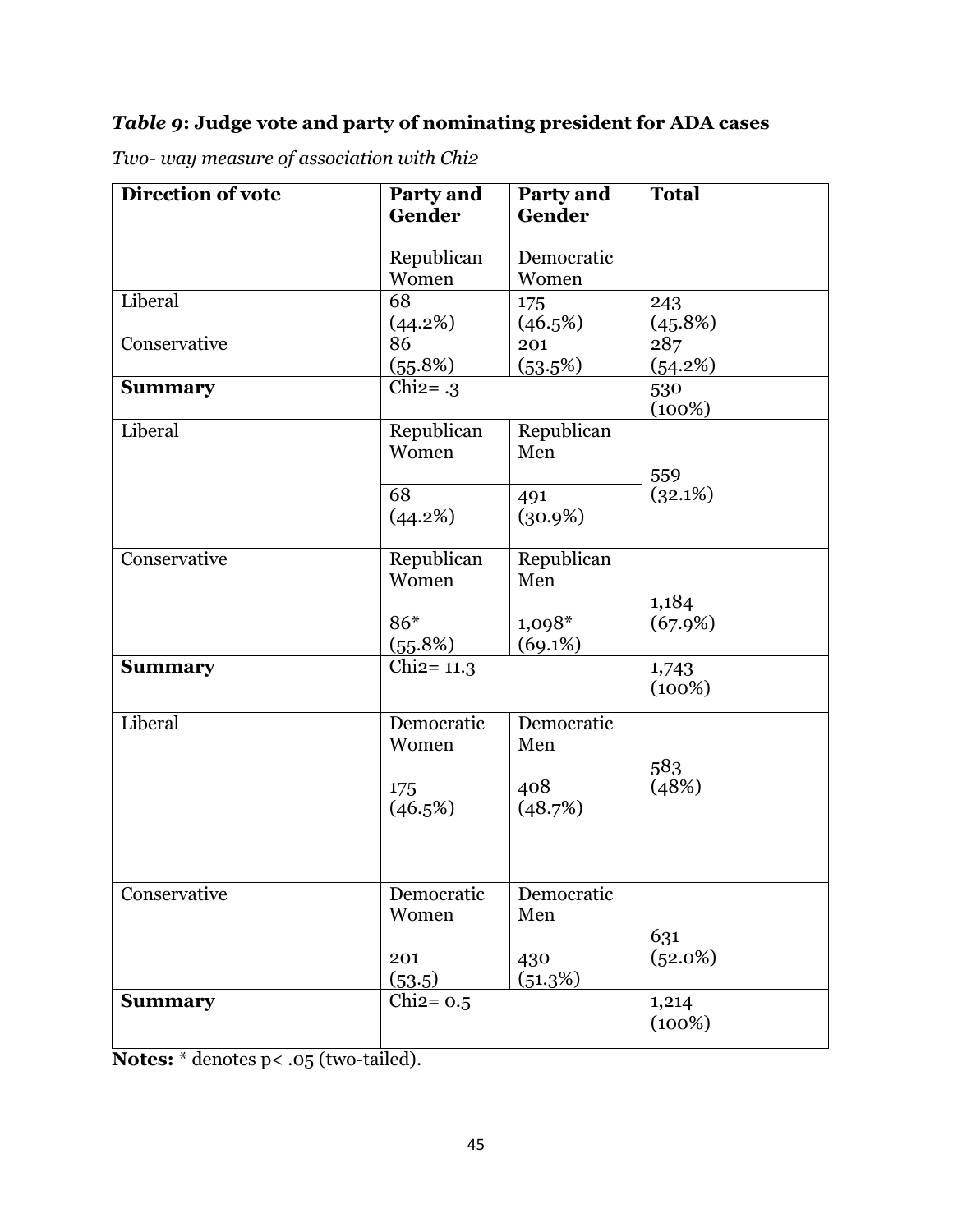*Figure 1.1*

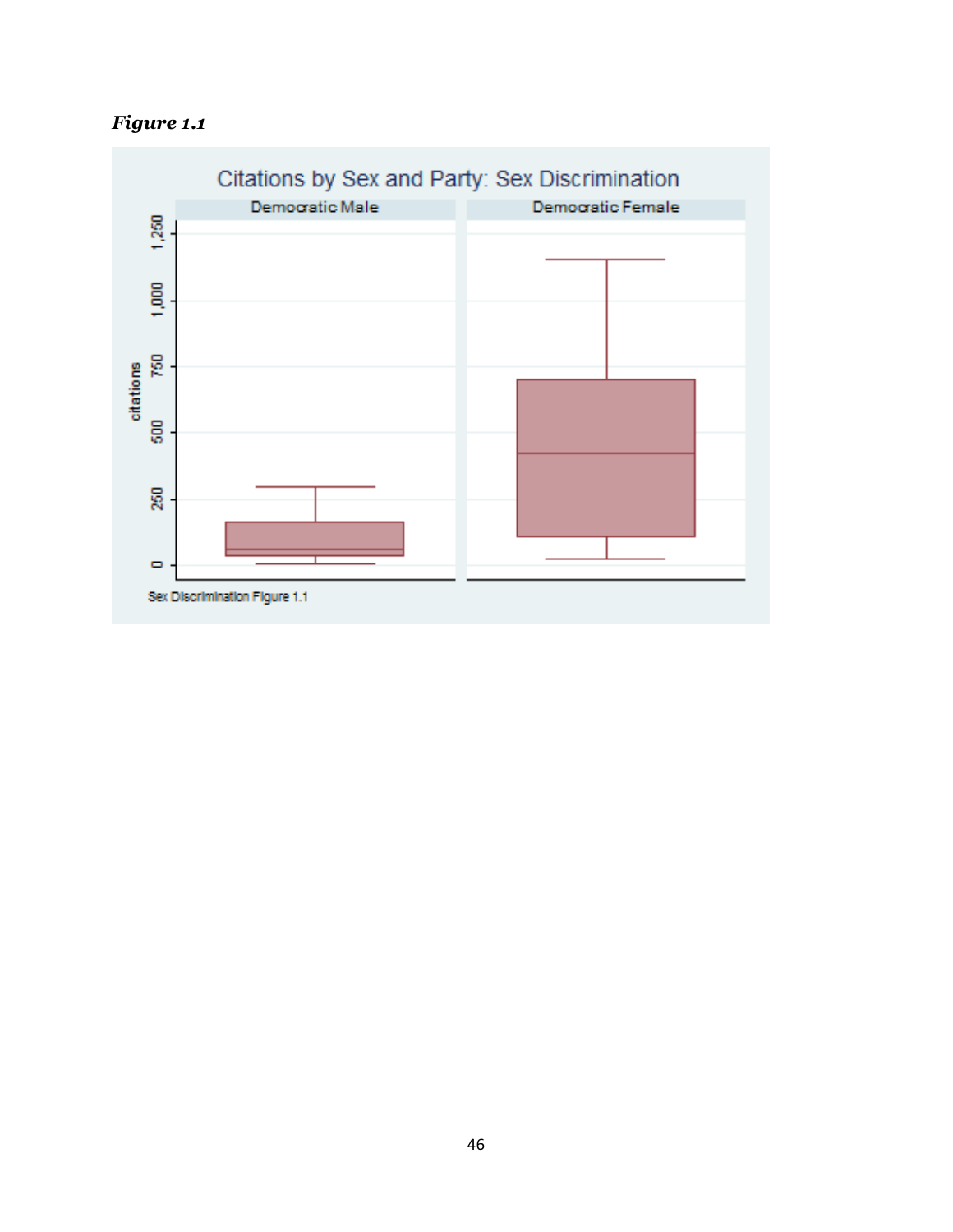

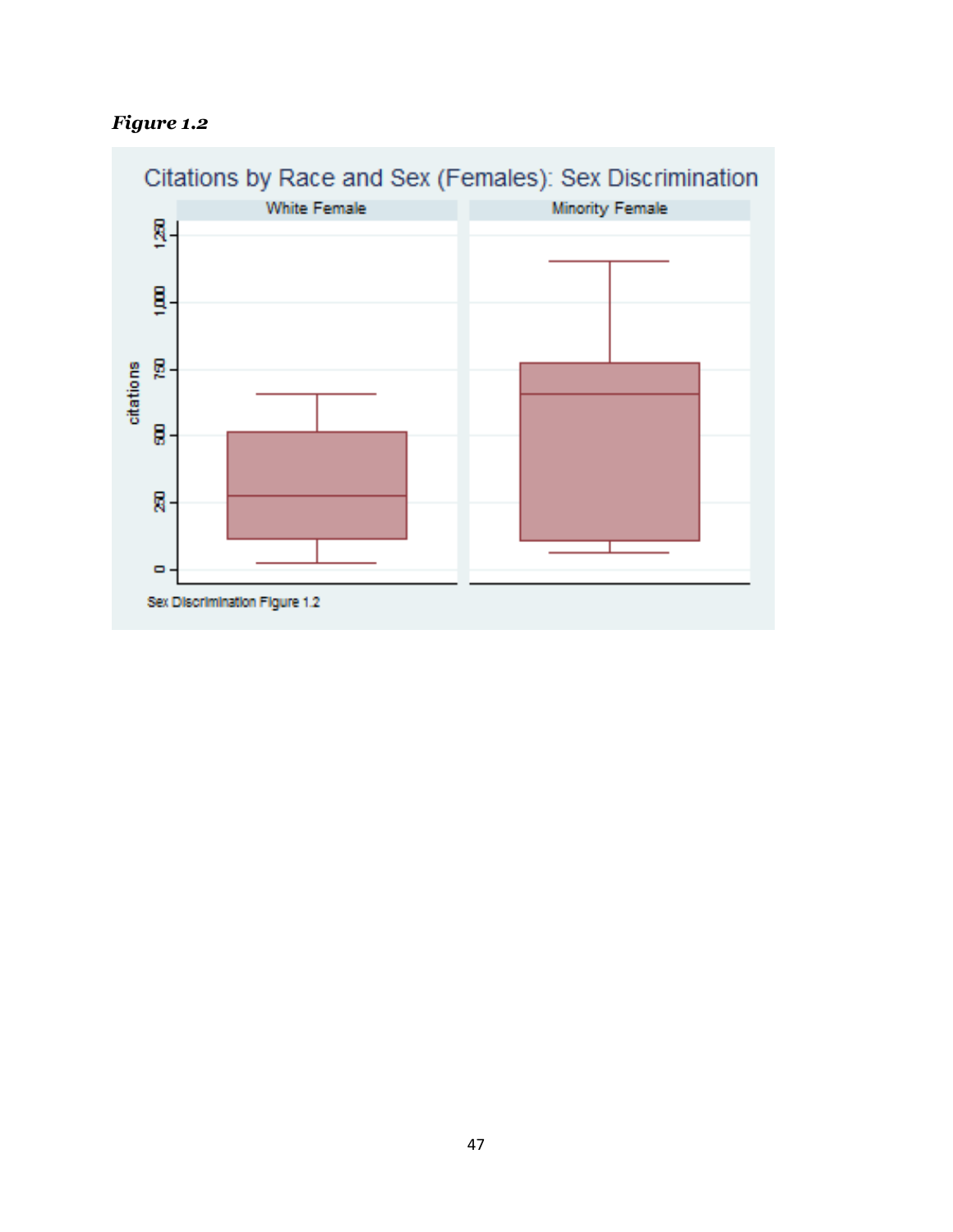![](_page_48_Figure_0.jpeg)

![](_page_48_Figure_1.jpeg)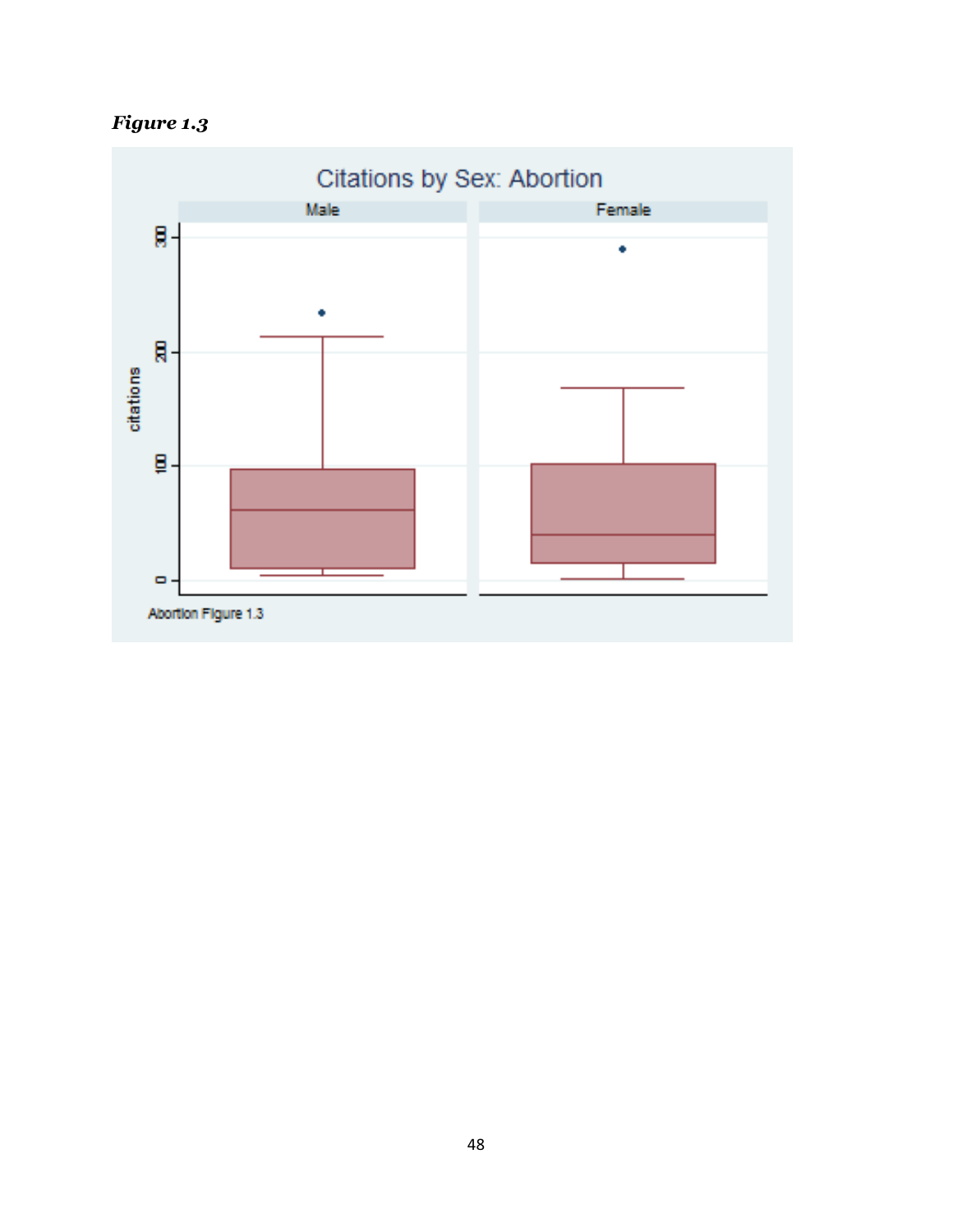![](_page_49_Figure_0.jpeg)

![](_page_49_Figure_1.jpeg)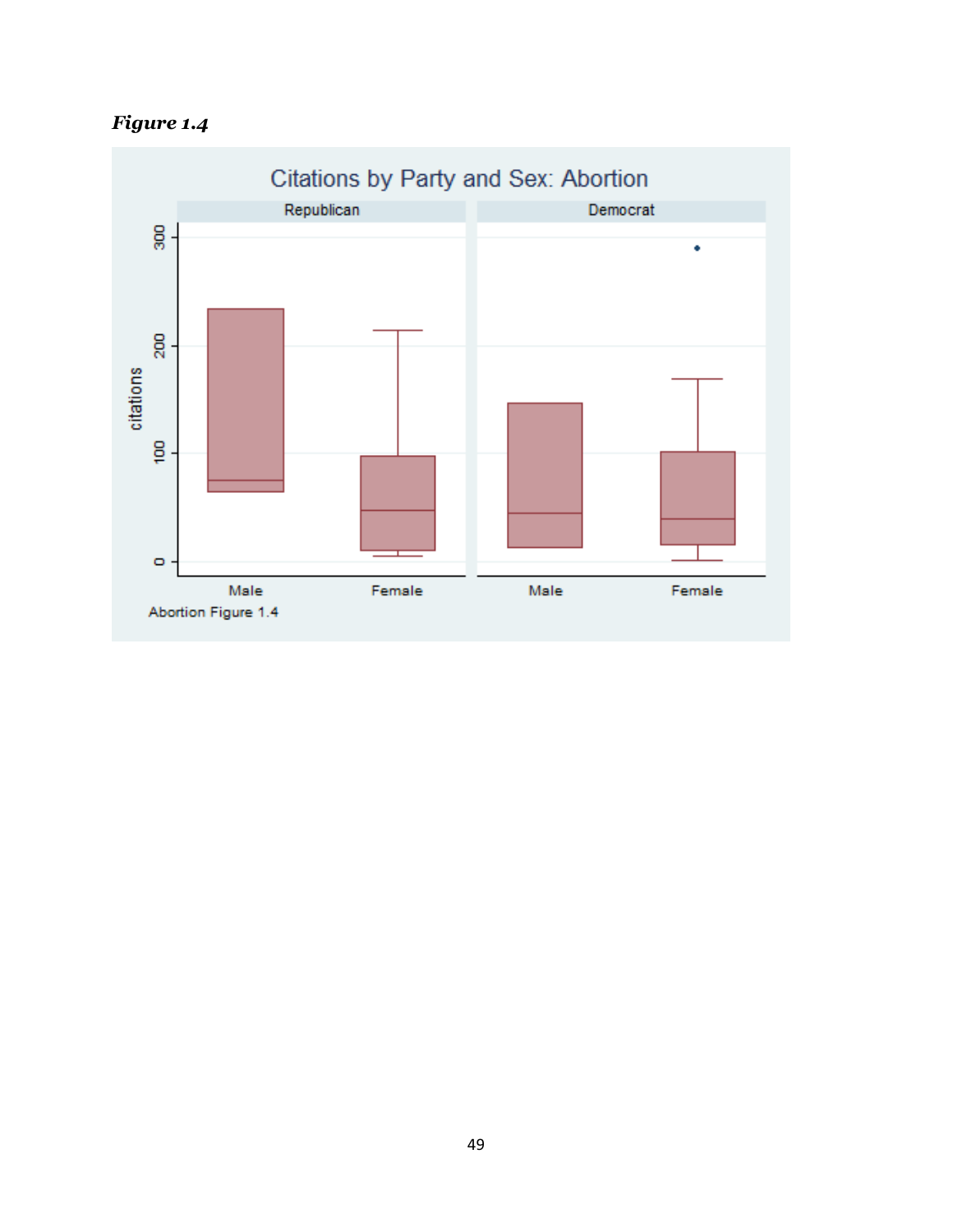![](_page_50_Figure_0.jpeg)

![](_page_50_Figure_1.jpeg)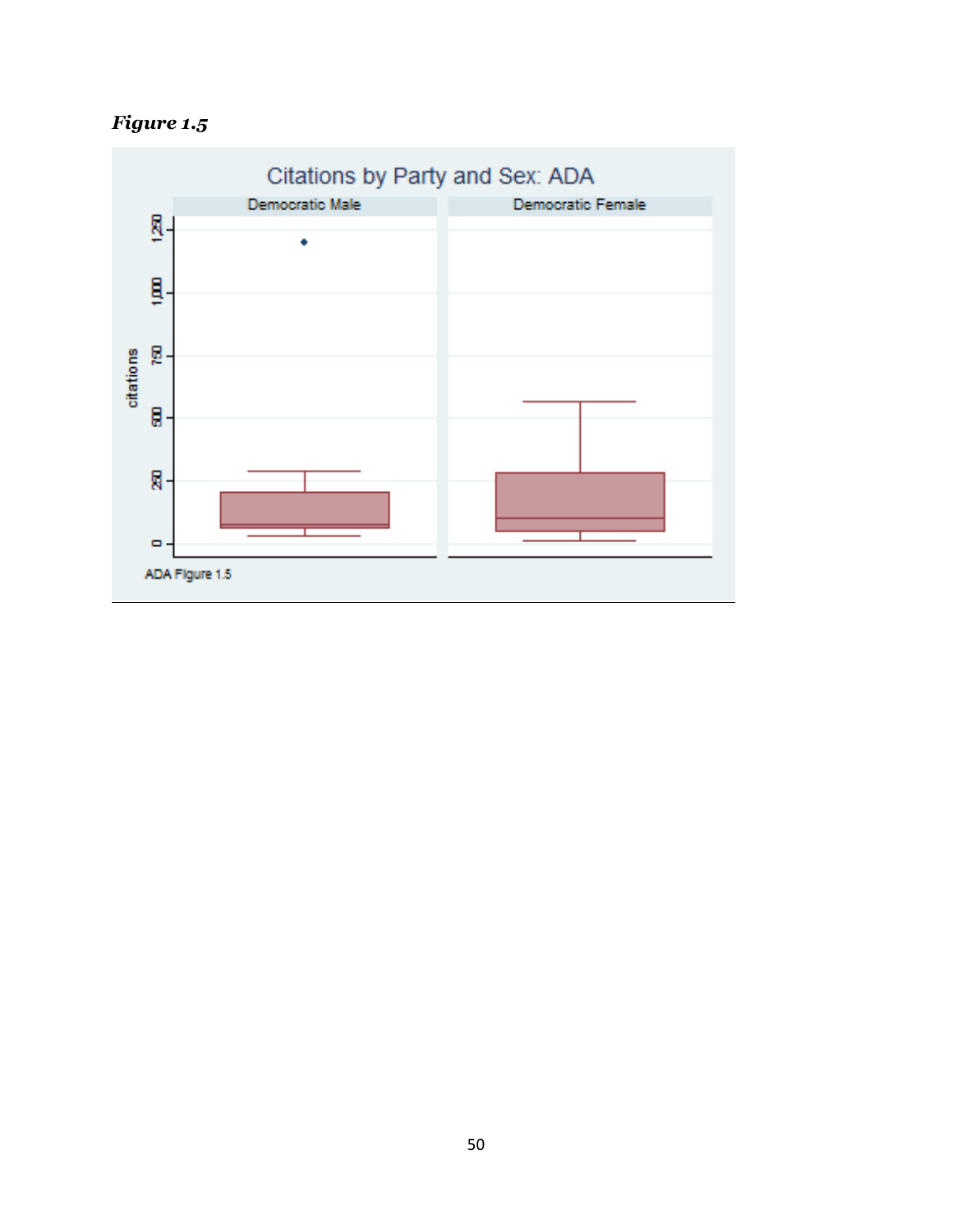*Figure 1.6*

![](_page_51_Figure_1.jpeg)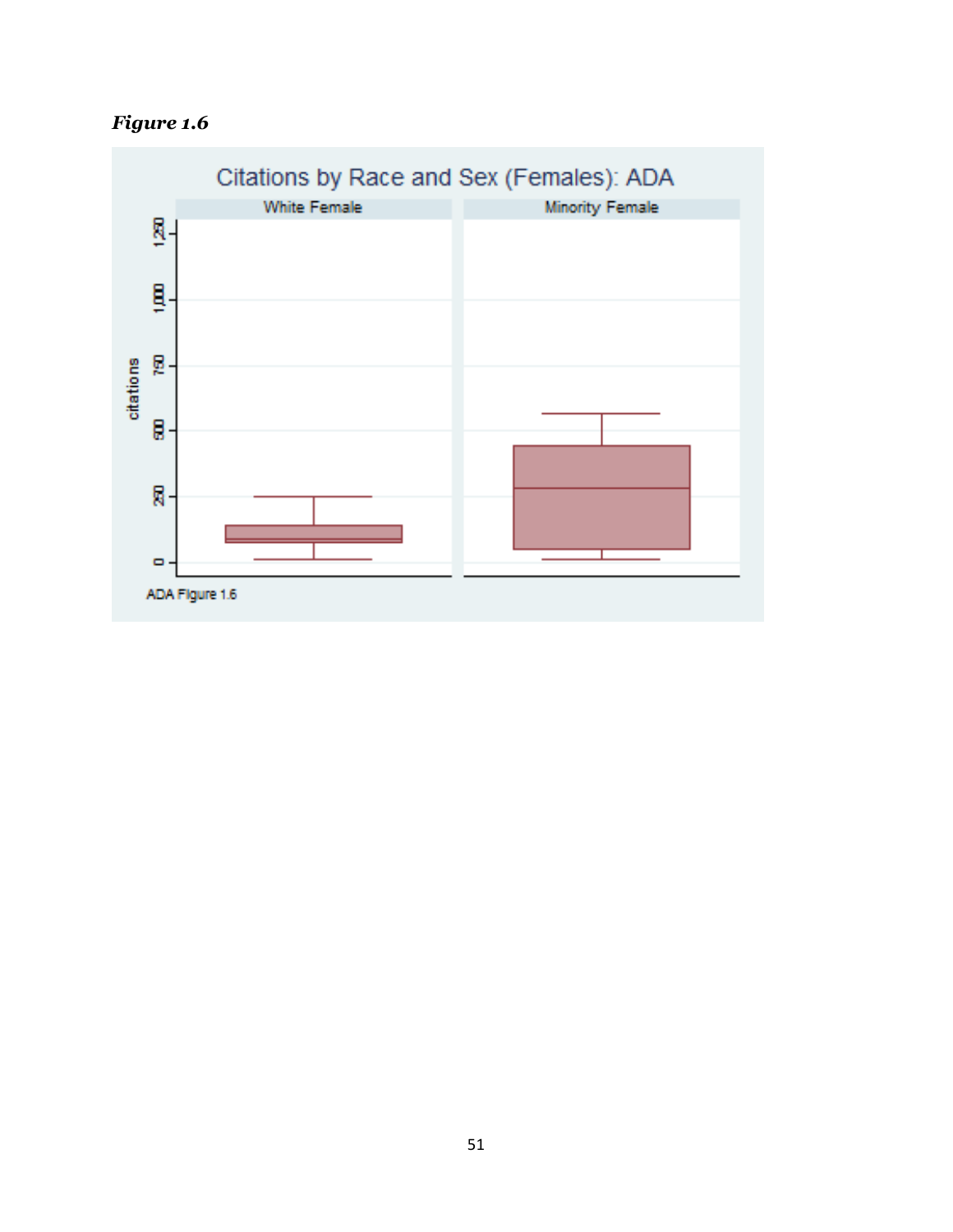# **Appendix: Code for Variables**

| Cite       | By citation number                                            |
|------------|---------------------------------------------------------------|
| Year       | By year                                                       |
| Party      | Democrat = 1, Republican = 0                                  |
| <b>Sex</b> | Female = $1$ , Male = $0$                                     |
| Race       | Nonwhite= $1$ , White= $o$                                    |
| Circuit    | 1-12, DC Circuit is numbered 12                               |
| Category   | Abortion= 1, Sex Discrimination= 2,<br>$ADA = 3$              |
| Outcome    | Liberal = $1$ , Conservative = $0$                            |
| Citations  | By number of citations                                        |
| Outside    | If cited outside the deciding circuit = $1$ , if<br>$not = o$ |
| <b>SCT</b> | If cited by the Supreme Court= $1$ , if not=<br>$\Omega$      |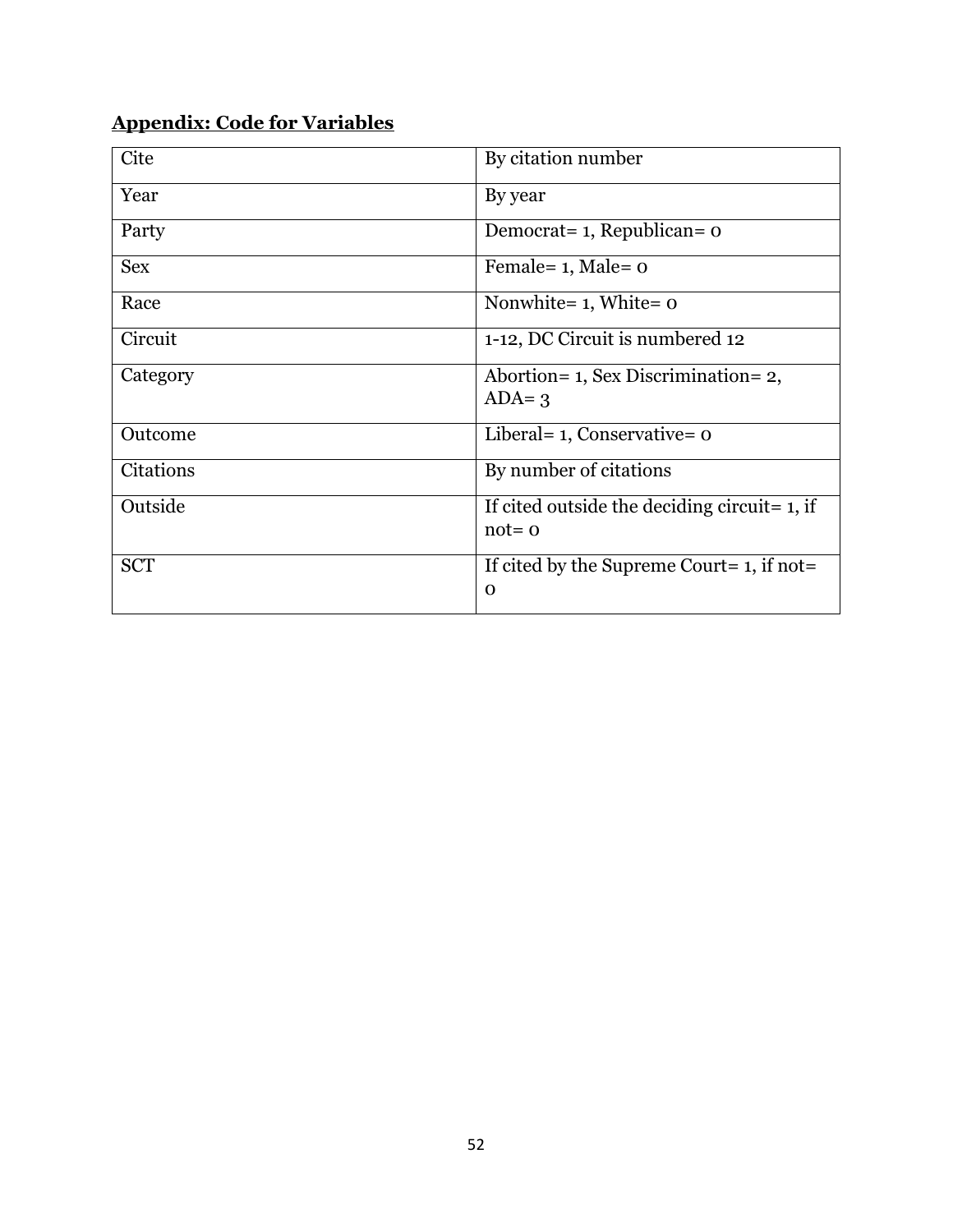## **References**

- American Bar Association, *Statistics*. 2012 [http://www.americanbar.org/groups/legal\\_education/resources/statistics.html](http://www.americanbar.org/groups/legal_education/resources/statistics.html)
- Bartlett, K.T., and Rhode, D.L. (2010). Gender and Law: Theory, doctrine, and commentary. Aspen Publishing.
- Bowie, J. B., Songer, D. R., & Szmer, J. J. (2014). The view from the bench and chambers: Examining judicial process and decision making on the U.S. Courts of Appeals. VA: University of Virginia Press.
- Boyd, C. L., Epstein, L., & Martin, A. D. (2010, April). Untangling the Causal Effects of Sex on Judging. *American Journal of Political Science, 54*(2), 389-411. doi:10.1111/j.1540-5907.2010.00437.x.
- Case Treatment Indicators. (2017). Retrieved February 22, 2017, from [http://www.lexisnexis.com/help/global/CA/en\\_CA/citationsignaltips.asp.](http://www.lexisnexis.com/help/global/CA/en_CA/citationsignaltips.asp)
- Childs, S., & Krook, M. L. (2006). Gender and Politics: The State of the Art. Politics, 26(1), 18-28. doi:10.1111/j.1467-9256.2006.00247.x
- Childs, S., & Krook, M. L. (2008). Critical Mass Theory and Women's Political Representation. Political Studies, 56(3), 725-736.
- Choi, S. J., Gulati, M., Holman, M., & Posner, E. A. (2011). Judging Women. Journal of Empirical Legal Studies, 8(3), 504-532. doi: 10.1111/j.1740-1461.2011.01218.x
- Clydesdale, T. T. (2004). A Forked River Runs through Law School: Toward Understanding Race, Gender, Age, and Related Gaps in Law School Performance and Bar Passage. Law & Social Inquiry, 29(4), 711-769.
- Collins, Dumas, and Moyer (2017). Intersecting Disadvantages: Race, Gender, and Age Discrimination Among Attorneys. doi: 10.1111/ssqu.12376
- Collins, T., & Moyer, L. (2008). Gender, Race, and Intersectionality on the Federal Appellate Bench.*Political Research Quarterly, 61*(2), 219-227. Retrieved from <http://www.jstor.org/stable/20299727>
- Crenshaw, K. (1989). Demarginalizing the Intersection of Race and Sex: A Black Feminist Critique of Antidiscrimination Doctrine, Feminist Theory and Antiracist Politics. University of Chicago Legal Forum, (1), 8th ser., 139-167. Retrieved August 2, 2016.
- Crenshaw, K. (1991). Mapping the Margins: Intersectionality, Identity Politics, and Violence against Women of Color. Stanford Law Review, 43(6), 1241-1299. doi:10.2307/1229039
- Dahlerup, D. (2006). Women, quotas and politics ([1st ed.].). (Routledge research in comparative politics, 10; Routledge research in comparative politics, 10).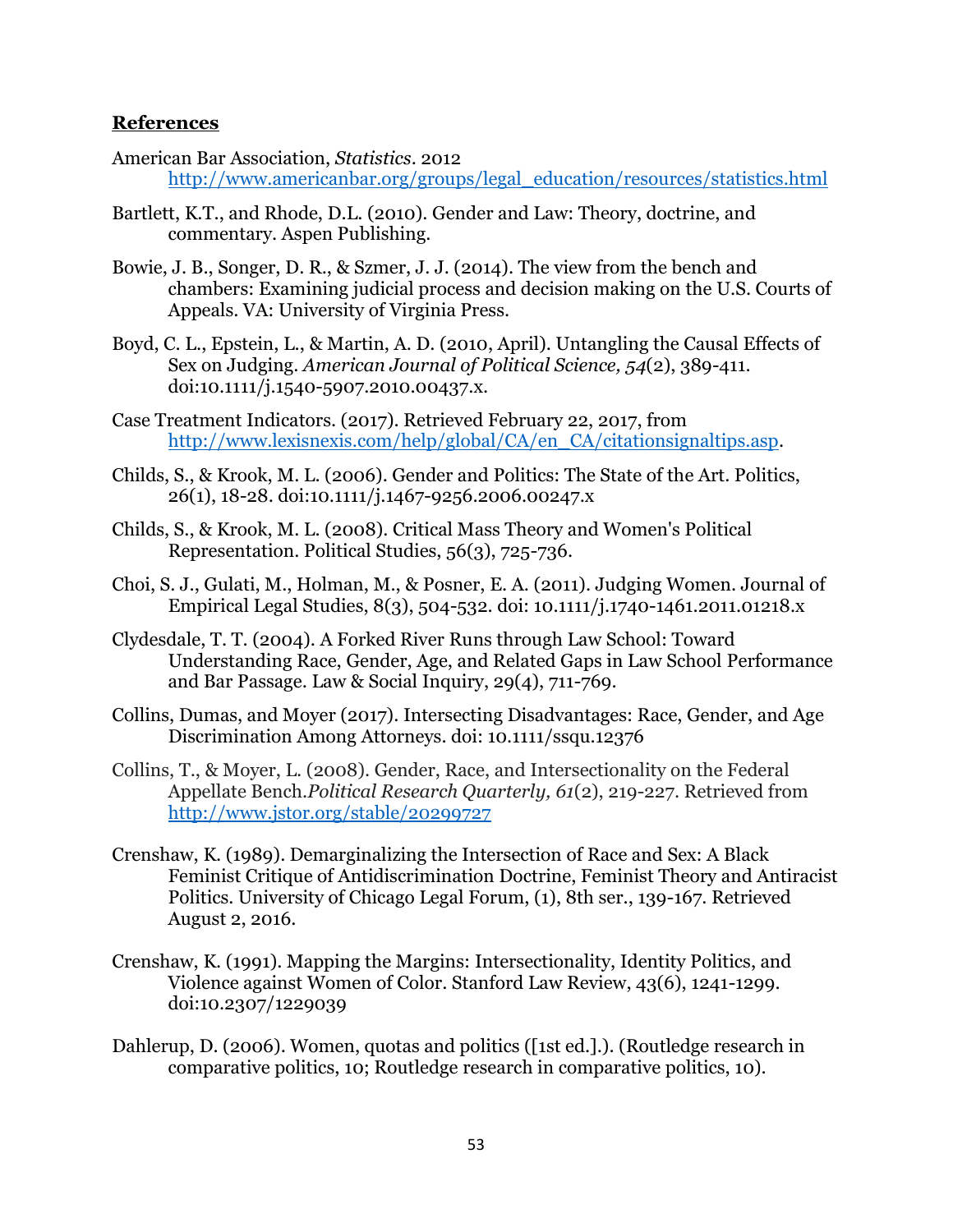London: Routledge.

http://catdir.loc.gov.echo.louisville.edu/catdir/toc/ecip0512/2005012587.html

- Davidson, R. H., Oleszek, W. J., Lee, F. E., and Schickler, E. (2015). Congress and its members (15th ed.). Washington, D.C.: CQ Press.
- Easton, D. (1953). The political system: An inquiry into the state of political science ([1st ed.].). New York: K.
- Fact Sheet: Wage and Hour Division. (2013, August). Retrieved August 3, 2016, from <https://www.dol.gov/whd/regs/compliance/whdfs73.html>
- Federal Judicial Caseload Statistics 2015. (2016). Retrieved February 22, 2017, from http://www.uscourts.gov/statistics-reports/federal-judicial-caseload-statistics-2015.
- Fingerhut, H. (2016). Pew Research Center, Fact Tank. On abortion, persistent divides between – and within – the two parties. [http://www.pewresearch.org/fact](http://www.pewresearch.org/fact-tank/2016/04/08/on-abortion-persistent-divides-between-and-within-the-two-parties-2/)[tank/2016/04/08/on-abortion-persistent-divides-between-and-within-the-two](http://www.pewresearch.org/fact-tank/2016/04/08/on-abortion-persistent-divides-between-and-within-the-two-parties-2/)[parties-2/](http://www.pewresearch.org/fact-tank/2016/04/08/on-abortion-persistent-divides-between-and-within-the-two-parties-2/)
- Haire, S. B., & Moyer, L. P. (2015). *Diversity Matters: Judicial Policy Making in the US Courts of Appeals*. Charlottesville, VA: University of Virginia Press.
- Kanter, R. M. (1977). *Men and women of the corporation*. New York: Basic Books. <http://www.gbv.de/dms/bowker/toc/9780465044535.pdf>
- The Justices' Caseload. (2017). Retrieved February 22, 2017, from [https://www.supremecourt.gov/about/justicecaseload.aspx.](https://www.supremecourt.gov/about/justicecaseload.aspx)
- Moyer, L. P., & Tankersley, H. (2011). Judicial Innovation and Sexual Harassment Doctrine in the U.S. Courts of Appeals. Political Research Quarterly, 65(4), 784- 798. doi:10.1177/1065912911411097
- Nemeth, Charlan; & Goncalo, Jack. (2004). Influence and Persuasion in Small Groups. Institute for Research on Labor and Employment. UC Berkeley: Institute for Research on Labor and Employment. Retrieved from: http://escholarship.org/uc/item/9n8060j4
- Oakley, M. R. (2003). Abortion Restrictions and Abortion Rates: Has State Abortion Policy Been Successful? Politics & Policy, 31(3), 472-487. doi:10.1111/j.1747- 1346.2003.tb00158.x
- Pitkin, Hanna. (1967). *The Concept of Representation.* Berkeley: University of California Press.